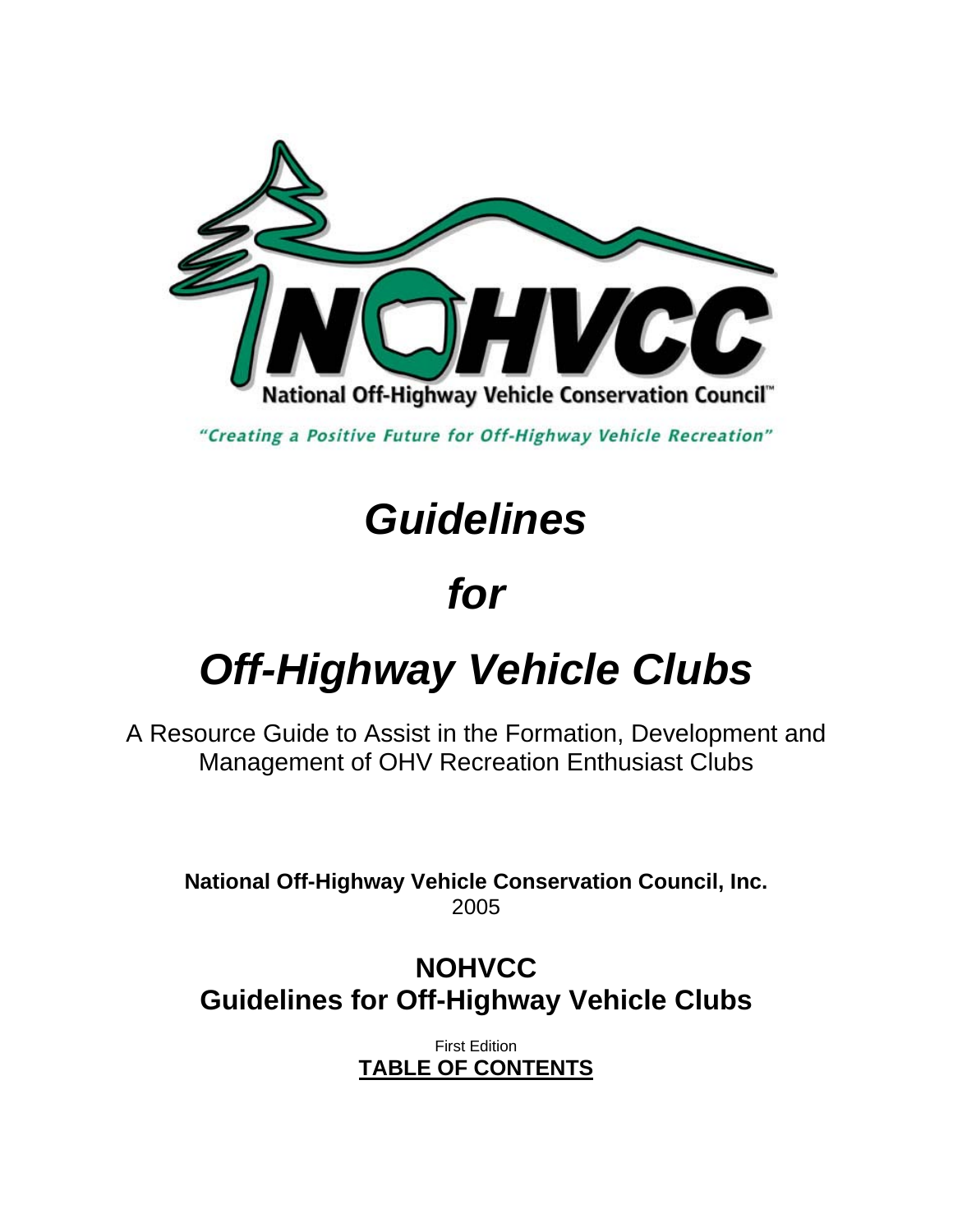|    | 1. WHY START AN OHV CLUB?                |                                                       |    |  |
|----|------------------------------------------|-------------------------------------------------------|----|--|
| 2. | NOHVCC "TOOLS" TO HELP YOU               |                                                       |    |  |
|    | 3. STEP-BY-STEP GUIDELINES TO ASSIST YOU |                                                       |    |  |
|    |                                          | a. The Meeting Site                                   | 7  |  |
|    | b.                                       | Communication                                         | 9  |  |
|    |                                          | c. The Agenda                                         | 12 |  |
|    |                                          | d. Meeting Management                                 | 13 |  |
|    |                                          | e. Follow-up                                          | 15 |  |
|    |                                          | 4. YOUR FIRST MEMBERSHIP MEETING                      | 16 |  |
|    |                                          | a. Checklist for Your First Membership Meeting        | 17 |  |
|    |                                          | b. Sample Meeting Announcement                        | 18 |  |
|    |                                          | c. Sample Meeting Agenda                              | 19 |  |
|    |                                          | 5. YOUR FIRST BOARD MEETING                           | 20 |  |
|    | a.                                       | <b>Checklist for Your First Board Meeting</b>         | 21 |  |
|    |                                          | b. Sample Agenda                                      | 22 |  |
|    |                                          | 6. APPENDISES                                         | 23 |  |
|    |                                          | a. Action Table                                       | 25 |  |
|    |                                          | b. By-laws & Incorporation                            | 26 |  |
|    |                                          | i.<br>By-laws                                         | 27 |  |
|    |                                          | ii.<br>Incorporation                                  | 33 |  |
|    |                                          | iii.<br>"Political and Legislative Guidelines for AMA | 34 |  |
|    |                                          | <b>Community Councils and Motorcyclists</b>           |    |  |
|    |                                          | Organizations"                                        |    |  |
|    |                                          | c. Cash Management                                    | 38 |  |
|    |                                          | d. Club Name                                          | 39 |  |
|    |                                          | e. Committees                                         | 40 |  |
|    |                                          | i. Committee Form                                     | 41 |  |
|    |                                          | ii.<br><b>Committee Report Form</b>                   | 42 |  |
|    | f.                                       | <b>Directories</b>                                    |    |  |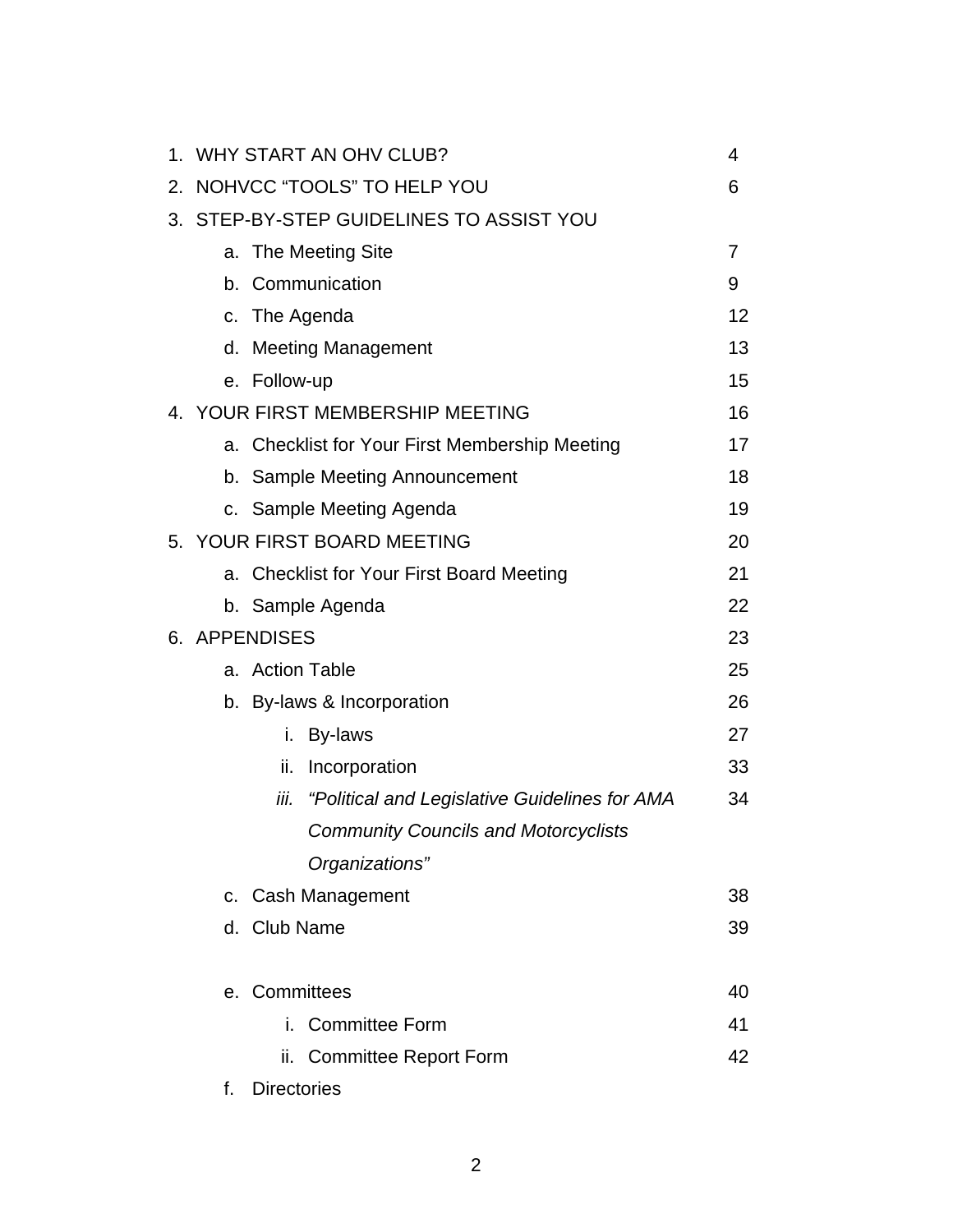|    | i.                               | National OHV Organizations & Programs                  | 43 |
|----|----------------------------------|--------------------------------------------------------|----|
|    | ii.                              | <b>National Organization &amp; Government Websites</b> | 45 |
|    |                                  | g. Membership Forms                                    |    |
|    | i.                               | Member contact and interest information                | 47 |
|    | ii.                              | <b>Member Volunteer Time Record</b>                    | 49 |
|    |                                  | h. Mission and Purpose Statements                      | 50 |
| i. | <b>Officers</b>                  |                                                        |    |
|    |                                  | i. Essential Officers                                  | 51 |
|    | ii.                              | <b>Board of Directors</b>                              | 53 |
| j. |                                  | <b>Parliamentary Procedure</b>                         | 54 |
| k. |                                  | Problem Solving – Getting from A to B                  | 58 |
| I. | Task Coordination (ONLY 3 SHOWN) |                                                        |    |
|    | i.                               | Artist                                                 |    |
|    | ii.                              | <b>Driver</b>                                          |    |
|    |                                  | iii. Event Chair                                       | 61 |
|    |                                  | iv. Event Coordinating Committee Member                |    |
|    |                                  | v. Event Publicity Chair                               |    |
|    |                                  | vi. Land Use Specialist                                |    |
|    | vii.                             | <b>Newsletter Editor</b>                               | 63 |
|    | viii.                            | New Member Advocate                                    | 64 |
|    |                                  | ix. Outreach Coordinator                               |    |
|    | Х.                               | <b>Public Policy Specialist</b>                        |    |
|    | xi.                              | <b>Publicity Specialist</b>                            |    |
|    | xii.                             | <b>School Program Coordinator</b>                      |    |
|    | xiii.                            | <b>Special Activity Coordinator</b>                    |    |
|    | xiv.                             | <b>Special Project/Event Fundraiser</b>                |    |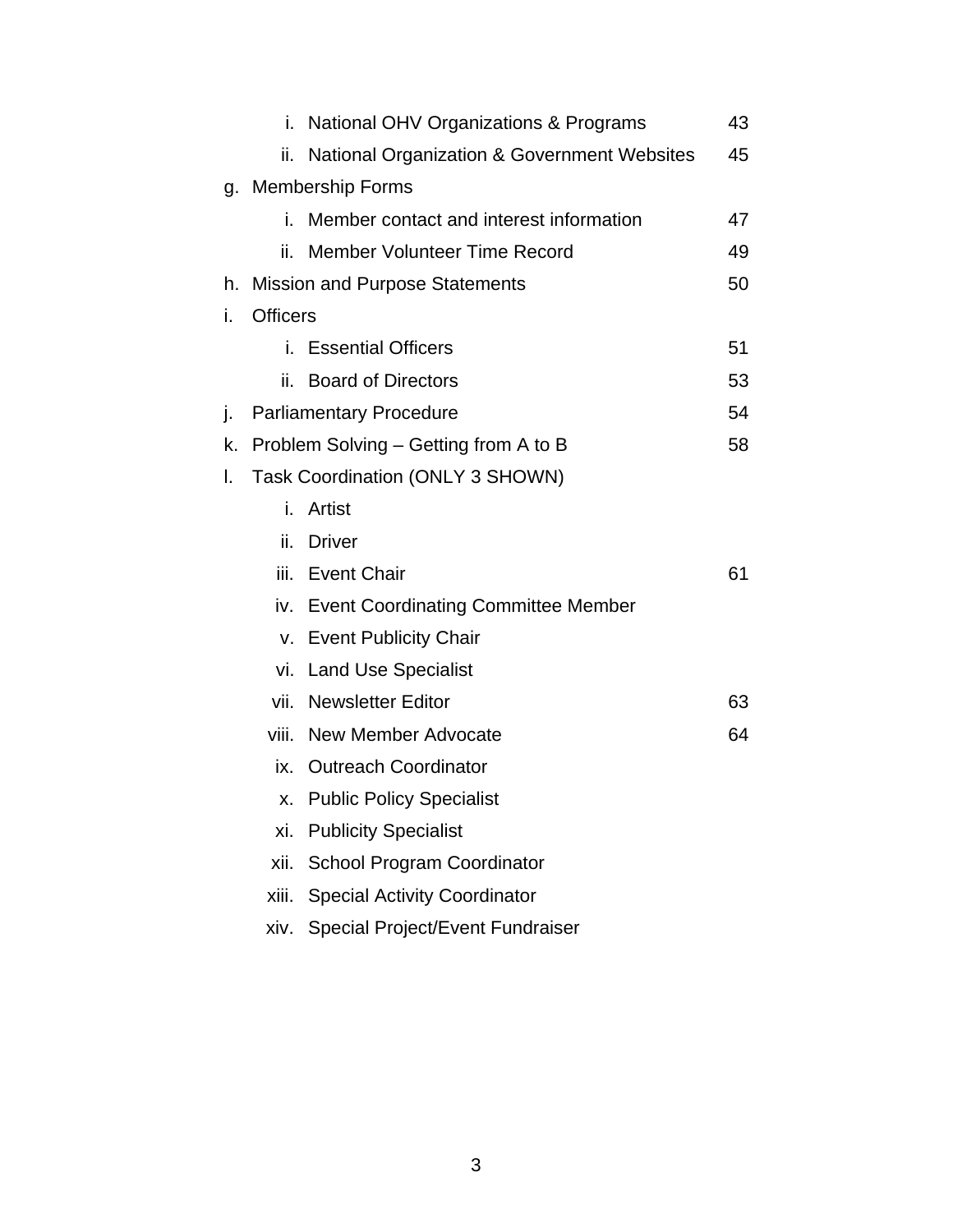# **NOHVCC**

# **Guidelines for Off-Highway Vehicle Clubs**

# **Why Start an Off-Highway Vehicle Club?**

Do you want to share your interest in off-highway vehicle (OHV) recreation with others in your community? Have you recently lost an OHV recreation area, or had a favorite trail closed to motorized vehicles? Would you like new friends to ride or drive with? If so, you may want to consider forming an OHV club.

A club can accomplish things that are difficult for one or just a few individuals to accomplish.

A club can speak with one voice for a larger group, increasing their effectiveness when working with elected officials and land managers. Local presence and knowledge of specific areas and situations allow for credible and constructive comments on land management issues and legislation.

Elected officials and local units of government listen to their constituents. The more constituents an organization represents the closer elected officials listen.

Clubs also serve as a contact point for land managers, elected officials, the media, other organizations and OHV-oriented businesses needing local information or having important information to share.

A clubs standing in the community is vitally important and depends largely upon the conduct of its members and club activities.

A club can promote responsible outdoor ethics and safety to improve both opportunity and the image of OHV activity. The better educated the OHV public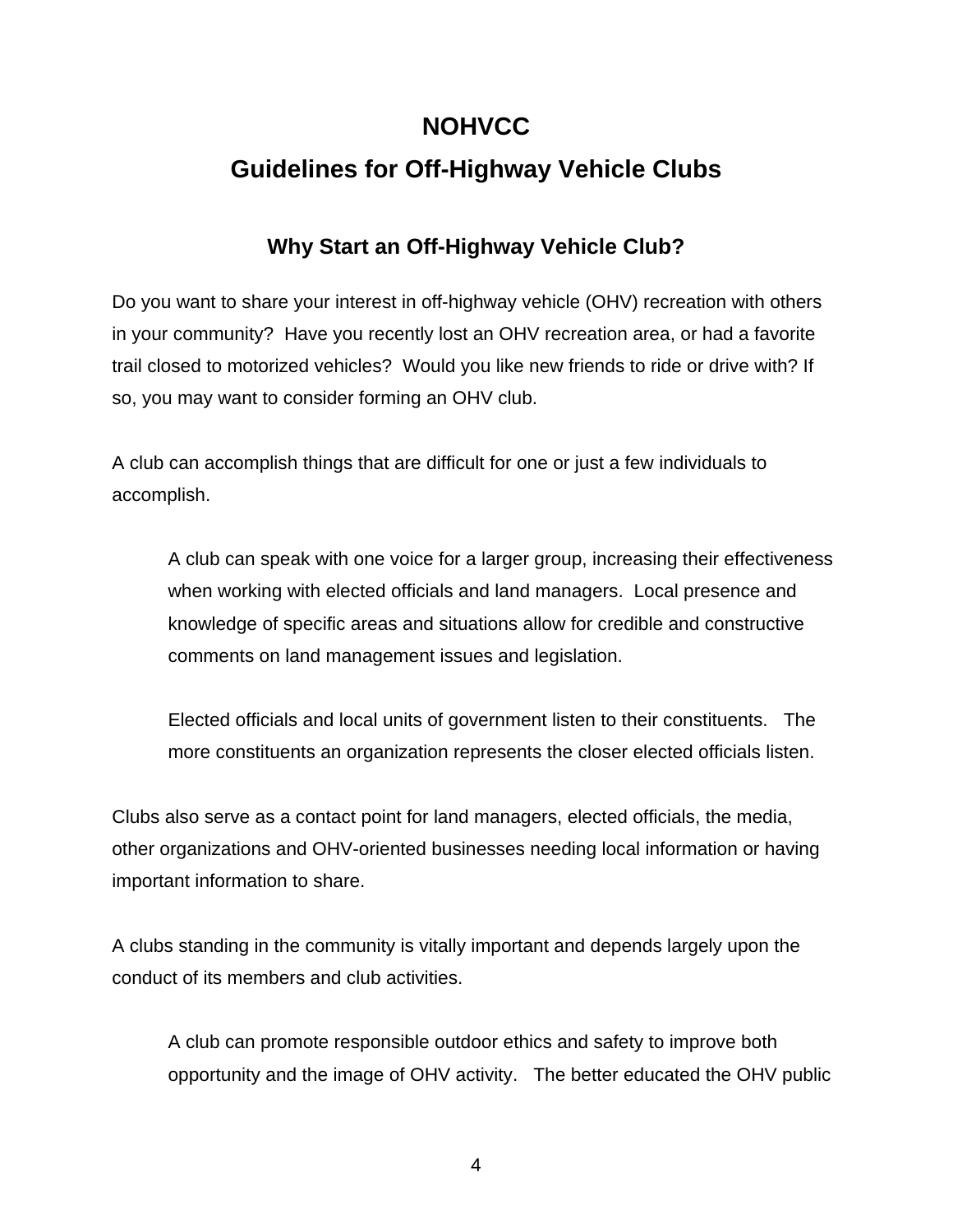is about rules, regulation, natural and cultural resources, land ethics, and safe operation of their vehicles the better we will be perceived.

Peer pressure within and outside of the club can be a powerful influence on the conduct of other OHV enthusiasts.

The image of OHV recreation is further enhanced by community service and charity efforts. A club can sponsor volunteer activities that benefit good causes and provide desirable services to the community. Respect within the community and personal satisfaction are natural returns from coordinating or participating in:

- Trail maintenance,
- Clean-up days,
- Safety training,
- Search and Rescue programs,
- Volunteer trail patrol and trail host programs,
- Youth and at-risk youth diversion programs, and
- Charity fund raising activities.

Group discounts at local dealerships, accessory shops, other businesses and attractions are often available to club members. The same business interests may also be willing to support the club or club activities by purchasing ads in newsletters, paying for their name to be included on activity flyers and event t-shirts, providing discount coupons for event participants, providing in-kind donations such as printing, equipment or food items, and offering prizes.

And, best of all, a club provides camaraderie and fun through excursions, family events, and other activities.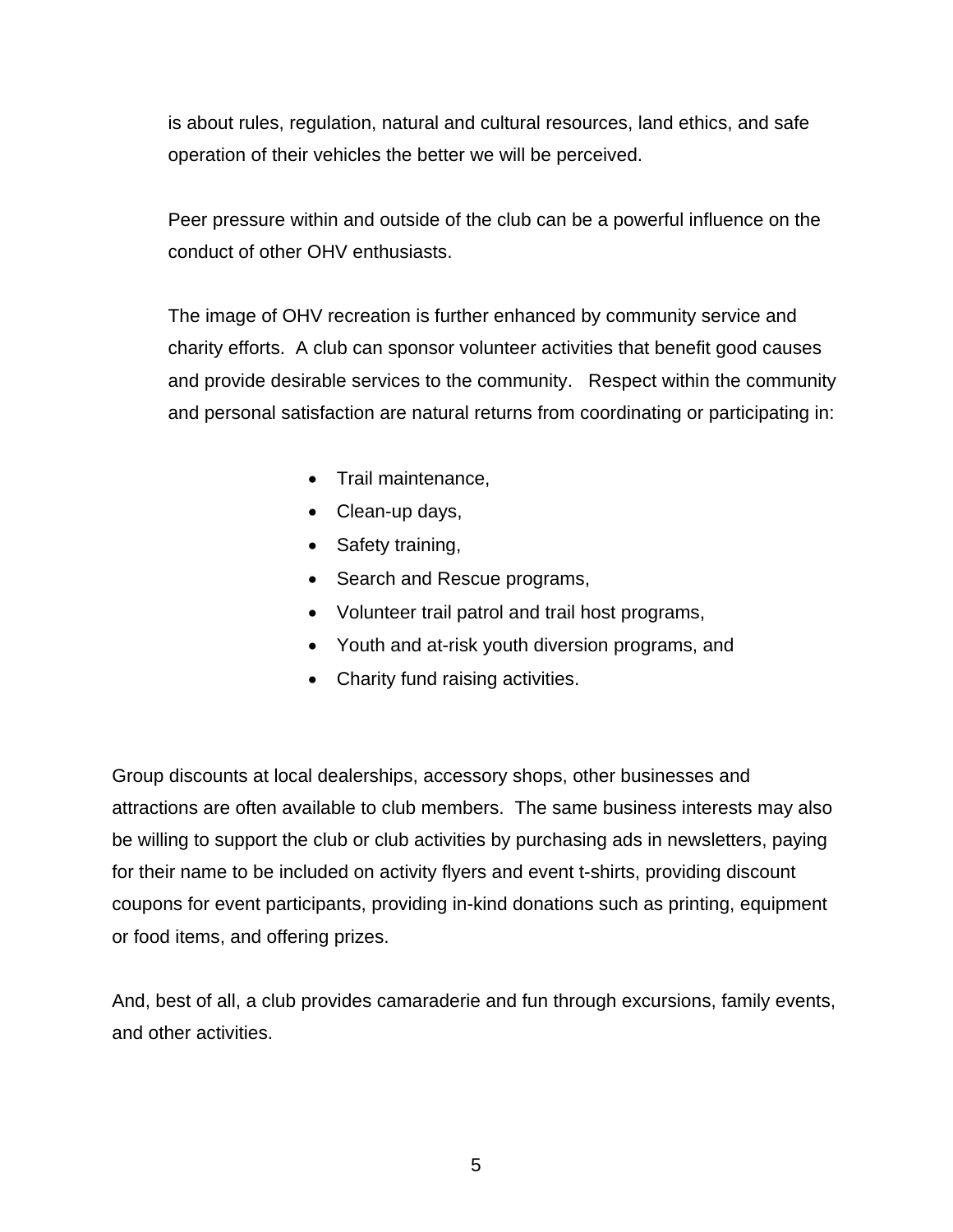# **NOHVCC "TOOLS" TO ASSIST YOU**

The National Off-Highway Vehicle Conservation Council is an educational nonprofit organization with a unique countrywide network of volunteers assisted by a professional staff. NOHVCC is not a membership-based organization (in other words, you can't "join" NOHVCC.)

The purpose of NOHVCC is to create a positive future for off-highway vehicle recreation by providing to those seeking assistance a wide range of resources to enhance communication forums, responsible riding and driving opportunities, the positive image of OHV recreation, environmental stewardship, and safety education.

NOHVCC encourages enthusiasts to organize into clubs and work with their state organizations. Where no state OHV organization exists clubs are further encouraged to form state associations promoting the NOHVCC mission of *"creating a positive future for off-highway vehicle recreation."* In return NOHVCC provides information and materials, or 'tools", to assist club and association development.

NOHVCC recognizes that most OHV activists are volunteers with many demands on their time. NOHVCC group development materials provide information and samples to help you build your organizational and collaborative skills, make the most efficient and effective use of your time, and still have time left over for fun.

# NOHVCC "Tools" in addition to *Guidelines for Off-Highway Vehicle Clubs* include:

- Advice from the NOHVCC professional staff,
- Advice from NOHVCC advisors including land managers and business professionals;
- Advice from your NOHVCC State Representative and Alternate;
- NOHVCC web information including an extensive resource library;
- Referrals to other clubs and associations in your state and across the country.

Now, if you're ready and willing to form an OHV club, turn the page.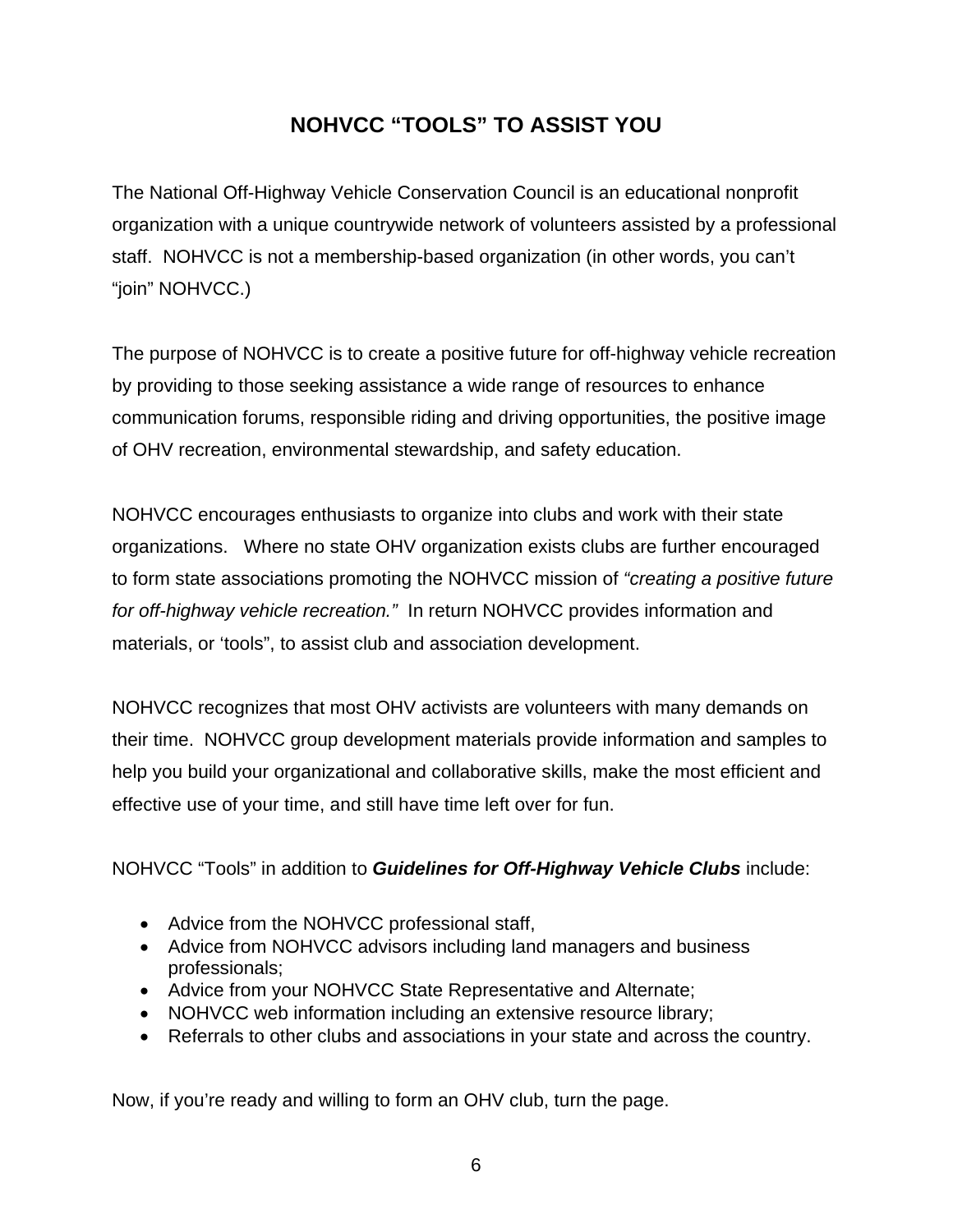# **STEP-BY-STEP GUIDELINES FOR CLUB DEVELOPMENT**

Advance preparation and good meeting management is critical. What attendees walk away from a meeting with will determine whether or not they return for another! The following five steps will guide you through any meeting from your initial club formation meeting, to special planning meetings, and to monthly membership meetings ten years from now.

# **1. THE MEETING SITE**

- For all meetings select a location that is as central as possible for the participants who you want and who need to attend.
- Be sure that there is adequate space for the number of participants you have invited or that you expect to attend. For your first meeting this may be difficult to determine, but it is better to have an area that is too large rather than too small. At the initial club formation meeting for the New York Trail Riders Organization (NYTRO) 200 riders showed up and 172 signed up as members.
- The meeting area should have enough tables adequate for the work you will be doing. A general membership meeting may only require table space for officers and handouts. While a planning meeting where you will be looking at maps or reviewing documents will require lots of table space.
- Make sure that chairs are comfortable for the length of the meeting. Folding chairs or benches are fine for a short meeting but are torture after any more than two hours.
- Select a site where you are allowed to post material on the wall. (Bring lots of good masking tape – NO scotch tape, duct tapes or electrical tape!) Being able to stick things on the wall such as officer nominations, ideas,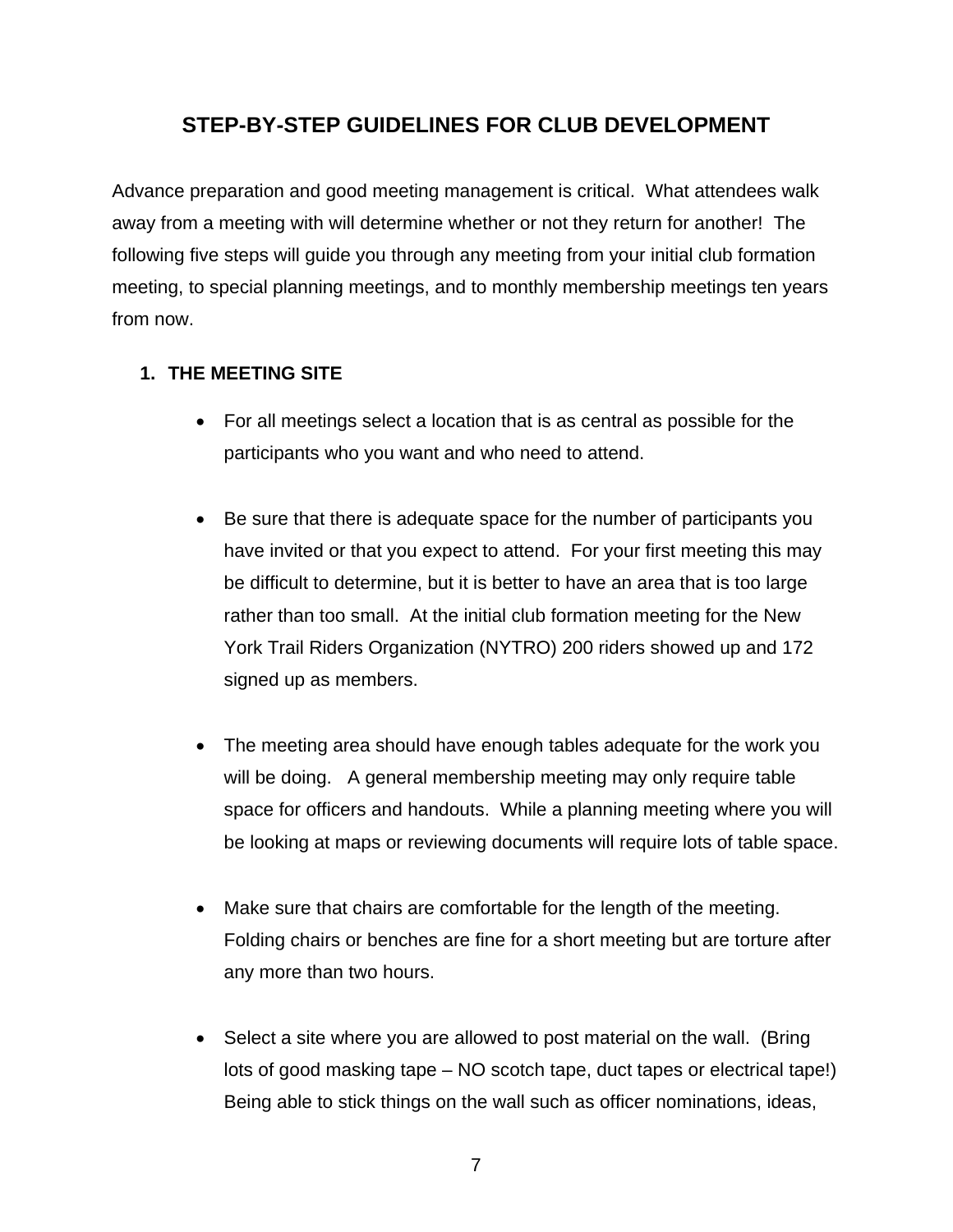maps, etc., is very helpful at initial development and planning meetings.

- Select a site where you may provide beverages and snacks or where food can be ordered. Food is important! Food creates a relaxed atmosphere and helps keep energy levels up.
- Potential Meeting Sites:
	- o Community centers and service halls (VFW, Rotary, etc.)
	- o Local libraries, schools, and colleges
	- o Local businesses and land management offices
	- o Quiet restaurants with separate meeting rooms
	- o Members homes if sufficient quiet space is available
- **Caution:** Pizza parlors and bars are popular meeting places but generally are too noisy to conduct efficient business meetings. If you must consider a restaurant as a meeting site make sure that where you will meet is:
	- o Available for the entire duration of the meeting,
	- o That the meeting will not disturb other customers, and
	- o That other customers will not disturb you, and
	- o Establish a ground rule that if meeting participants would like to drink, all business must be completed before alcoholic beverages are served.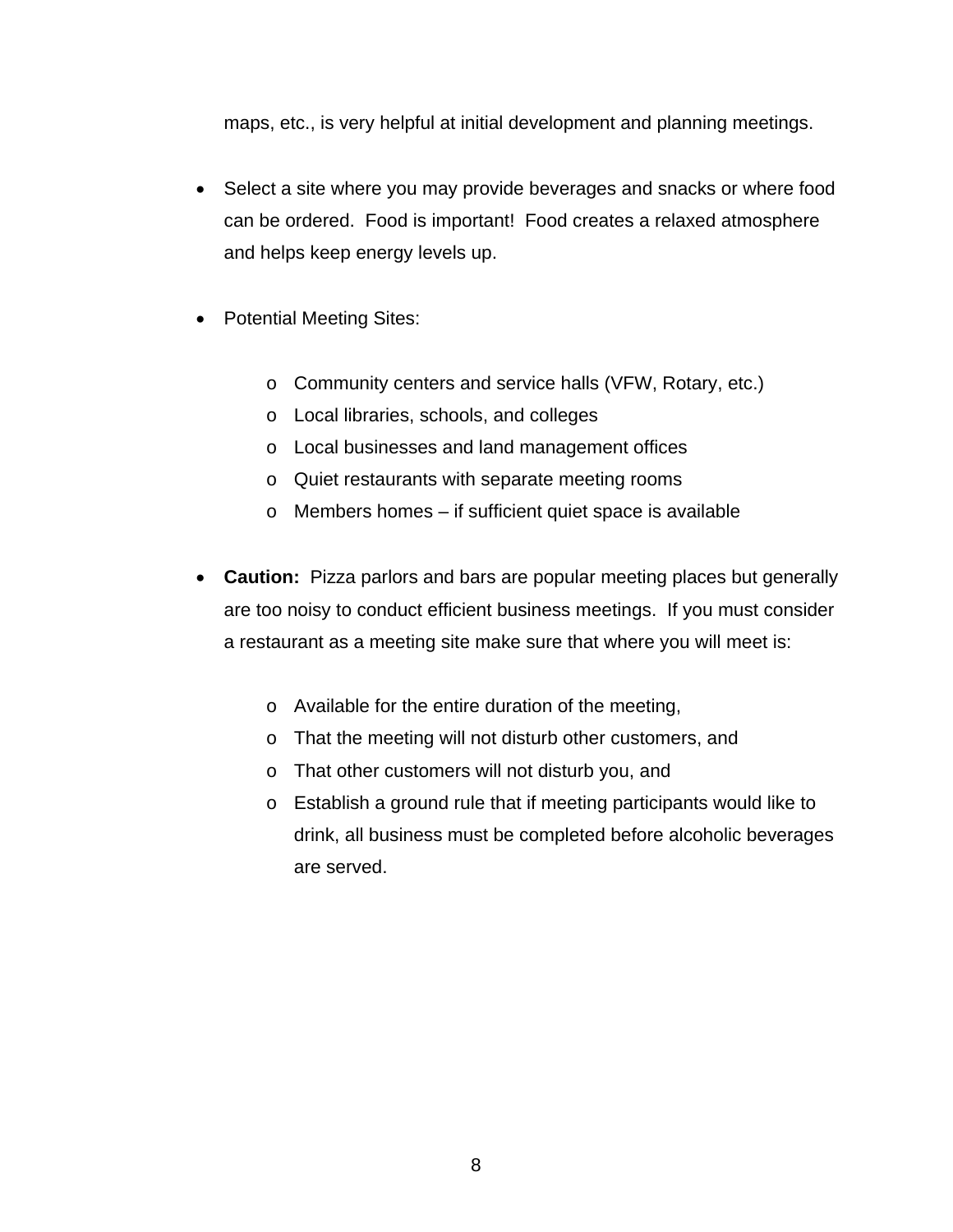# **2. COMMUNICATION**

From when you first think to yourself, I'd like to form a club to regular club operations forever after, good communication is essential to keep a club active and growing.

• **The First Meeting:** After the date, time and location of the first meeting is set you will need to create an announcement to distribute as widely as possible at least one month in advance of the meeting date. Potential venues for distribution may include local newspapers and radio stations, OHV businesses and land management offices.

Distribute the announcement by mail, fax and email to as many friends, business associates and organizations that you believe may be interested in joining or supporting the new club. Redistribute the announcement with a draft agenda two weeks in advance of the meeting.

- **General and Special Meeting Notices:** People are busy. Advance meeting notices and reminders are helpful for even the most active and conscientious club members. Repeated notice is critical for special meetings and for members who may not have been able to attend the previous meeting.
	- o The dates for next meetings should be decided upon at each meeting.
	- o Notice of all meetings should be distributed one month prior to the meeting date. Notices should include:
		- **Date and time**
		- **Location**
		- **Primary purpose of the meeting**
		- The Action Table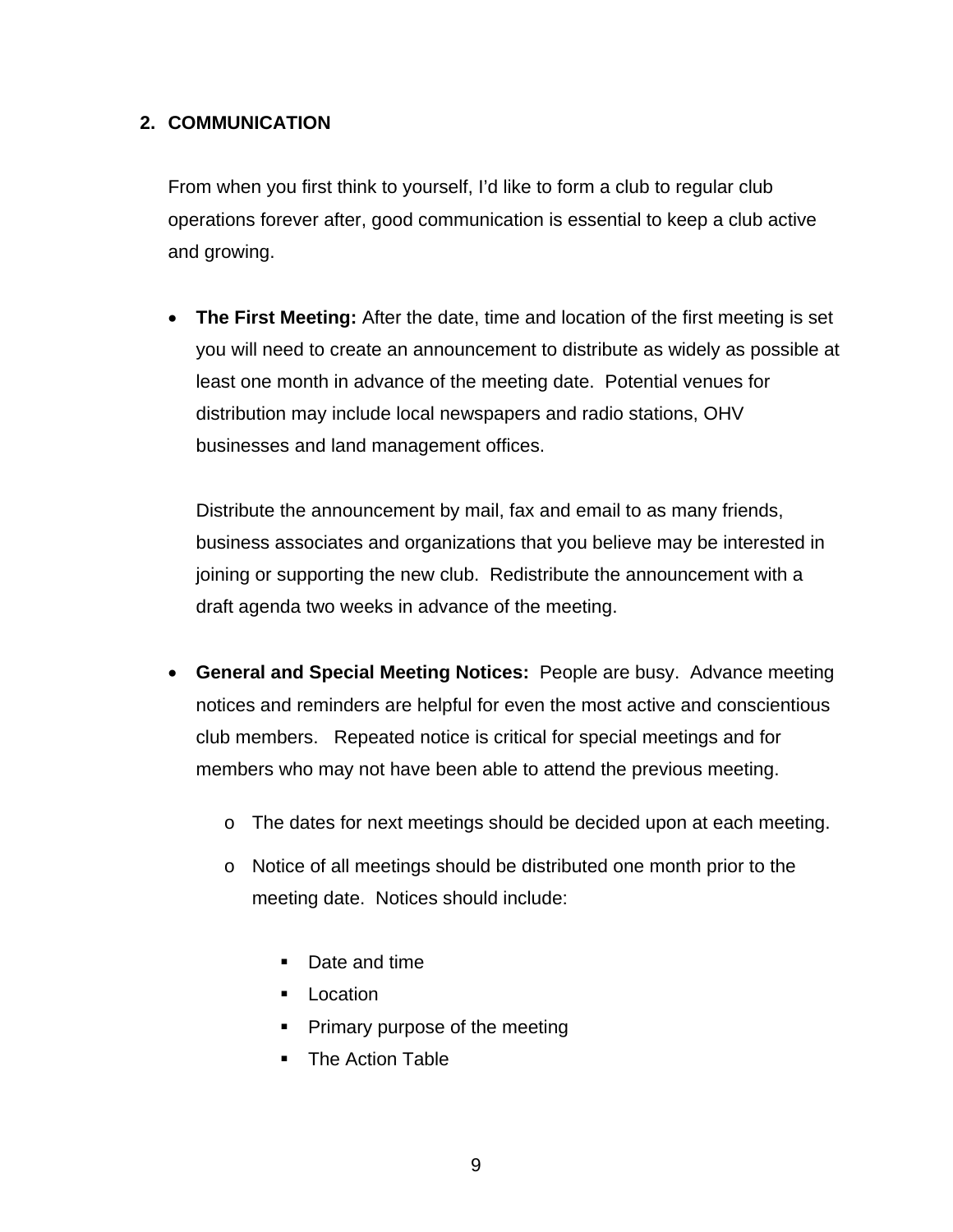- o Reminders should be sent seven to ten days prior to the meeting. Reminders should include:
	- Date and time
	- **Location**
	- **Draft agenda**
	- The Action Table
	- **EXEC** List of invited guests or special speakers
	- List of items, if necessary, that members need to bring to the meeting
- **On-going Communication:** Regular communication reassures members that the club is alive and well. Technology also provides a variety of options in place of face-to-face meetings to conduct business and keep in touch.
	- o During the initial formation meeting establish a communication process, by phone, mail, fax, email, or website, and stick to it.
	- o Officers and committees should establish their own communication process.
	- o Email communication is increasing popular but like meetings need ground rules. For efficiency and to keep discussion focused consider the following:
		- For the Subject Box: Use the initials of the club followed by a dash and then identify the specific issue of the email note.

# **Subject: GTG – January Meeting Agenda**

**During specific issue discussions highlight the complete content** of each subject message and click "Reply All."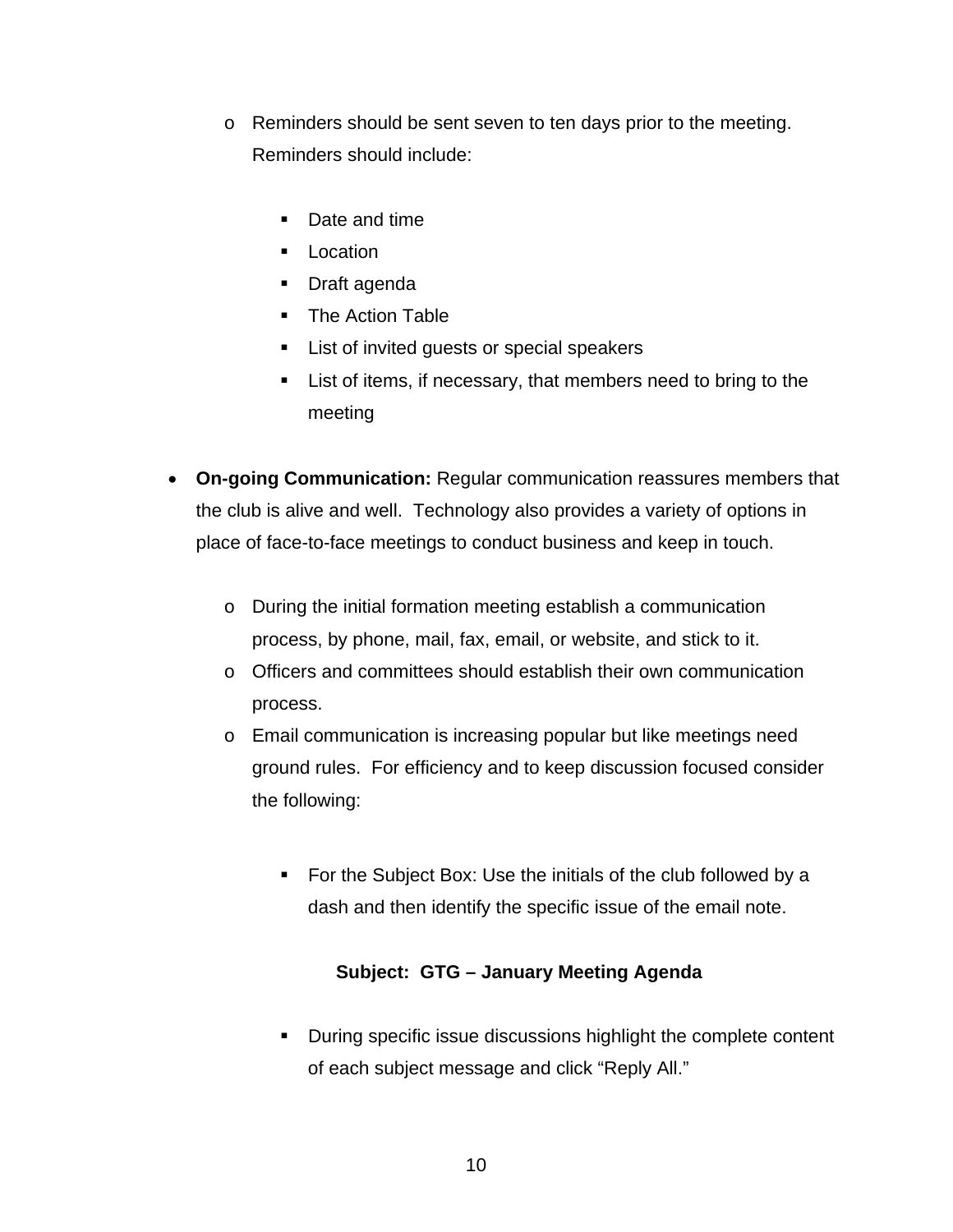A complete record of issue discussions facilitates on-going discussion without having to save multiple messages or having to refer back to previously saved messages. And, "Reply All" insures that all members of a discussion have the exact same information to work with.

- **Limit each email note to one issue.**
- Change the stated issue whenever a new issue is offered for consideration or discussion.
- o Telecommunication is time and cost effective for small groups such as Boards and committees. To insure productive conference calls:
	- **Provide call-in instructions one week in advance followed by a** reminder two days in advance of the call.
	- **Provide agendas by mail, fax or email at the same time that call**in instructions are provided.
	- **The Board or committee chair or appointed facilitator must keep** the call participants focused on the agenda.
	- Notes with clearly identified action items must be taken and provided to call participants as soon after the call as possible.
	- **Limit calls to one hour.**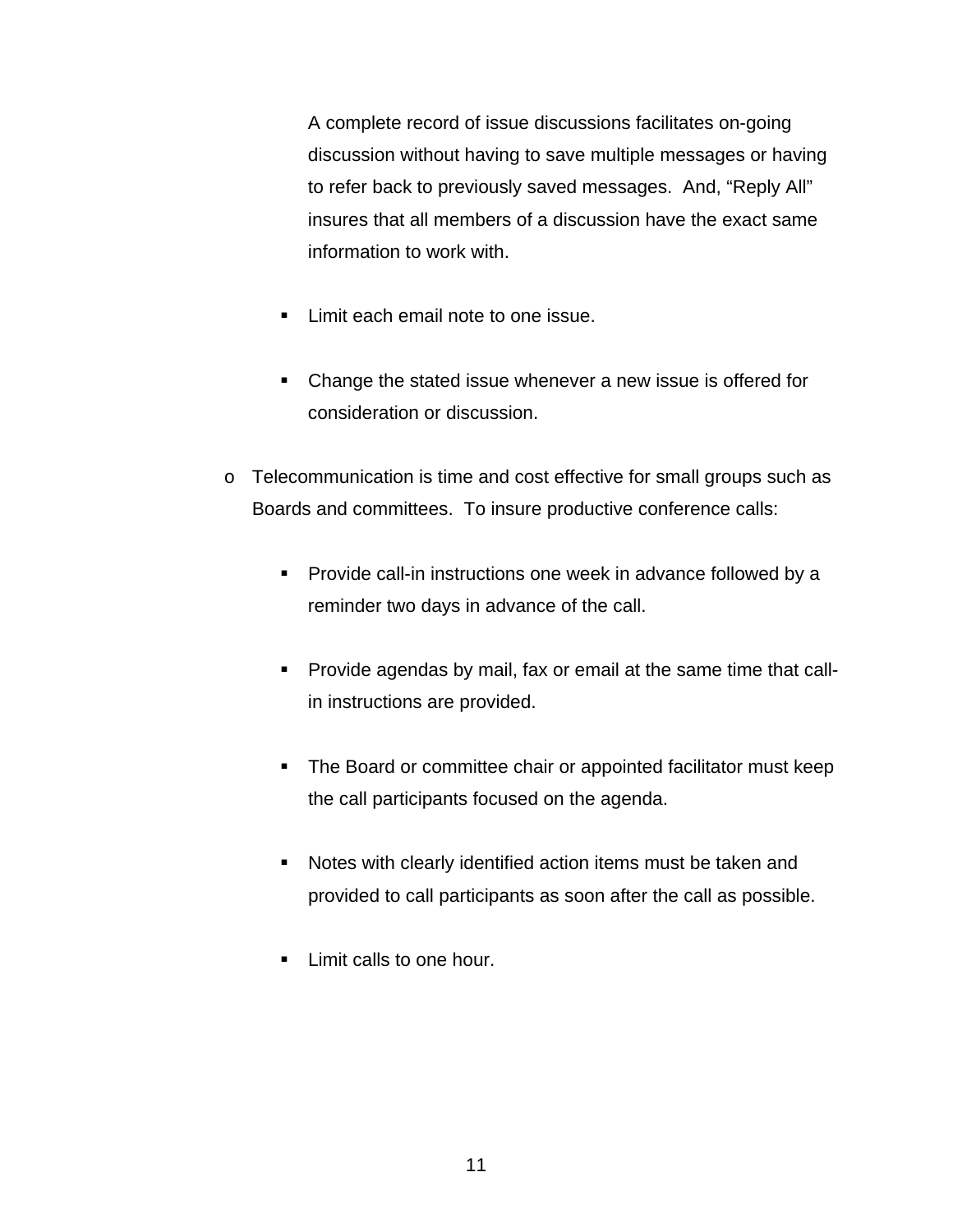# **3. The Agenda**

- Limit meeting time to NO MORE than three hours! After three hours attention span and energy level drop.
- Note the time for each agenda topic and when the meeting will adjourn so that your agenda will also serve as a time guideline.
- Include the speakers name for each topic, verify that the speaker will attend and notify them of the time that is allotted for their topic.
- ALWAYS establish meeting rules. Meeting rules are essential to keep a meeting on track and civil. Consider the following:
	- o One conversation at a time
	- o Conduct side conversations outside of the meeting room
	- o Cell phones off
	- o Respect others points of view
	- o Limit comments to pertinent information. No war stories.
	- o No finger pointing or "blaming"
- If there is potential for contentious discussion consider adding the following:
	- o Raise your hand to speak
	- o No personal attacks
	- o When recognized to speak, speaking time is limited to 2 minutes
- On the agenda include an action table for:
	- o What action items have been assigned
	- o To whom they have been assigned, and
	- o When they need to be completed.
- Have adequate copies of the agenda to hand out to all participants.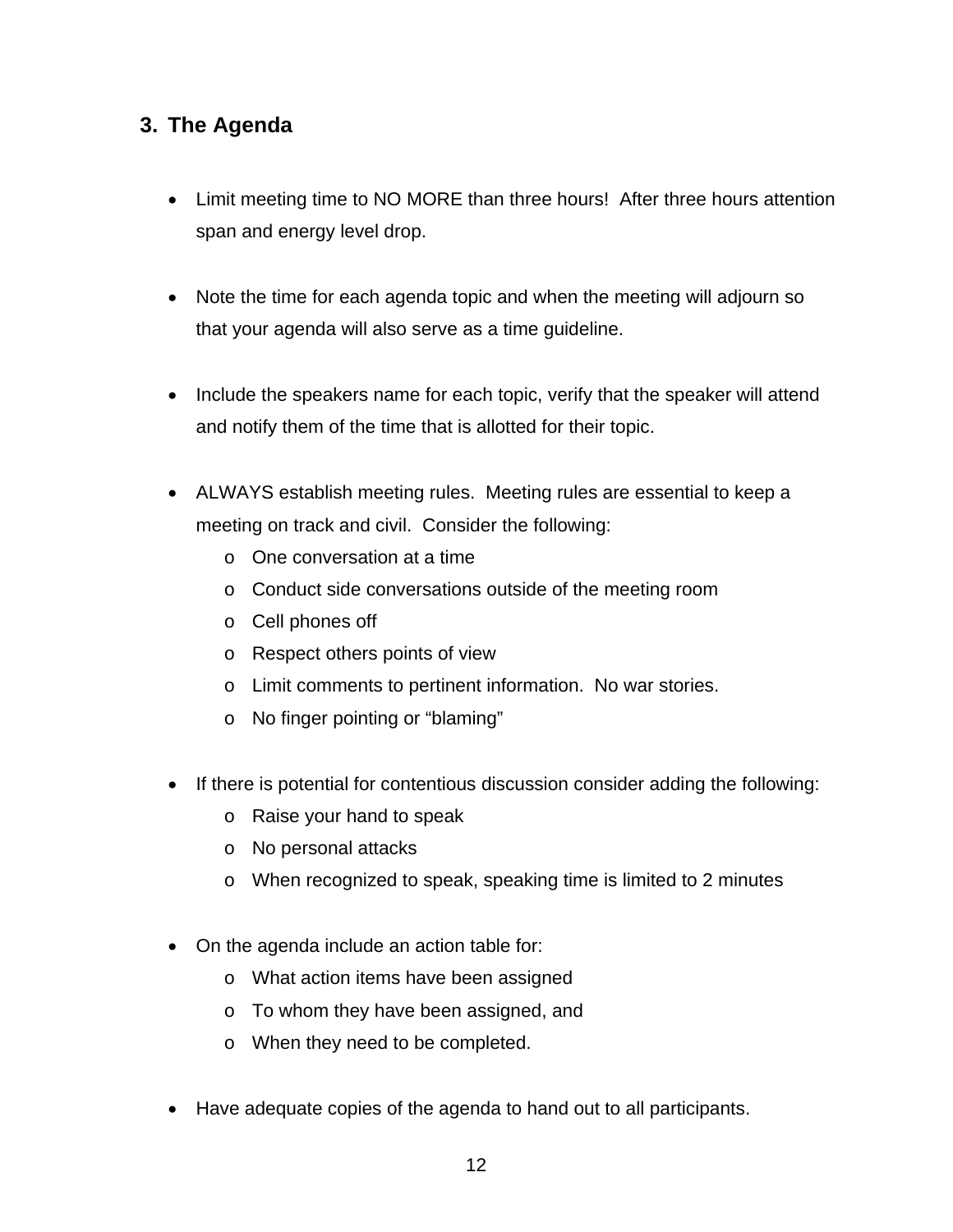# 4. **Meeting Management**

Management of the first meeting is critical; the impression attendees get from the first meeting and what they take away from it will determine whether or not they return for a second!

- o Wear a watch. A room clock is also helpful.
- o Use *Roberts Rules of Order* when necessary to keep a meeting orderly. Use *Roberts Rules of Order* whenever a vote is necessary.
- o Stick to the agenda topics and time!
- o During any type of planning meeting, including the initial club development meeting, assign a participant other than the facilitator to record the meeting on flip charts or butcher paper. Post the sheets on the walls as the meeting progresses. These notes will help to insure that when agreement is required all know exactly what is being agreed on. And, when copied the flip chart information may serve as or back-up the minutes for the meeting. Meeting minutes are required for all incorporated organizations.
	- Necessary equipment:
		- Flip charts or butcher paper
		- LOTS of water-soluble marker pens (various colors are fun), and
		- Masking tape.
- o Use the Meeting Ground Rules to insure that all participants have an opportunity to speak and that no one individual dominates any particular discussion.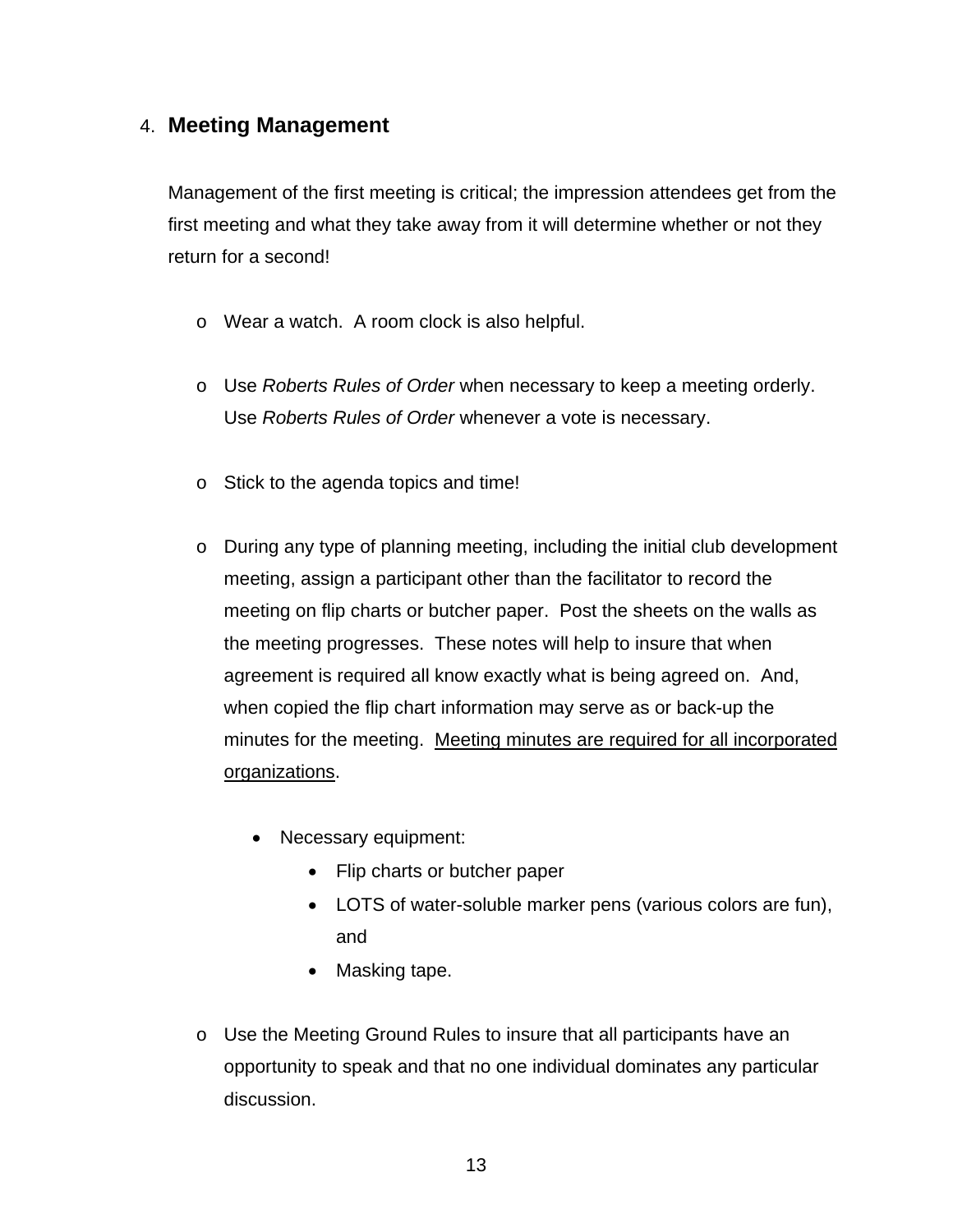- o Watch and listen to the participants! Attention, facial expressions and tone indicate where there is disagreement, frustration, lack of knowledge, or disinterest that needs to be addressed.
- o Provide materials necessary for the meeting. At the initial meeting this would include at least the following:
	- Sample by-laws
	- List of proposed officer positions
	- Proposed officer responsibilities
	- List of proposed committees
- o Provide (or assign someone dependable to provide) refreshments at the beginning and throughout the meeting. Eating relaxes people and helps to create a more conducive atmosphere for working together.
- o Include a fun activity such as a door prize, "club member of the month" award, two-for-one pot, etc.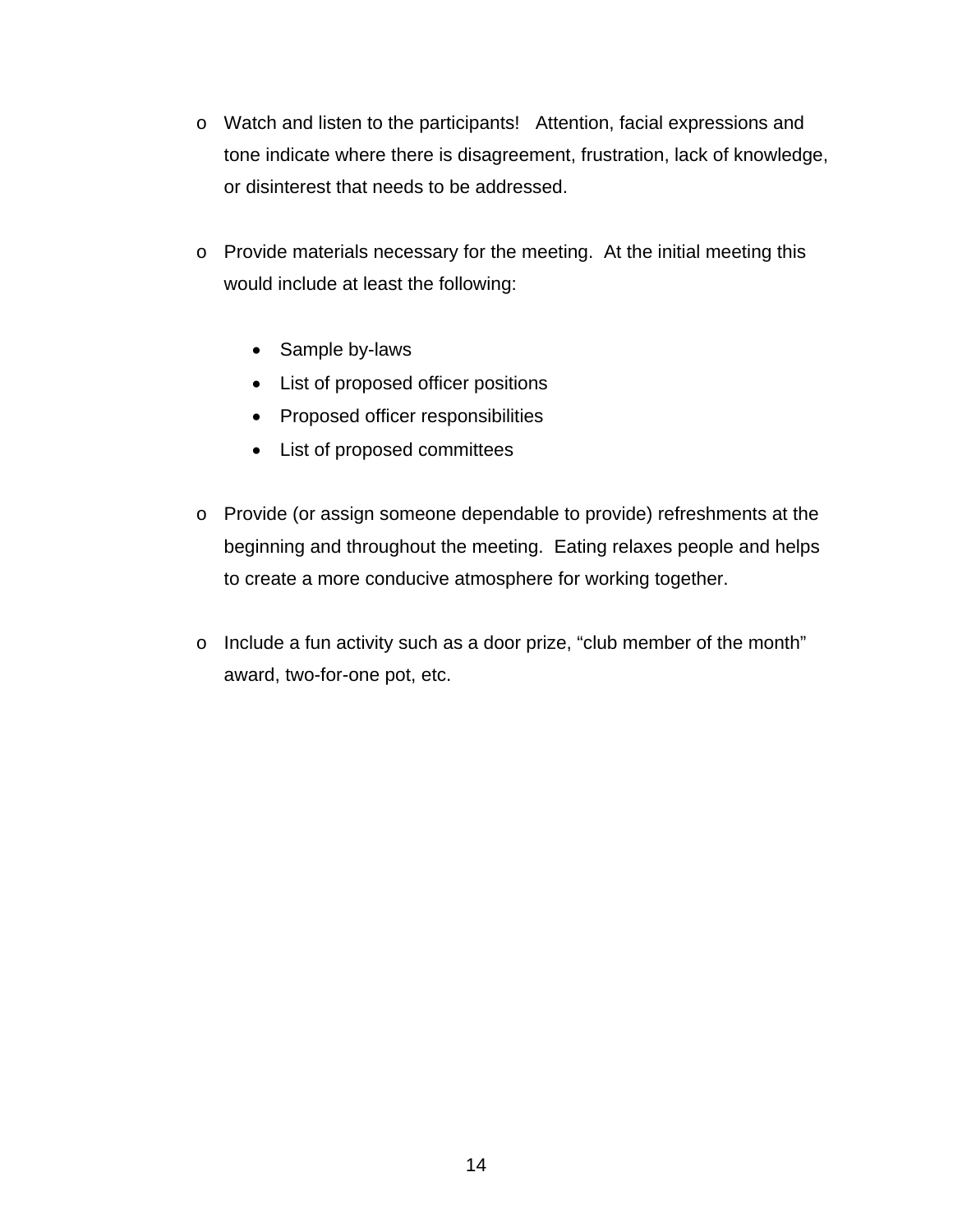15

# 5. **Follow-up**

- Provide meeting minutes to all participants. These may be a copy of the flip charts or the agenda with the following as bullet points under the appropriate topic:
	- o A list of the comments, questions, or concerns
	- o What, if any agreements were made
		- The action table (see Appendix a)
		- Date and location of next meeting
	- o List of participants with contact information.
- Thank or send a letter of thanks to those who provided the meeting space, beverages and snacks, and any other donated meeting materials.

# **MEETING CHECKLIST**

- Meeting Site Selected (1 month in advance) Date and Time Set (1 month in advance)
- Meeting Announcement Out (1 month in advance)
- □ Agenda Completed (2 weeks in advance)
- Action Table updated (2 weeks in advance)
- □ Meeting Materials & Information complete (1 week in advance) (Try to avoid leaving anything to the last minute)
	- o Agendas with Action Table
	- o Copies of documents
	- o Flip chart(s), easel(s), masking tape and pens (Remember, water soluble!)
- □ Meeting Reminder Sent
- Beverage/Food provision arranged/confirmed
- Thank you given or note sent
- -
	-
	-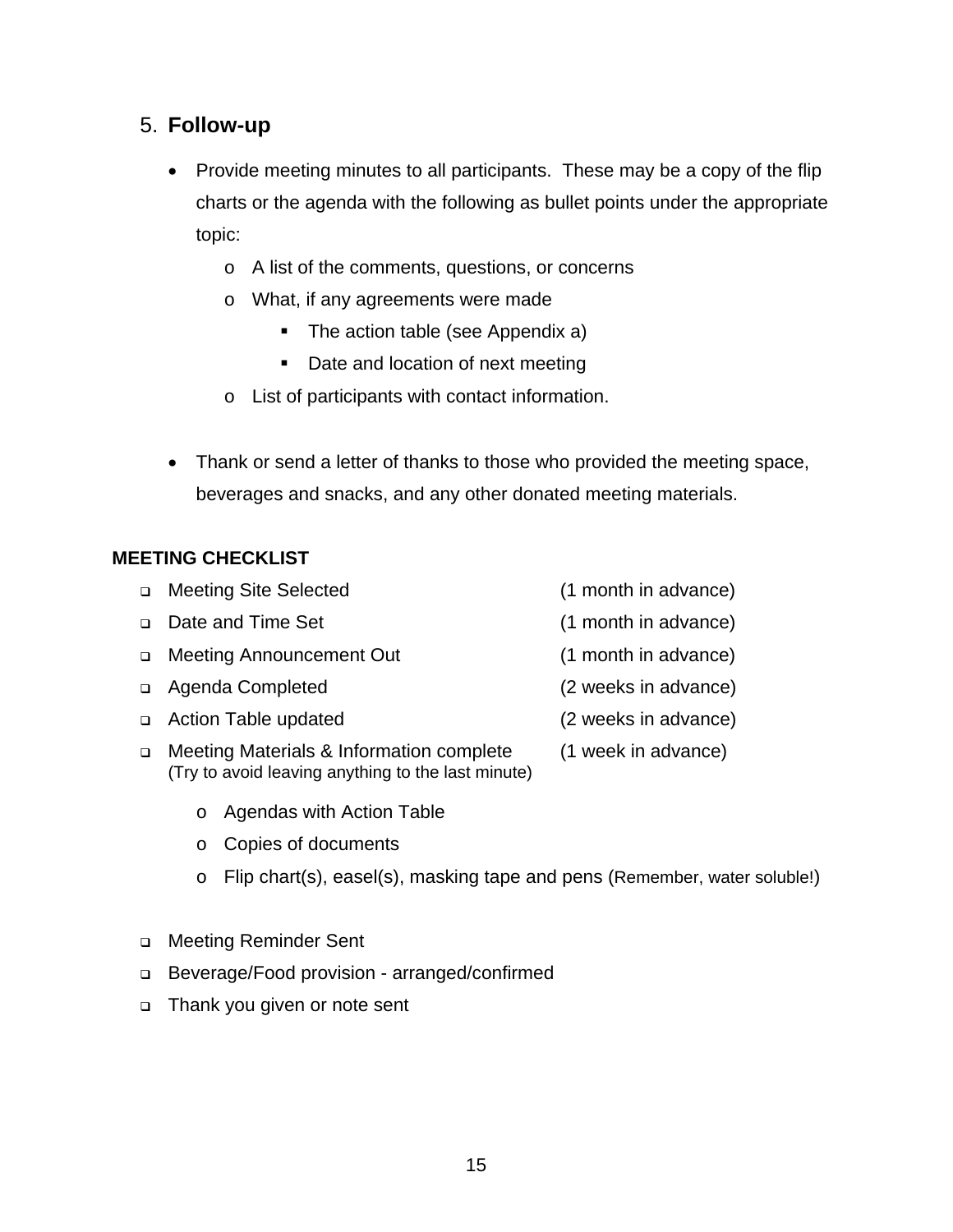# **YOUR FIRST MEMBERSHIP MEETING**

Remember from Meeting Management, the management of your first club meeting is critical. The impression attendees get from the first meeting will determine whether or not they return for a second meeting! When time and the meeting location allow set aside time for socializing, preferably with provided refreshments.

# **Suggested Agenda Items:**

- Introductions (state name and reason for attending meeting)
- Distribution and gathering of membership information forms
- Discussion: mission and purpose of the club (see Appendix l)
- Discussion of club name (see Appendix d)
- Nominations/volunteers for initial Board positions (see Appendises h)
- Discussion of future positions and committees (see Appendises e and i)
- Discussion of club activities
- Discussion of dues
- Set date, time for Board meeting
- Thank you to those who helped with the meeting

# **Suggested Agenda Items for regular future meetings:**

- Activity reports and Committee reports
- Education presentations (a *brief* video on OHV safety, guest presentation by the local land management agency regarding future planning efforts or sound testing, review and discussion of educational OHV outreach programs, etc.)

# **Suggested 1st Meeting Materials**

- Copies of the agenda
- Copies of Board Positions and Responsibilities (Appendix i)
- Copies of Membership Information Forms. (Appendix g)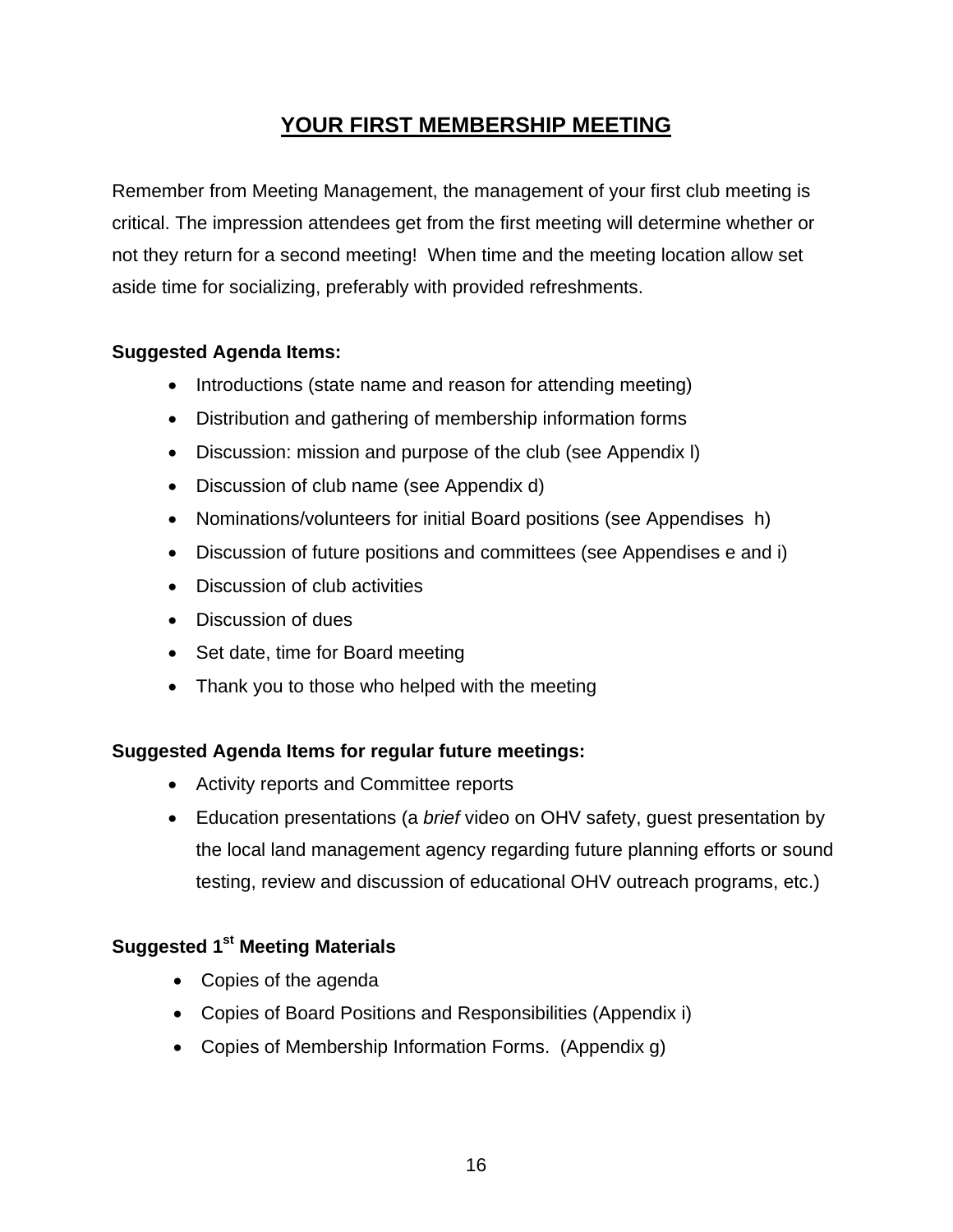**CHECKLIST FOR YOUR FIRST MEMBERSHIP MEETING**

# □ Meeting Site Selected (1 month in advance)

- Date and Time Set (1 month in advance)
- □ Meeting Announcement Out (1 month in advance)
- Agenda & Action Table Completed (2 weeks in advance)
- □ Meeting Reminder Sent (1 week in advance)
- □ Meeting Materials & Information complete (1 week in advance) (Try to avoid leaving anything to the last minute)
	- o Copies of agenda
	- o Two copies of the Action Table (for the secretary & meeting leader)
	- o Copies of Membership Information Forms
	- o Copies of Mission and Purpose Statements
	- o Copies of Position Responsibilities
	- o Flip chart(s) and easel(s)
	- o Masking tape
	- o Pens (Remember, water soluble!)
- Beverage/Food provision arranged/confirmed (2 weeks in advance)
- □ Thank you given or note sent (Within 1 week after the meeting)
- □ Meeting minutes distributed to participants (Within 1 week after the meeting)
- **ITEM COMPLETE BY** 
	-
	-
	-
	-
	-
	-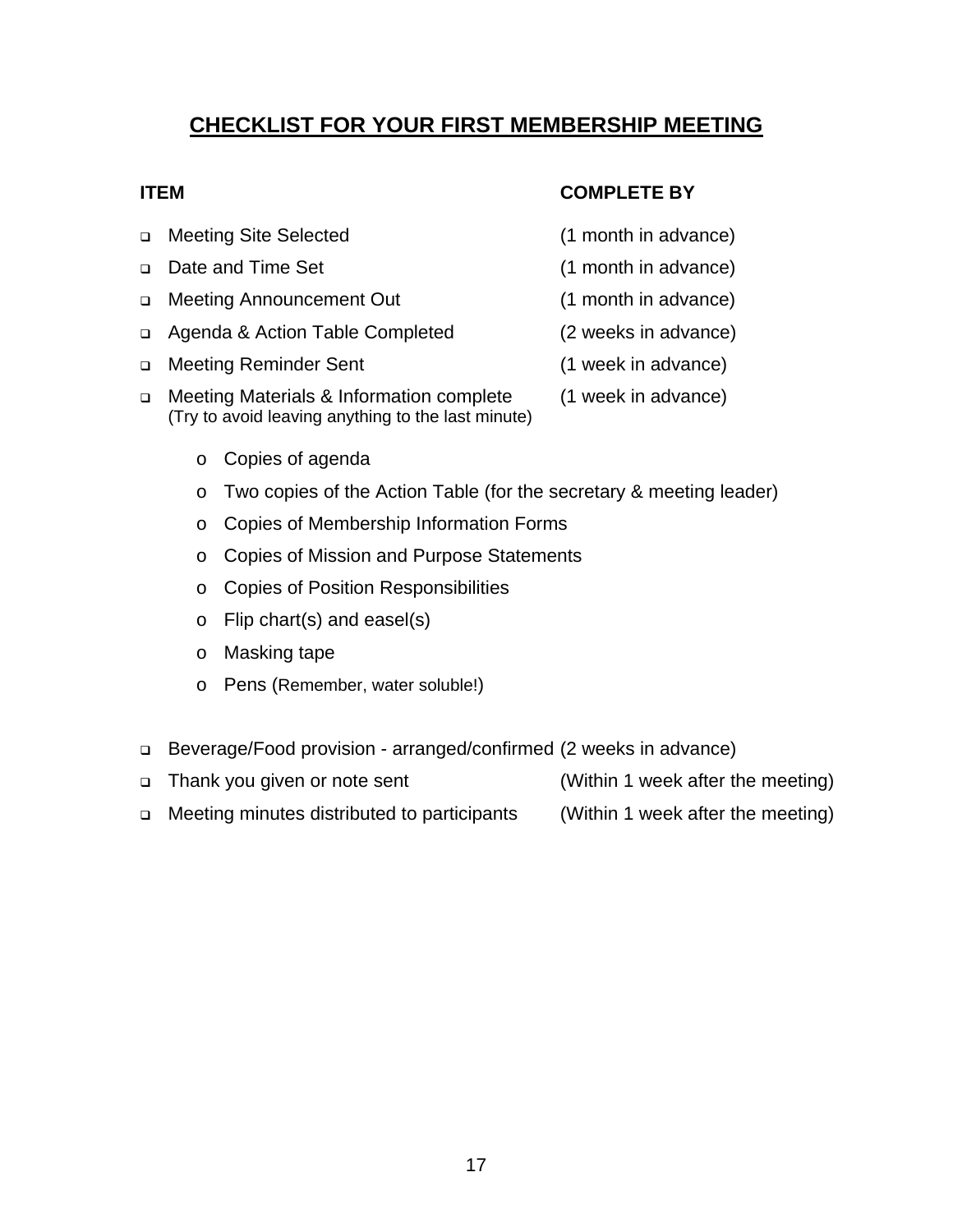# **SAMPLE MEETING ANNOUNCEMENT**

**FOR IMMEDIATE RELEASE** DATE (of announcement)

\_\_\_\_\_\_\_\_\_\_\_\_\_.

| <b>CONTACT:</b> |  |  |
|-----------------|--|--|
| Phone:          |  |  |
| Email:          |  |  |

# **NEW OFF-HIGHWAY VEHICLE CLUB TO FORM**

On Monday, May 3, from 7:00 to 9:30 p.m. a meeting will be held at \_\_\_\_\_\_\_ (location), (address),  $\qquad \qquad$  (city) to form a new  $\qquad \qquad$  (off-highway motorcycle, dual sport, ATV, 4WD or whatever combination is desired) club.

The proposed purpose of the club is \_\_\_\_\_\_\_\_\_\_\_\_\_\_\_\_\_\_\_\_\_\_\_\_\_\_\_\_\_\_\_\_\_\_\_\_\_\_. (The purpose may be kept general so that those who come can help to develop the purpose of the new club.)

(Include a brief statement as to why a new club is needed or would be fun.) (**Example:** The San Bernardino is our local forest and has great trails to ride and drive on almost year-round. Due to budget cuts trails are not receiving regular maintenance. The forest staff is asking local OHV enthusiasts to help maintain the trails through an adopt-a-trail program. This is the perfect opportunity for trail riders and drivers to help the forest, improve our opportunity, and have good time.)

All (off-highway motorcycle, dual-sport motorcycle, ATV, 4WD) enthusiasts are welcome. Bring the kids too. For further information call  $\frac{1}{\sqrt{1-\frac{1}{\sqrt{1-\frac{1}{\sqrt{1-\frac{1}{\sqrt{1-\frac{1}{\sqrt{1-\frac{1}{\sqrt{1-\frac{1}{\sqrt{1-\frac{1}{\sqrt{1-\frac{1}{\sqrt{1-\frac{1}{\sqrt{1-\frac{1}{\sqrt{1-\frac{1}{\sqrt{1-\frac{1}{\sqrt{1-\frac{1}{\sqrt{1-\frac{1}{\sqrt{1-\frac{1}{\sqrt{1-\frac{1}{\sqrt{1-\frac{1}{\sqrt{1$ between 6:00 p.m. and 10:00 p.m. any evening or anytime by email at  $\qquad \qquad \textcircled{2}$ 

Refreshments will be provided. If you'd like to bring extra refreshments they're sure to be enjoyed.

Come help to create a positive future for OHV recreation and have fun!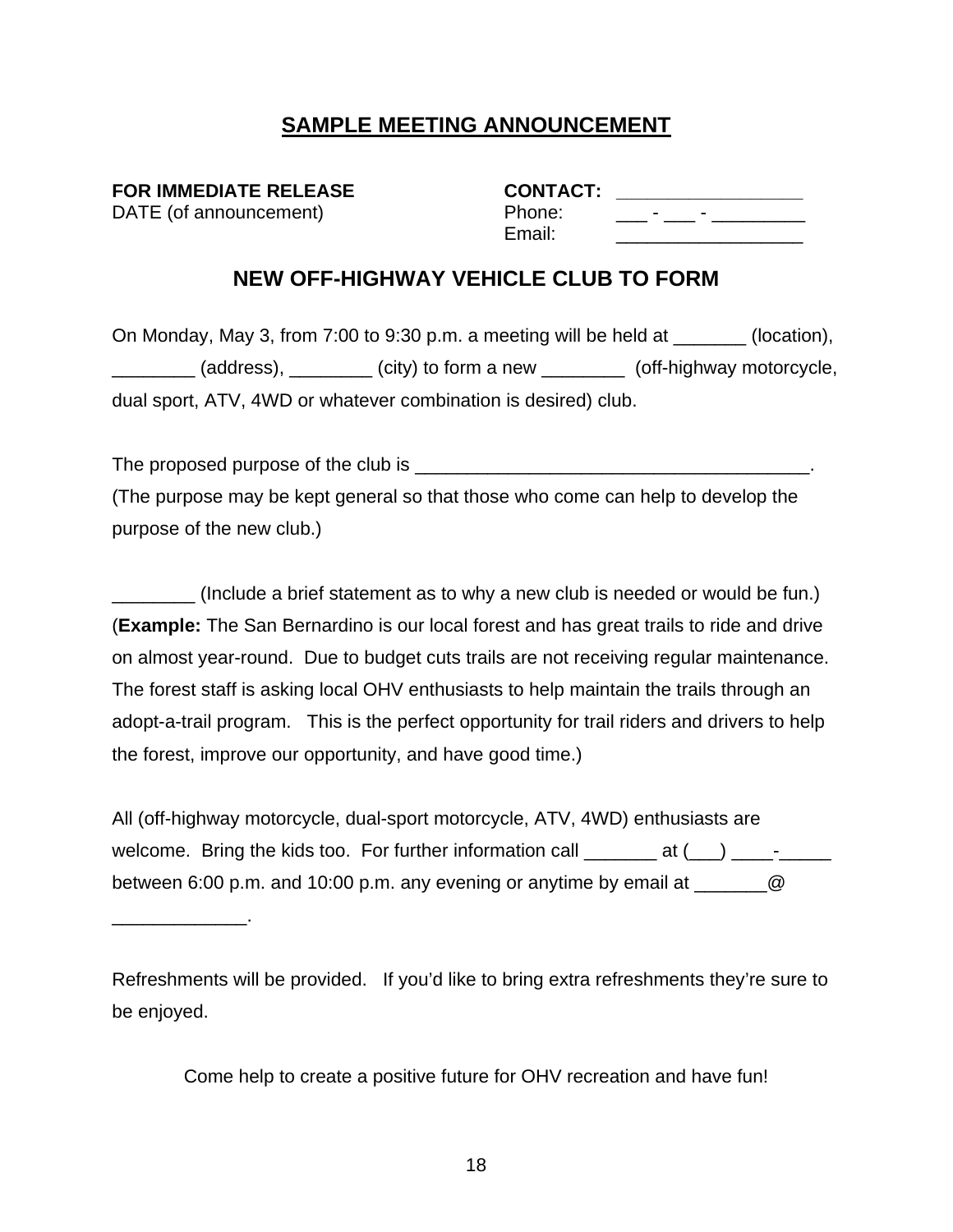# **SAMPLE AGENDA**

## **Proposed New OHV Club Meeting**

Location & Address

Day & Date 6:30 p.m. – 9:30 p.m.

# **AGENDA**

| 6:30 p.m. | Gathering - Refreshments provided                                                                                                                                                                                                                                                                                                  |  |  |  |
|-----------|------------------------------------------------------------------------------------------------------------------------------------------------------------------------------------------------------------------------------------------------------------------------------------------------------------------------------------|--|--|--|
|           | Distribution of membership information forms                                                                                                                                                                                                                                                                                       |  |  |  |
| 7:00      | Welcome, Review of Agenda, Ground Rules, and Introductions (with<br>each person asked to state their reason for attending the meeting)                                                                                                                                                                                             |  |  |  |
| 7:30      | Discuss and develop Mission and Purpose ideas (See Appendix – Mission<br>and Purpose Statements)                                                                                                                                                                                                                                   |  |  |  |
| 8:00      | Discuss and develop club name ideas (see Appendix – Club Name)                                                                                                                                                                                                                                                                     |  |  |  |
| 8:15      | Discussion of position responsibilities and selection of initial Board officers<br>Set date for the first Board meeting (see Appendix – Officers)<br>(Initial Board officers should hold their positions until the By-laws are approved.<br>Serving as an initial officer should in no way affect an individual's ability to serve |  |  |  |

• President

as a regularly elected officer.)

- Vice President
- Treasurer
- **Secretary**
- 8:45 Initial discussion of future club positions, committees, dues and activities
- 9:15 Date for next meeting, agenda items including first club outing, challenge to bring new members, and collection of member information forms.
- 9:30 Thank you's for use of meeting site, provision of snacks and adjourn meeting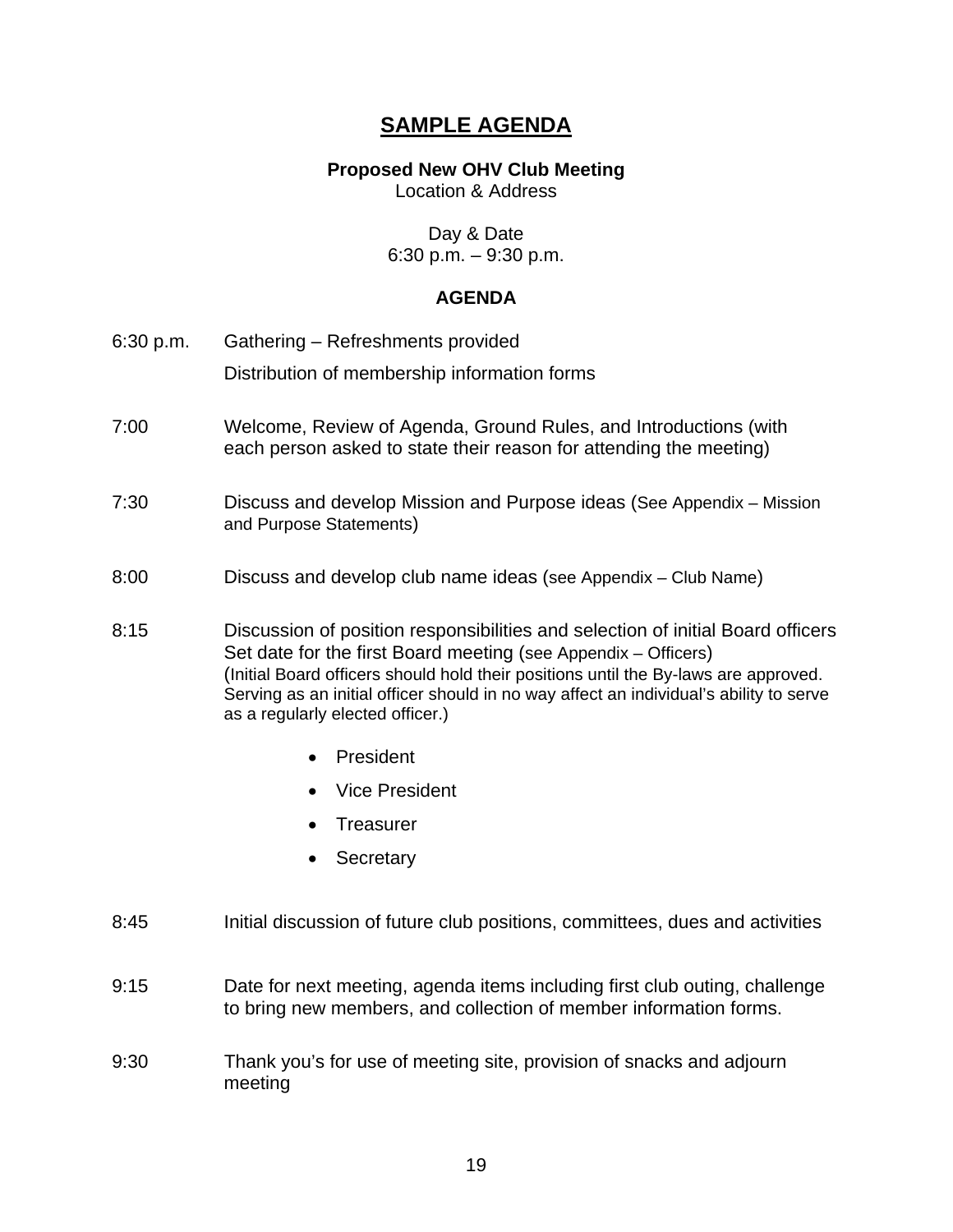# **YOUR FIRST BOARD MEETING**

As with your first club meeting, your first Board of Directors meeting should also be well planned and organized. (Review Appendix - Meeting Management)

# **Suggested Agenda Items:**

- Introductions
- Review of job descriptions (make sure that each Board member understands their responsibilities.)
- Review and discussion of sample bylaws. Preparation of draft club bylaws to present to club membership for approval. (Appendix b)
- Discussion concerning incorporation of the club (Appendix b)
- Discussion regarding club insurance (assign someone to research and report back to the Board). All clubs should secure adequate liability insurance. This is especially important if your club plans to hold events to which the public is invited.
- Discussion regarding membership dues
- Discussion regarding money management (Appendix c)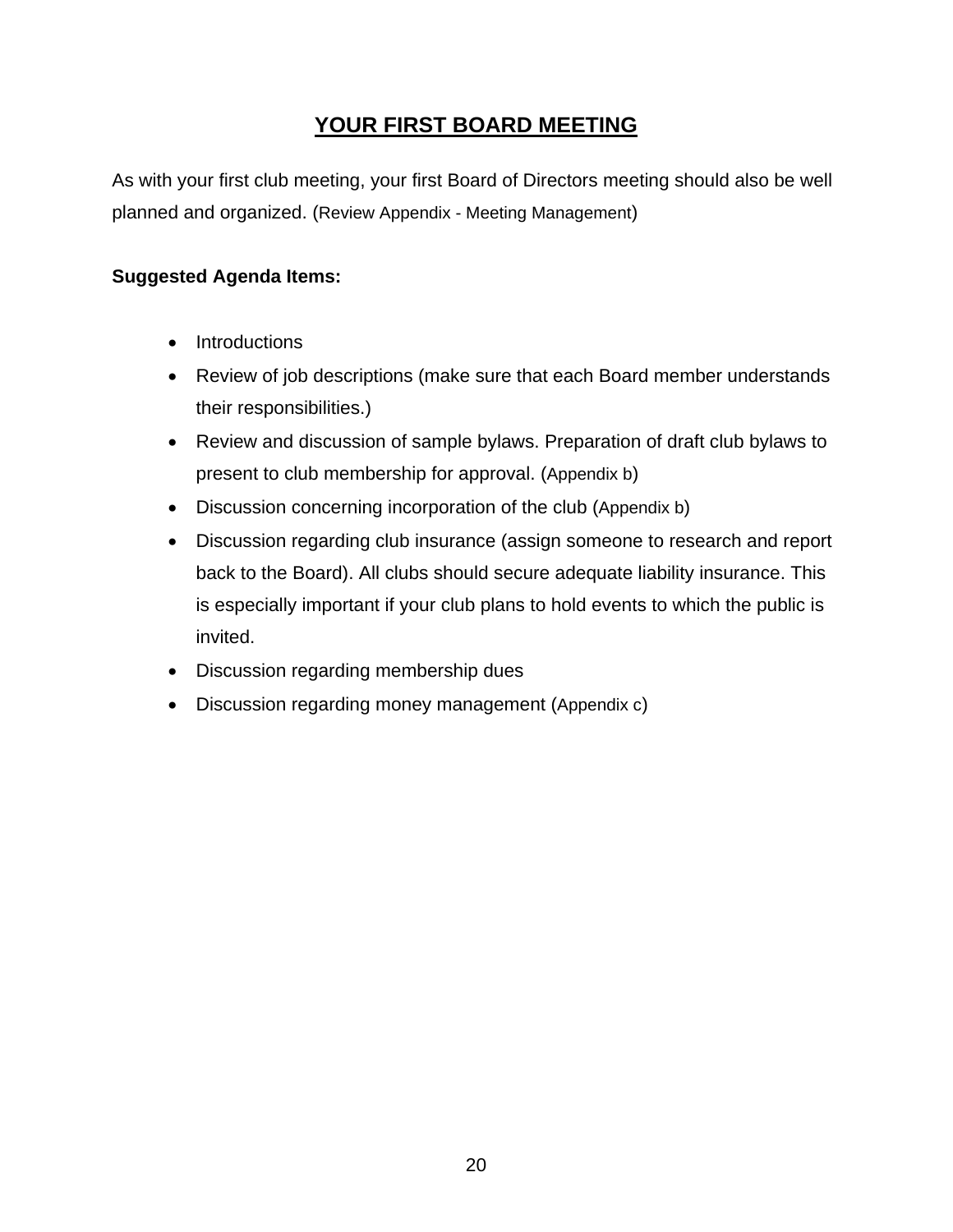# **CHECKLIST FOR YOUR FIRST BOARD MEETING**

# **ITEM** TO COMPLETE BY

- □ Meeting Site Selected (ASAP after the 1<sup>st</sup> Member Meeting)
- □ Date and Time Set (At 1<sup>st</sup> Member Meeting)
- □ Meeting notice sent (w/minutes from 1<sup>st</sup> Member Meeting)
- Agenda & Action Table Completed (2 weeks in advance)
- Meeting Reminder Sent (1 week in advance)
- □ Meeting Materials & Information complete (1 week in advance) (Try to avoid leaving anything to the last minute)
	- o Copies of agenda
	- o Two copies of the Action Table (for the secretary & meeting leader)
	- o Copies of filled out Membership Information Forms
	- o Copies of Position Responsibilities
	- o Flip chart(s) and easel(s)
	- o Masking tape
	- o Pens (Remember, water soluble!)
- Beverage/Food provision arranged/confirmed (2 weeks in advance)
- □ Thank you given or note sent (Within 1 week after the meeting)
- Meeting minutes distributed to Board members (Within 1 week after the meeting)
- 
- 
- 
- 
-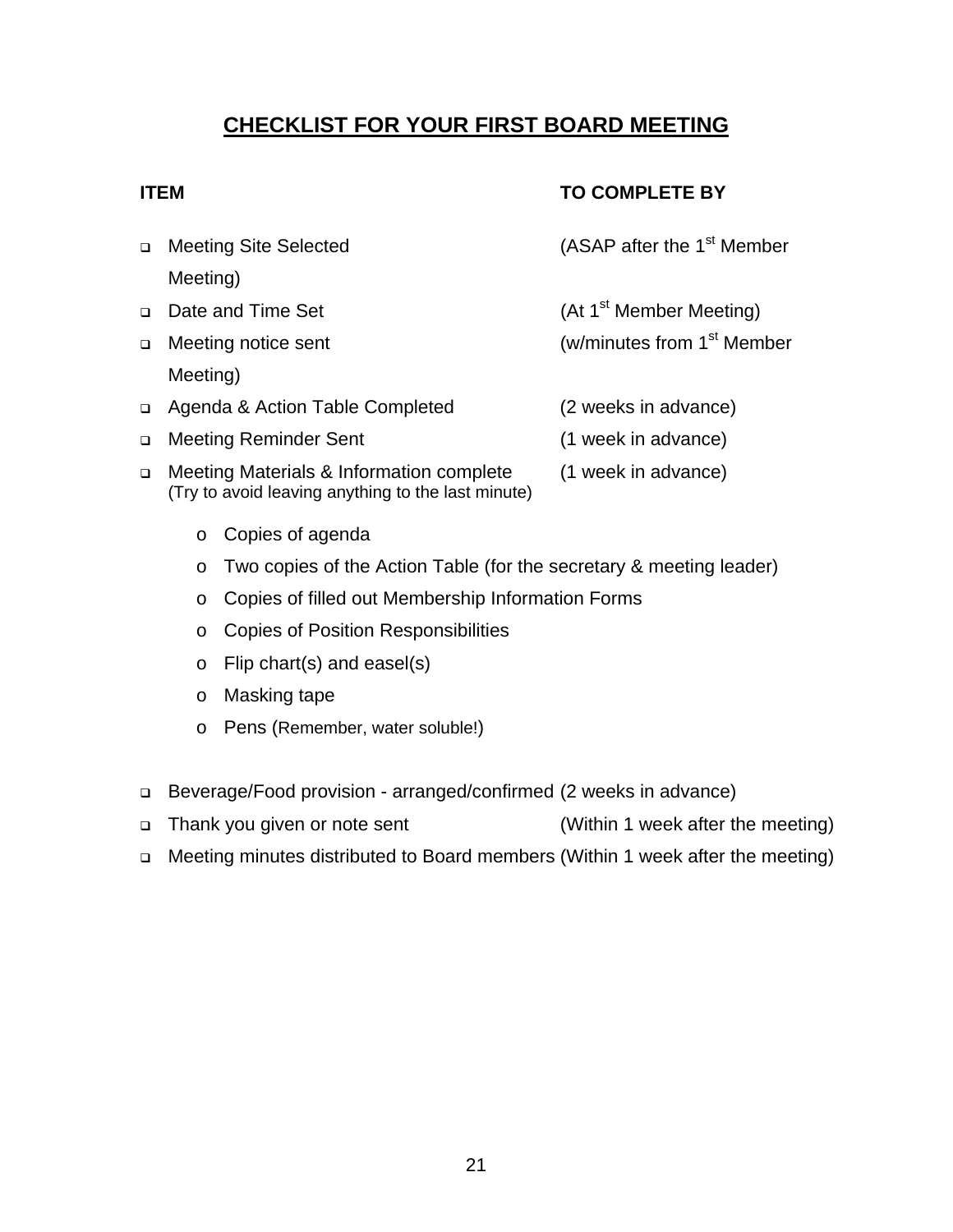# **SAMPLE AGENDA**

\_\_\_\_\_\_\_\_\_\_ Club Board Meeting Location & Address

# Day & Date 6:30 p.m. – 9:00 p.m.

- 6:30 Gathering
- 7:00 Review Agenda **President** Review and adjust officer descriptions as needed Discuss and establish Board communication process
- 7:30 By-laws and Incorporation
	- Review and discuss sample by-laws
	- Develop process to revise and assign responsibilities
	- Review and discuss incorporation considerations
	- Develop process to incorporate and assign responsibilities

#### 8:15 Club Finances Club Finances Club Finances Club Stream Club Stream Treasurer

- Discuss expected club expenses for the first 6 months
- Review comments on dues from the membership meeting
- Discuss and decide on cash management policies
- Develop a Dues Proposal for the next Membership meeting

#### 8:45 Insurance

- Discuss insurance needs
- Assign responsibility to research and report back to the Board
- 8: 55 Set next Board meeting date, location and time President Appropriate thank yous for the meeting site, snacks, etc.

#### 9:00 Adjourn Board Meeting **President** President

22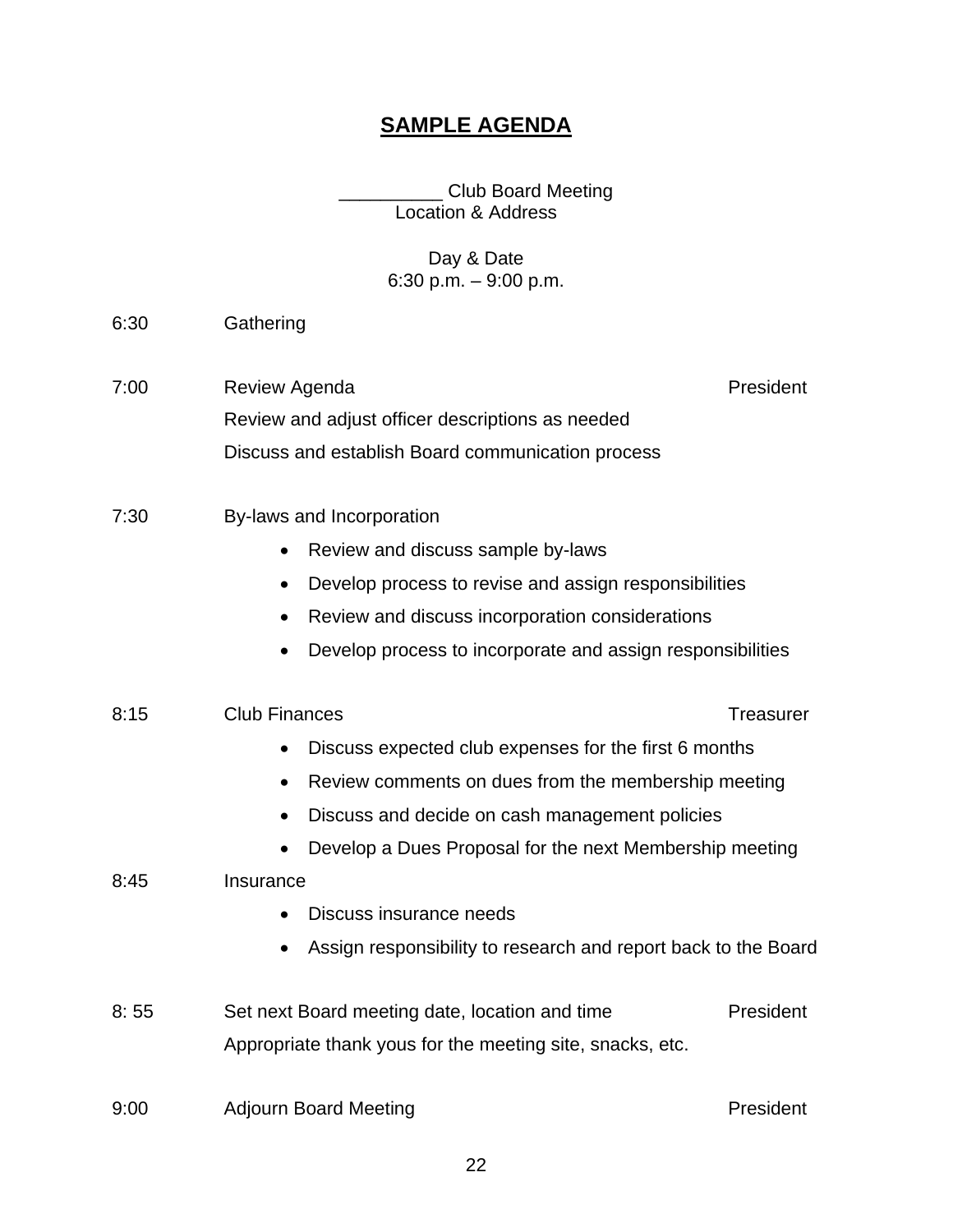# **APPENDISES**

| <b>Action Table</b>                                                                                            | 25 |
|----------------------------------------------------------------------------------------------------------------|----|
| By-laws and Incorporation                                                                                      | 26 |
| By-laws                                                                                                        | 27 |
| Incorporation                                                                                                  | 33 |
| "Political and Legislative Guidelines for AMA<br><b>Community Councils and Motorcyclists</b><br>Organizations" | 35 |
| Cash Management                                                                                                | 39 |
| <b>Club Name</b>                                                                                               | 40 |
| Committees                                                                                                     | 41 |
| <b>Committee Form</b>                                                                                          | 42 |
| <b>Committee Report Form</b>                                                                                   | 43 |
| <b>Directories</b>                                                                                             |    |
| National OHV Organizations & Programs                                                                          | 44 |
| National Organization & Government Websites                                                                    | 46 |
| <b>Membership Forms</b>                                                                                        |    |
| Member contact and interest information                                                                        | 48 |
| Member Volunteer Time Record                                                                                   | 50 |
| Mission and Purpose Statements                                                                                 | 51 |
| <b>Officers</b>                                                                                                |    |
| <b>Essential Officers</b>                                                                                      | 52 |
| <b>Board of Directors</b>                                                                                      | 54 |
| <b>Parliamentary Procedure</b>                                                                                 | 55 |
| Problem Solving – Getting from A to B                                                                          | 59 |
| <b>Task Coordination</b>                                                                                       |    |
| Artist                                                                                                         |    |
| <b>Driver</b>                                                                                                  |    |
| <b>Event Chair</b>                                                                                             | 62 |
| <b>Event Coordinating Committee Member</b>                                                                     |    |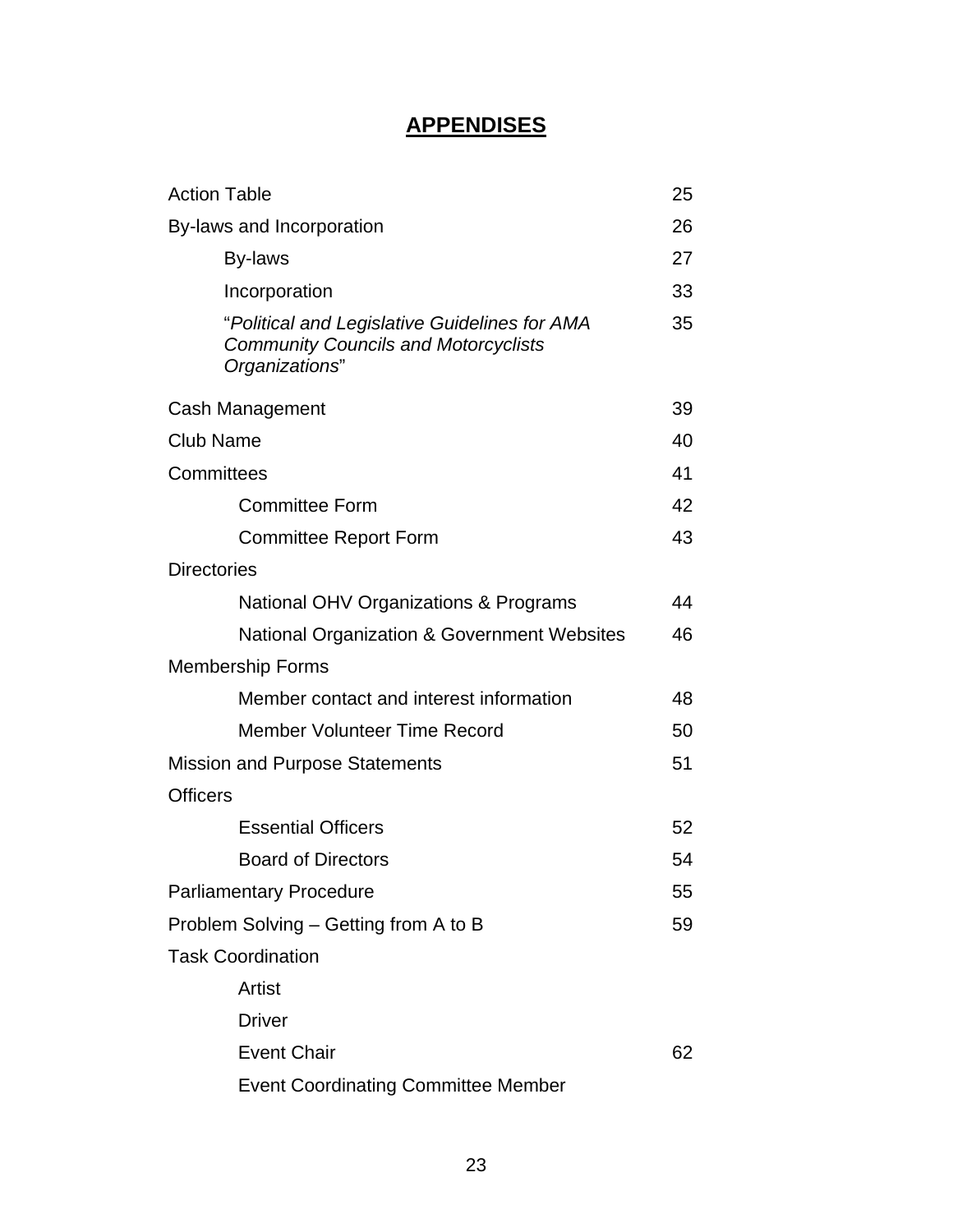Event Publicity Chair Land Use Specialist Newsletter Editor 64 New Member Advocate 65 Outreach Coordinator Public Policy Specialist Publicity Specialist School Program Coordinator Special Activity Coordinator Special Project/Event Fundraiser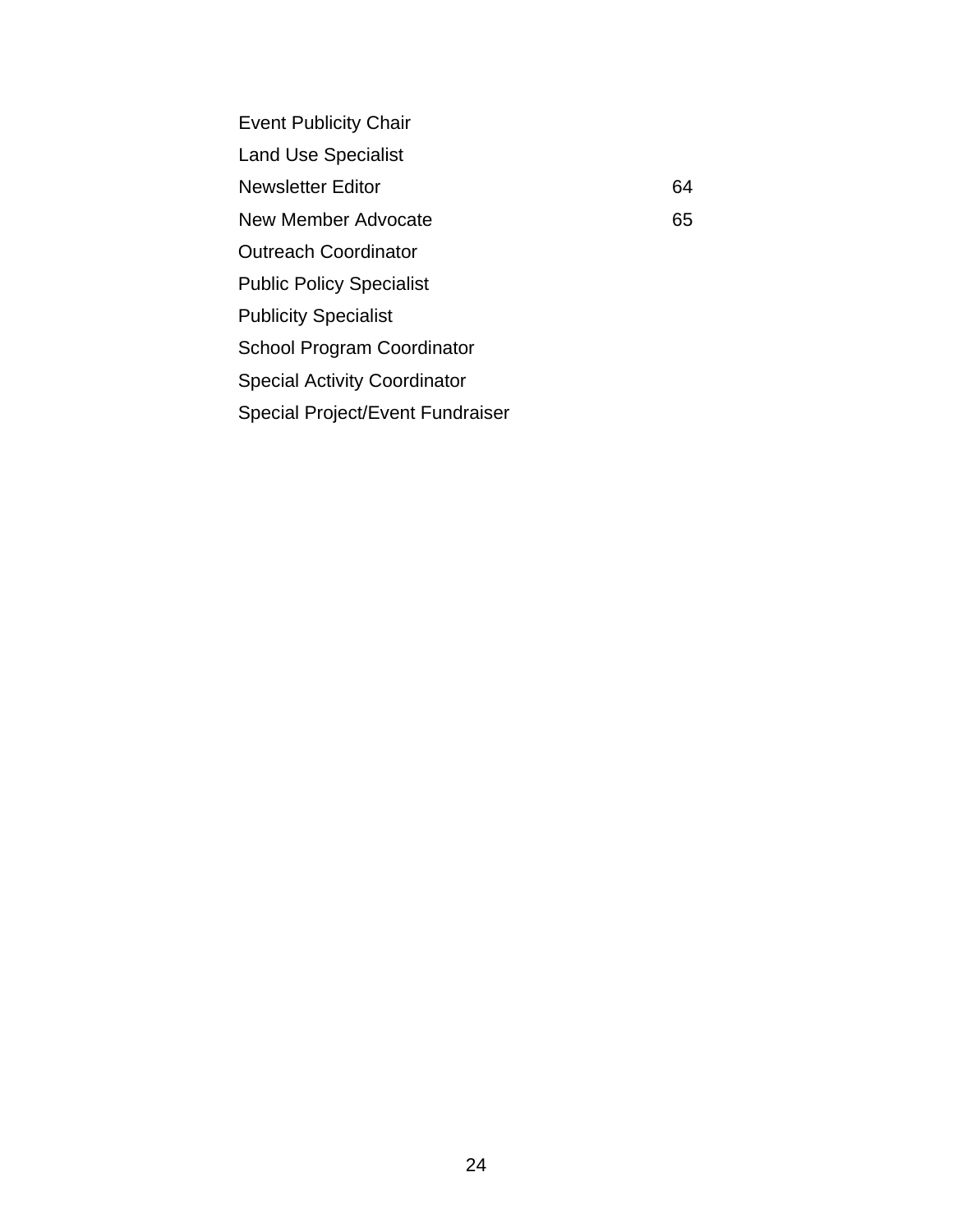# **ACTION TABLE**

Updated: \_\_\_\_\_\_\_\_

| Responsibility Action | <b>Complete by</b> | <b>Completed</b> |
|-----------------------|--------------------|------------------|
|                       |                    |                  |
|                       |                    |                  |
|                       |                    |                  |
|                       |                    |                  |
|                       |                    |                  |
|                       |                    |                  |
|                       |                    |                  |
|                       |                    |                  |
|                       |                    |                  |
|                       |                    |                  |
|                       |                    |                  |
|                       |                    |                  |
|                       |                    |                  |
|                       |                    |                  |
|                       |                    |                  |
|                       |                    |                  |
|                       |                    |                  |
|                       |                    |                  |
|                       |                    |                  |
|                       |                    |                  |
|                       |                    |                  |
|                       |                    |                  |
|                       |                    |                  |
|                       |                    |                  |
|                       |                    |                  |
|                       |                    |                  |
|                       |                    |                  |
|                       |                    |                  |
|                       |                    |                  |
|                       |                    |                  |
|                       |                    |                  |
|                       |                    |                  |
|                       |                    |                  |
|                       |                    |                  |
|                       |                    |                  |
|                       |                    |                  |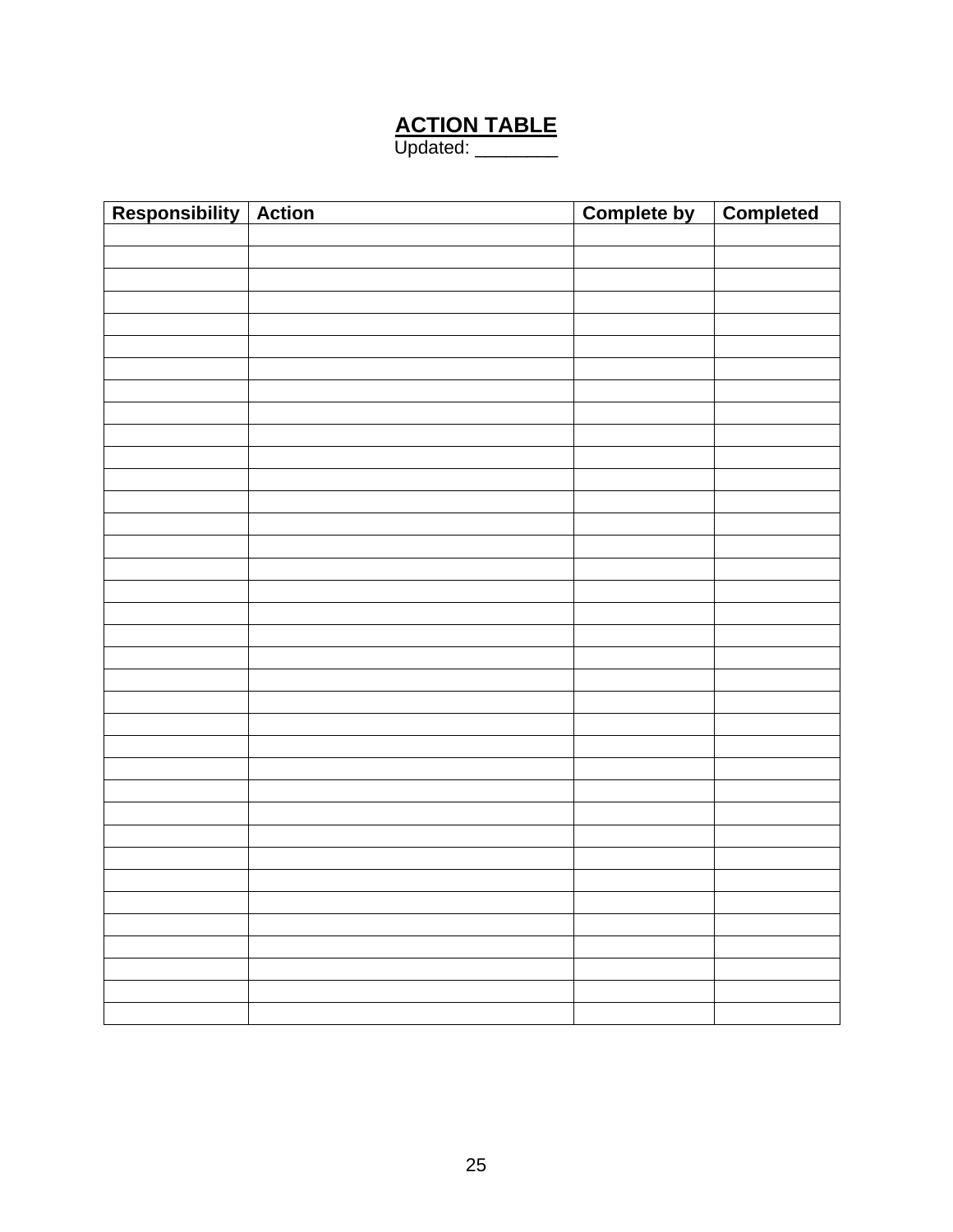# **BY-LAWS AND INCORPORATION**

By-laws are the rules of an organization explaining how it is organized and operates. By-laws are required for incorporation. Incorporation establishes an organization as a legal entity and protects the officers from being personally responsible for the debts or deeds of the organization.

**By-laws** are dynamic rules that may be revised as a club grows or as a clubs activities change. For incorporation an organization's by-laws must at least include the following:

- 1. Name of club
- 2. Home or office address for principal officer or principal business office where corporate records (including by-laws and minutes) will be held.
- 3. Information regarding Officers and Directors. (Caution: There may be residence, age and number requirements.)

**Incorporation** requirements for individual states may be obtained by:

- 1. Calling your states Secretary of State office;
- 2. Going to your states government website at: http:www.\_\*\_.gov (\*Insert the twoletter abbreviation for your state) and do a search for "Incorporation" or "articles of incorporation"; or
- 3. Going to the internet and doing a search for "incorporation".

# **Additional Resources:**

- Your State's OHV-oriented associations and other clubs
- "AMA Incorporation Guidelines" (Appendix b-iii)
- "NOHVCC Application For Federal Tax-Exempt Status" (NOHVCC Library)

**Use of the Sample By-laws:** The following sample by-laws provide the format and information generally needed to meet incorporation and tax requirements. Recipients of these Club Guidelines are free to remove the inserted "NOTES" and "EXAMPLES" from the Sample By-laws and to use all or whatever is appropriate from the sample for their own club by-laws.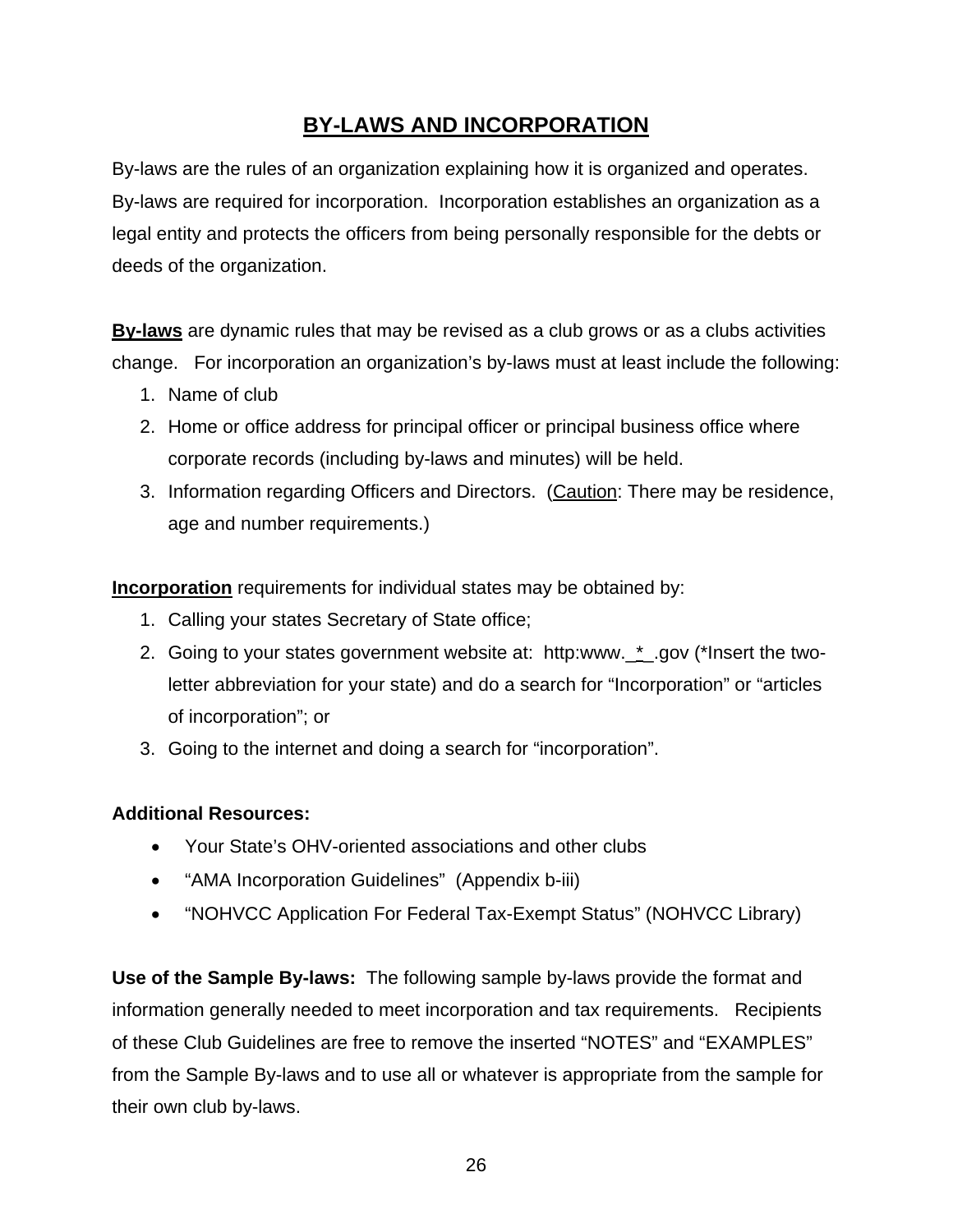# **SAMPLE BY-LAWS**

**Organization: Date Adopted:** 

#### **ARTICLE I – NAME**

**Name:** The name of this organization shall be the \_\_\_\_\_\_\_\_\_\_\_\_\_\_\_\_\_\_\_\_\_\_\_\_\_\_\_\_\_\_.

# **ARTICLE II – ADDRESS**

The mailing address for the (name of club) shall be the home address of the current President of the club.

(**NOTE:** P.O. Boxes may not be allowed in some states)

# **ARTICLE III – RECORDS**

The corporate records, including the incorporation document, tax status and minutes of membership and Board meetings shall be at the home or business address of the current secretary. (or whatever officer the club would prefer to assign the responsibility to)

# **ARTICLE IV - PURPOSE**

The purpose of this organization is to (Insert the club mission statement here.)

#### **ARTICLE V - MEMBERSHIP**

#### **Section 1 — Composition:**

The membership shall consist of individuals\* having an interest in off-highway vehicle recreation. Membership in this organization shall be determined on a nondiscriminatory basis without regard to race, gender, color or national origin.

(**\* Note:** An option is to include families and/or sponsors and/or business interests in the membership.)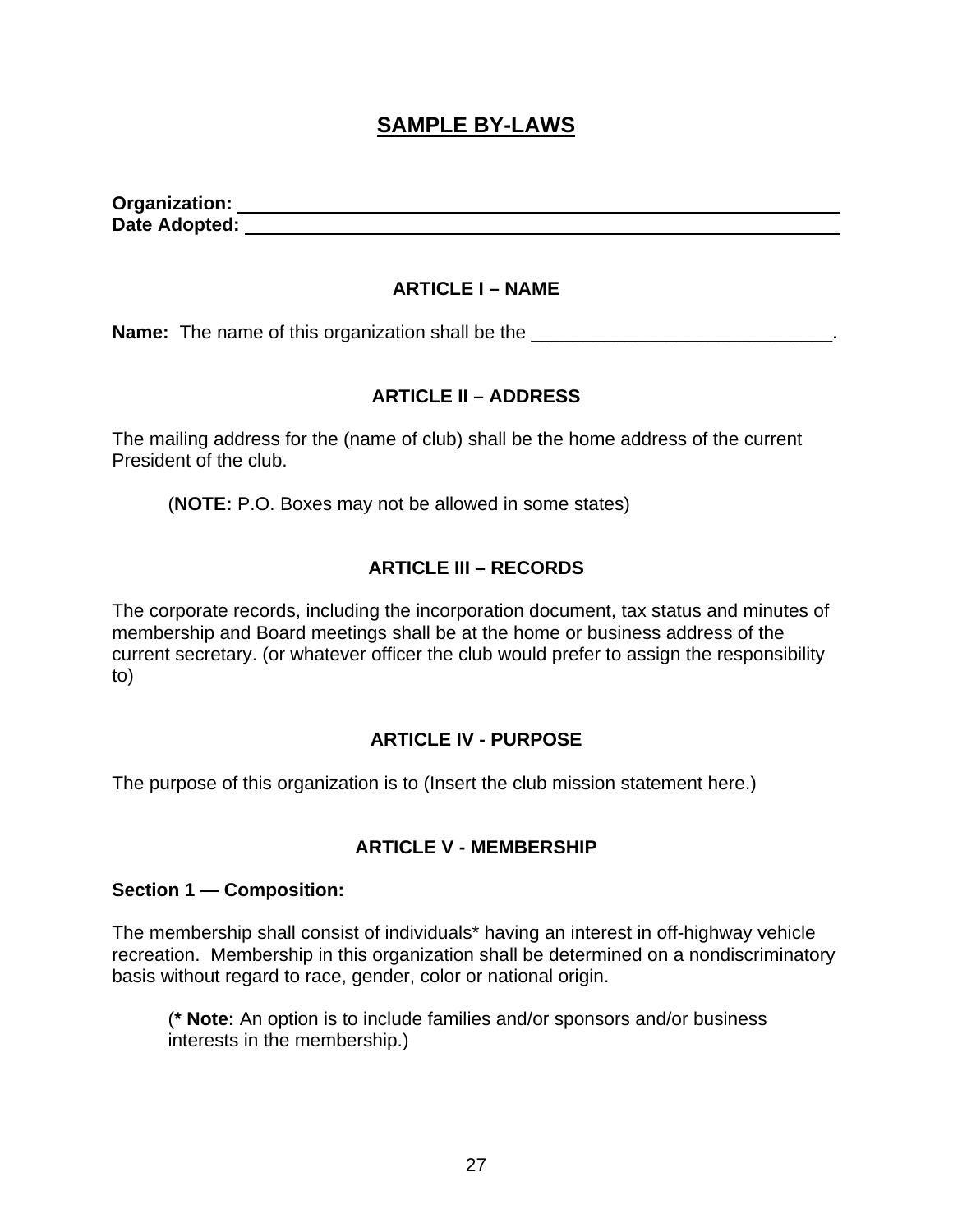# **Section 2 – Number:**

There shall be at least endougher comprising the total organization membership for it to continue.

(**NOTE**: Five members are adequate.)

## **Section 3 — Term:**

The term of membership shall be \_\_\_\_\_\_.

(**NOTE:** Annual membership is good for dues collection and for regular updating of member information.)

# **ARTICLE VI - OFFICERS**

# **Section 1 – Composition**

The officers of the organization shall be the president, vice-president, secretary, treasurer and \_\_\_\_\_\_\_\_\_\_\_\_\_.

# (**NOTE:**

- Check to see if incorporation in your State requires a certain number of officers.
- Having additional officers helps to divide up responsibilities and gives the board an uneven number to prevent tie votes.
- Add positions that are appropriate for the purpose(s) of the club such as
	- o Legislative Liaison
	- o Land Management Liaison
	- o Committee Chairs

# **Section 2 – Term of Office**

The officers shall be elected at a predetermined annual meeting for a term of one year. Officers may be re-elected but will not be eligible to serve more than three consecutive years in any one position.

(**NOTE:** Periodic change in leadership strengthens a club with fresh ideas and enthusiasm and broadens the base of active members. By limiting "consecutive" years of service, members with ability and time may re-serve in any elected capacity as long as they have moved to another position or not served as an elected officer for at least one year.)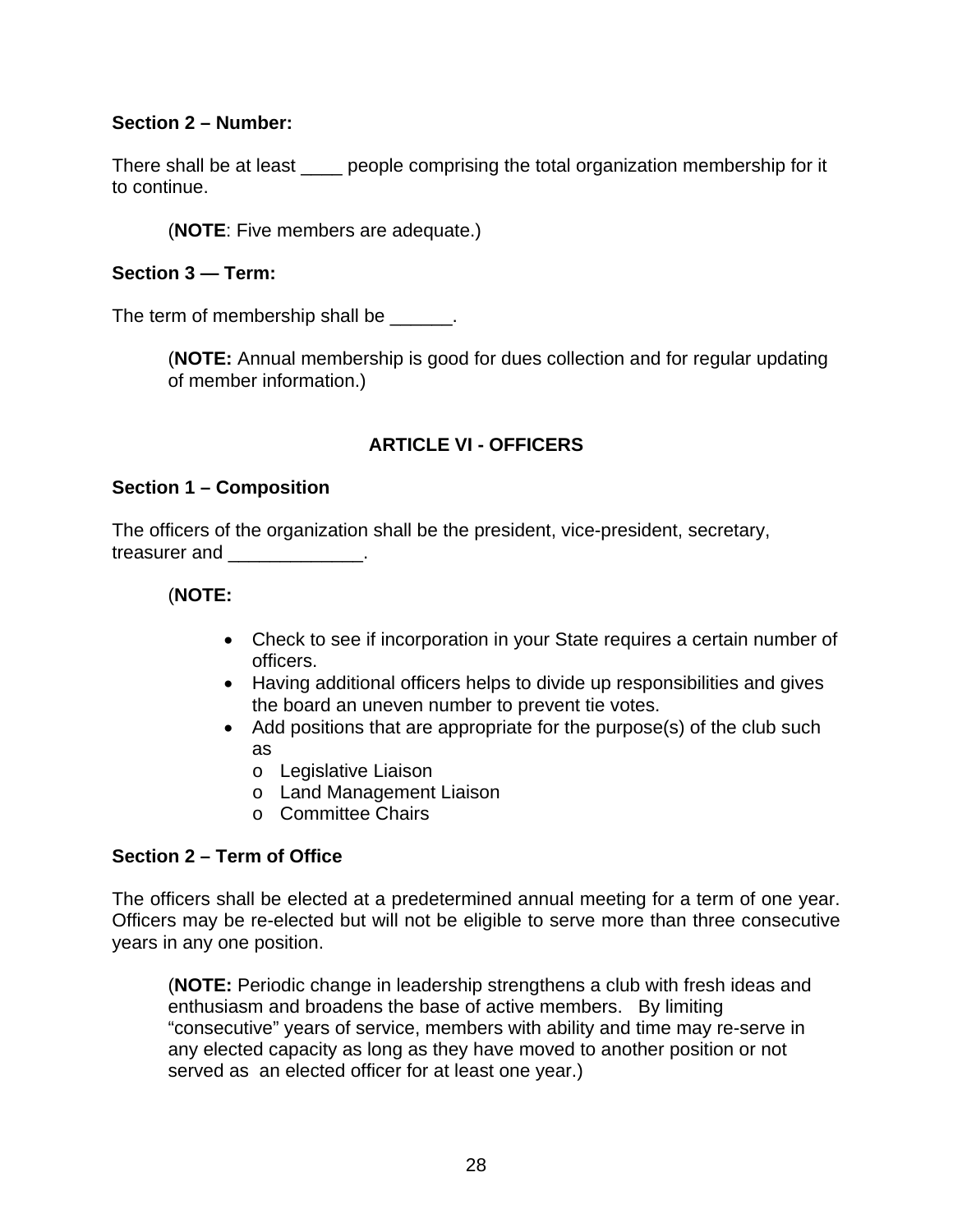## **Section 3 – Method of Election**

A. There shall be a nominating committee appointed by the president. This committee shall recommend a candidate for each office after having acquainted the nominees with the responsibilities of the office and securing their willingness to serve.

(**NOTE:** This is very flexible language. A nominating committee may be just one or two officers or a multi-member committee depending on the club size.)

- B. Additional nominations may be made from the floor.
- C. The officers shall be elected at the first regular meeting in November and assume office January 1 of the following year.
- D. Officers shall serve until their successors have been elected and duly installed.

#### **Section 4 – Duties**

(**NOTE:** One of the officers must be responsible for the corporate records including the incorporation document, by-laws, and minutes. Generally these responsibilities are assigned to the secretary as they are below.)

- A. The **president** shall be the chief executive officer of the organization. He/she shall preside at all meetings of the organization, shall preside at the meetings of the Executive Board, shall sign all documents requiring an official signature, and shall perform all other duties incidental to the office.
- B. The **vice president** shall perform the duties of the president in the absence or incapacity of the president, shall automatically become president of the organization upon the resignation or death of the president, and in the event the vice-president becomes the president, a new vice-president shall be elected to fill the vacancy.
- C. The **treasurer** shall keep an accurate record of all monies allocated to the organization, shall supervise the disbursement of the funds subject to the direction and approval of the Executive Board, and shall serve as chair of any finance committee.
- D. The **secretary** shall keep an accurate record of the activities of the organization. By direction of the Executive Board the secretary shall issue all notices of organization meetings, shall be responsible for the correspondence of the organization, shall prepare and keep a listing of all officers, committee chairs and members for the current and two previous years, and shall be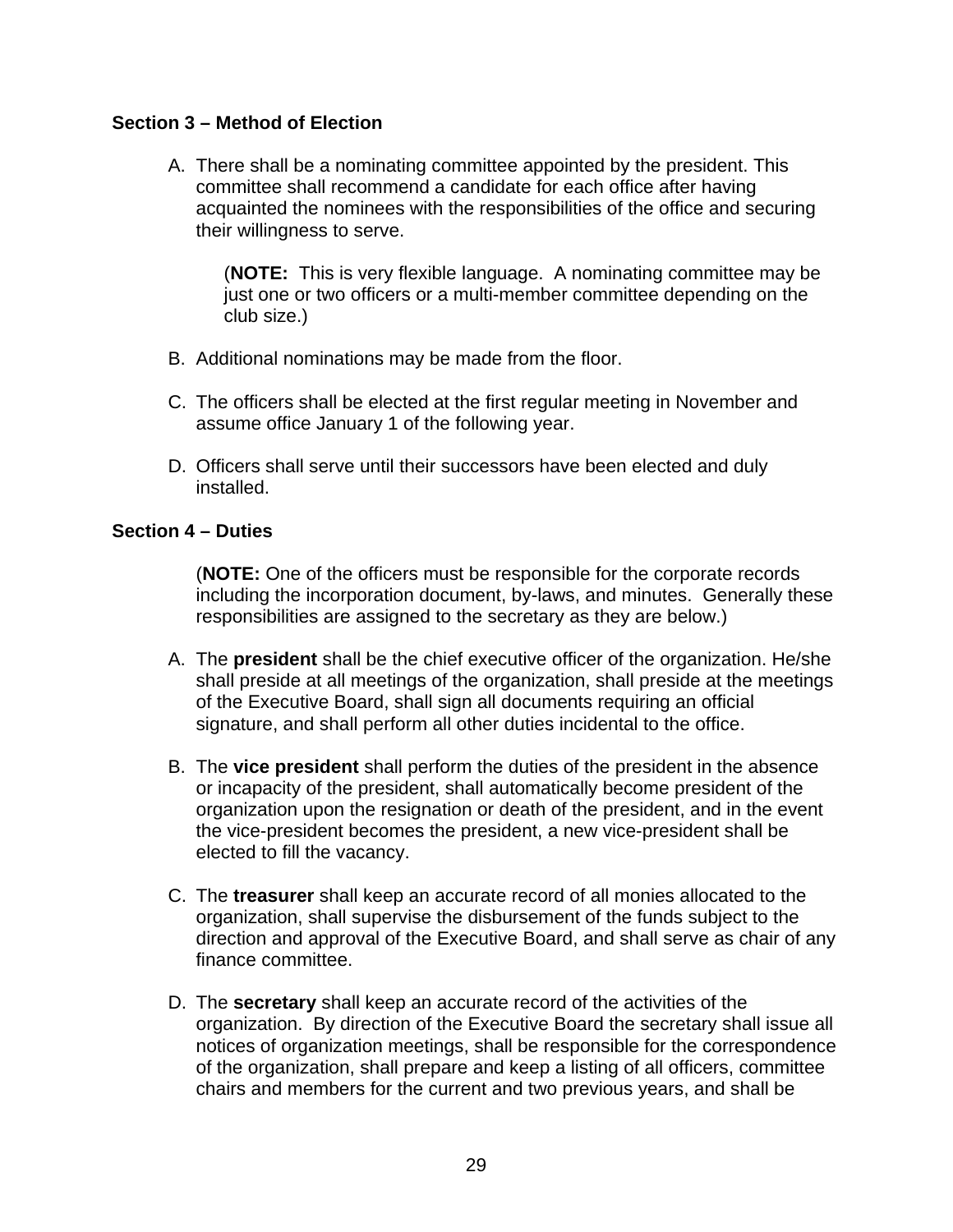responsible for the corporate records including the incorporation document, by-laws, and minutes.

E. The shall …

(**NOTE:** Whatever other officers, if any, that are decided upon need to be listed with their responsibilities.)

F. Vacancies occurring in any of the offices due to illness, death or other incapacity to comply with assumed duties shall be filled by election by organization members except in case of the president, when the vicepresident shall succeed to chair, as noted in Article IV, Section 4.B. Such officers shall serve only until the next regular election.

# **ARTICLE VII – EXECUTIVE BOARD**

#### **Section 1 - Composition**

The **Executive Board** shall be composed of the elected officers and elected committee chairs.

#### **Section 2 - Duties**

The duties of the Executive Board shall be:

- A. To perform the essential organization activities that must be acted upon between meetings of the membership;
- B. To formulate and recommend programs and activities to the members of the organization for their consideration and approval;
- C. To identify and help formulate committees necessary to further the purposes and functions of the organization; and
- D. To carry on such other business as may be delegated to it by the organization membership.

#### **Section 3 - Meetings**

The Executive Board shall meet in sufficient time prior to regular meetings to formulate the agenda and have it printed for the meetings and on other occasions as called by the chair.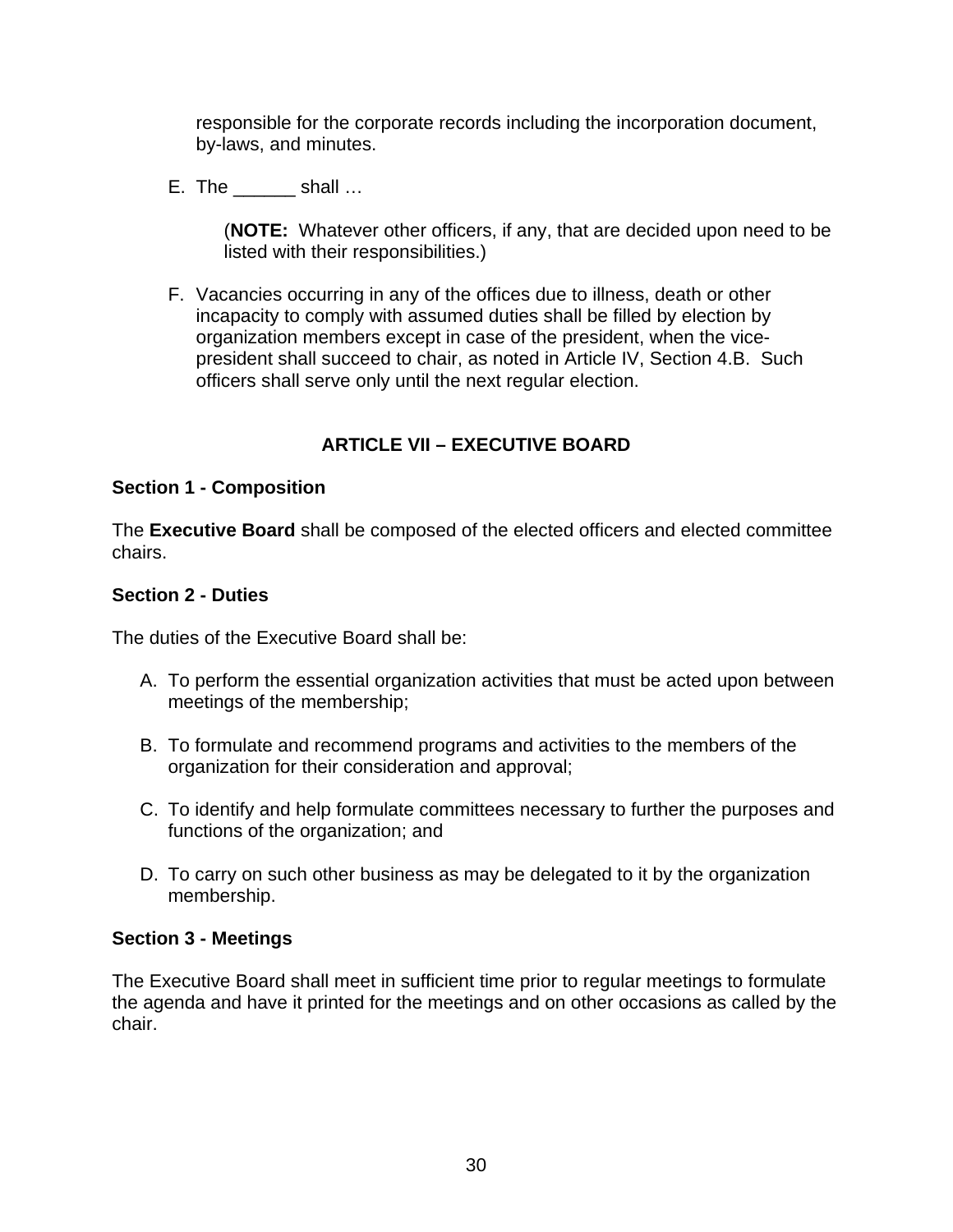#### **Section 4 – Quorum**

A simple majority (51%) of the elected Executive Board members must be present to constitute a quorum for the transacting of business.

#### **ARTICLE VIII – FISCAL YEAR**

The **fiscal year** of the organization shall be from January 1 to December 31, inclusive.

#### **ARTICLE IX – MEETINGS OF THE MEMBERSHIP**

A. An annual meeting of the membership shall be held on (day, month, and time) of each year. Whenever such day shall fall on a legal holiday, the meeting shall be held on the next succeeding business day at the same hour.

(**EXAMPLE:** the first Monday in February at 7:00 p.m.)

B. \_\_\_\_\_\_\_\_\_\_ (Monthly/quarterly/regular) meetings of the organization shall be held at  $\qquad \qquad$  (time, day, week, month, outing) except the month in which the annual meeting falls.

> (**EXAMPLE:** Monthly meetings of the organization shall be held at 7:00 p.m. on the first Wednesday of each month except the month in which the annual meeting falls.)

**or** 

(**EXAMPLE:** Regular meetings of the organization shall be held at 5:00 p.m. on Saturday evenings of scheduled club outings.)

- C. The regular meetings of the membership shall be to conduct the business of the organization as outlined under Article II. More specifically, the regular meetings shall be for the following:
	- 1) To approve, reject, amend or refer back to the committees for further study reports from special or standing committees.
	- 2) To introduce new ideas with requests for the president to appoint committees to make further studies and report back their recommendations to the organization.
	- 3) To evaluate reports of completed activities, projects or programs and make suggestions for improvement.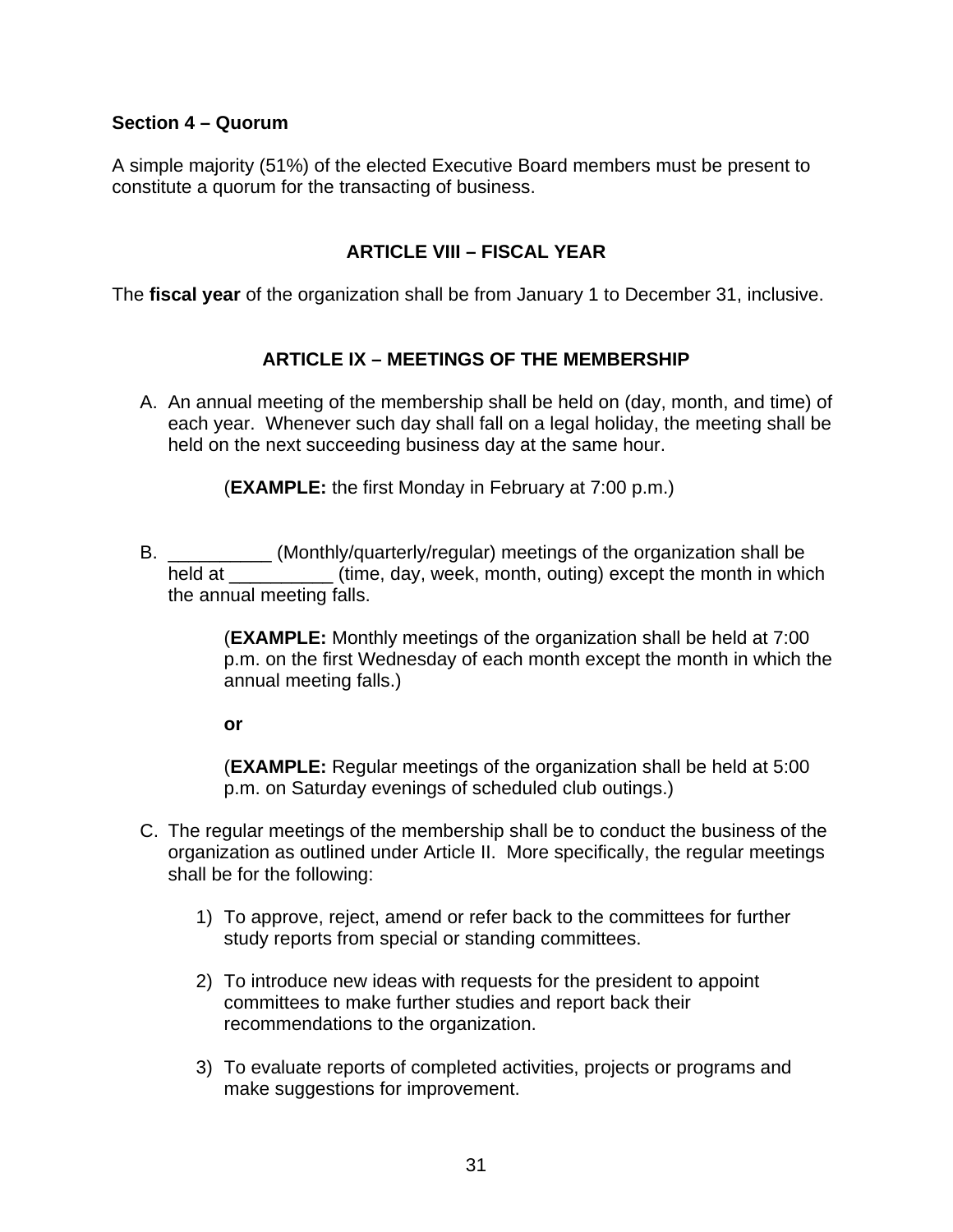- 4) To provide members with information concerning programs helpful to them in their efforts to address OHV recreation needs.
- D. Written notice shall be sent to all members of the organization at least one week in advance of all meetings, with the exception of meetings regarding amendment to by-laws, giving the date, time and place of the meeting.
- E. Written notice shall be sent to all members of the organization at least 10 days in advance of any meeting to amend the By-laws.
- F. Special meetings of the membership may be called by the president, the Executive Board or upon request of any five members of the organization.
- G. \_\_\_\_\_\_ members, with dues paid in full, present at a regular or special meeting shall constitute a quorum for the transaction of business.

(**NOTE:** The number of members selected here should reflect the size of the club. A small club may only want "5" members. A large club may want to require a greater number.)

H. Each member, with dues paid in full, shall be entitled to one vote.

# **ARTICLE X - COMMITTEES**

#### **The president shall appoint committees deemed necessary by the Executive Board**.

- A. The members of all standing committees shall serve for a period of one year, such period to be concurrent with the fiscal year of the organization.
- B. Ad hoc committee members shall serve in accordance with the charge to that committee.
- C. The members of all standing and ad hoc committees shall select their own committee chairs.

- End of Sample By-laws -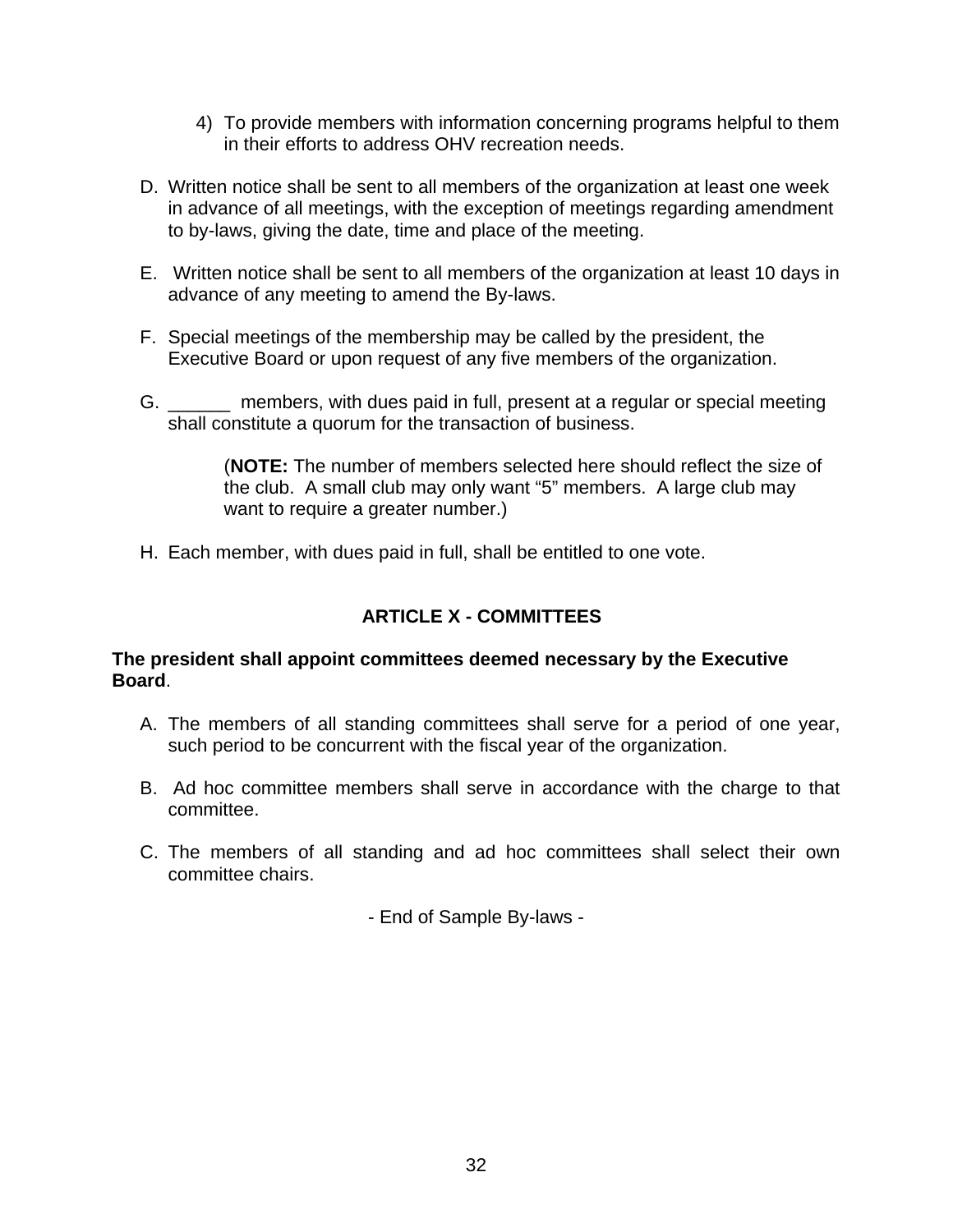# **INCORPORATION**

Simply stated, incorporation means that you as an individual member of the club cannot be held liable for the negligence of others in the club, should they be involved in an act that might result in a lawsuit being filed against the club and its members.

To obtain corporate status for your club, you will need to file the appropriate documents with the Secretary of State in your state and pay the filing fees. Usually, the documents are simply "Articles of Agreement" stating that the club is a voluntary corporation established for the purpose of furthering OHV recreation, with no capital stock.

If the club wishes to incorporate as a nonprofit organization they will need to follow the guidelines set forth in IRS Form 1023. Form 1023 includes instructions regarding necessary incorporation language such as, "with the demise of the club all remaining club funds will be donated to \_\_\_\_\_\_\_." (Otherwise, it will go to the IRS for redistribution.)

# **General Benefits of Incorporation:**

- 1. An incorporated club has limited liability. Members are protected from being personally responsible for the debts or deeds of the club;
- 2. An incorporated club has a separate legal existence;
- 3. An incorporated club can exercise most powers that are available to individual persons;
- 4. An incorporated club can own property, contract, mortgage, and sue in court;
- 5. An incorporated club can be sued as an entity but only to the extent of its limited liability;
- 6. An incorporated club can have its interests easily transferred; and
- 7. An incorporated club continues its existence regardless of what happens to individual members.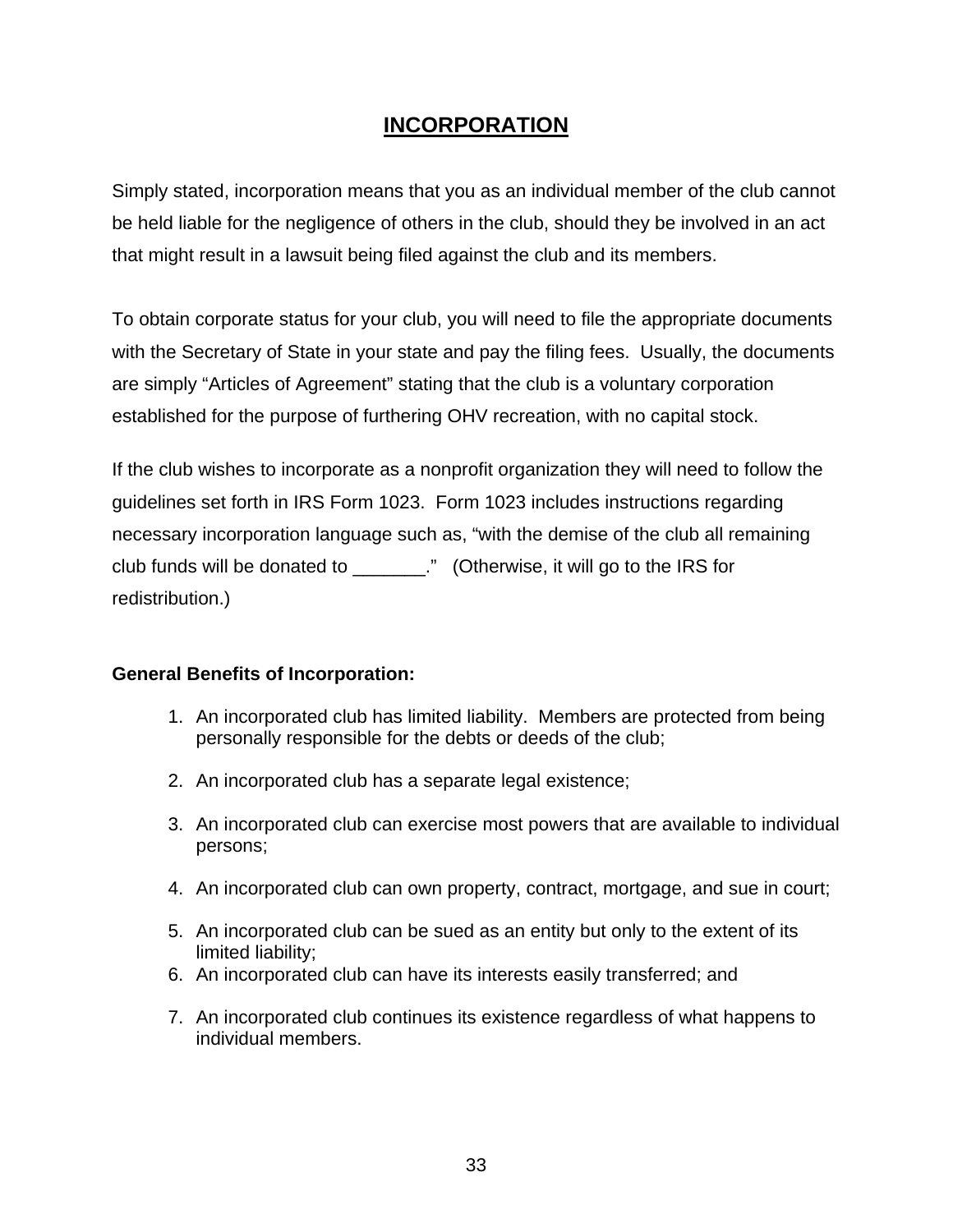# **AMERICAN MOTORCYCLIST ASSOCIATION**

# **Political and Legislative Guidelines for AMA Community Councils and Motorcyclists Organizations**

## **Influencing Legislation**

According to the Internal Revenue Code, motorcyclists organizations may engage in activities designed to influence legislation, as long as the total sum of these activities do not reflect a "substantial part" of their overall activity in a given year.

Many organizations and clubs are 501(c)(3) organizations. While the IRS has not defined "substantial," court cases have applied percentage tests. Past rulings have held that expenditures of less than five percent of a 501(c)(3) organization's time and finances devoted toward activities intended to influence legislation were not "substantial," and, therefore, were permissible.

The IRS makes such rulings on a case-by-case basis. Both qualitative and quantitative factors are examined is such cases. Therefore, such percentage tests tend to be subjective and variable. It is recommended that you always seek legal counsel in planning activities designed to influence legislation. It is also advised that you keep records of the expenses incurred.

The IRS considers "legislation" to be any official act that makes public policy, including town/borough/township councils, county commissions and the legislative branches of state and federal governments. School boards are not included in this definition. The IRS defines "direct lobbying" as direct contact by an organization with members of a legislative body if the contact refers to specific legislation and reflects a view on such legislation. Though limited by the "substantial" test, such activity is also allowed.

"Grassroots lobbying" is far more common in motorcyclists' organizations and other non-profit organizations. Such activity is designed to influence legislation through the members of a community.

However, simply informing your members about the content or status of a legislative measure under consideration is not an attempt to influence legislation. In order for such communication to be considered a grassroots lobbying attempt, the IRS has determined that it must refer to a specific piece of legislation, reflect an opinion on that legislation and call the reader or listener to action.

"Grassroots lobbying" is allowed to the extent parameters allowed by the "substantial" limitation. Activities that do not involve all three components are merely considered "education" by the IRS and, therefore, have no restrictions at all. *Note*: There is an exception to this rule when it comes to mass media. Motorcyclists' organizations planning to use radio, television or newspaper campaigns within two weeks of a vote on specific, "highly publicized" legislation should seek legal counsel before proceeding.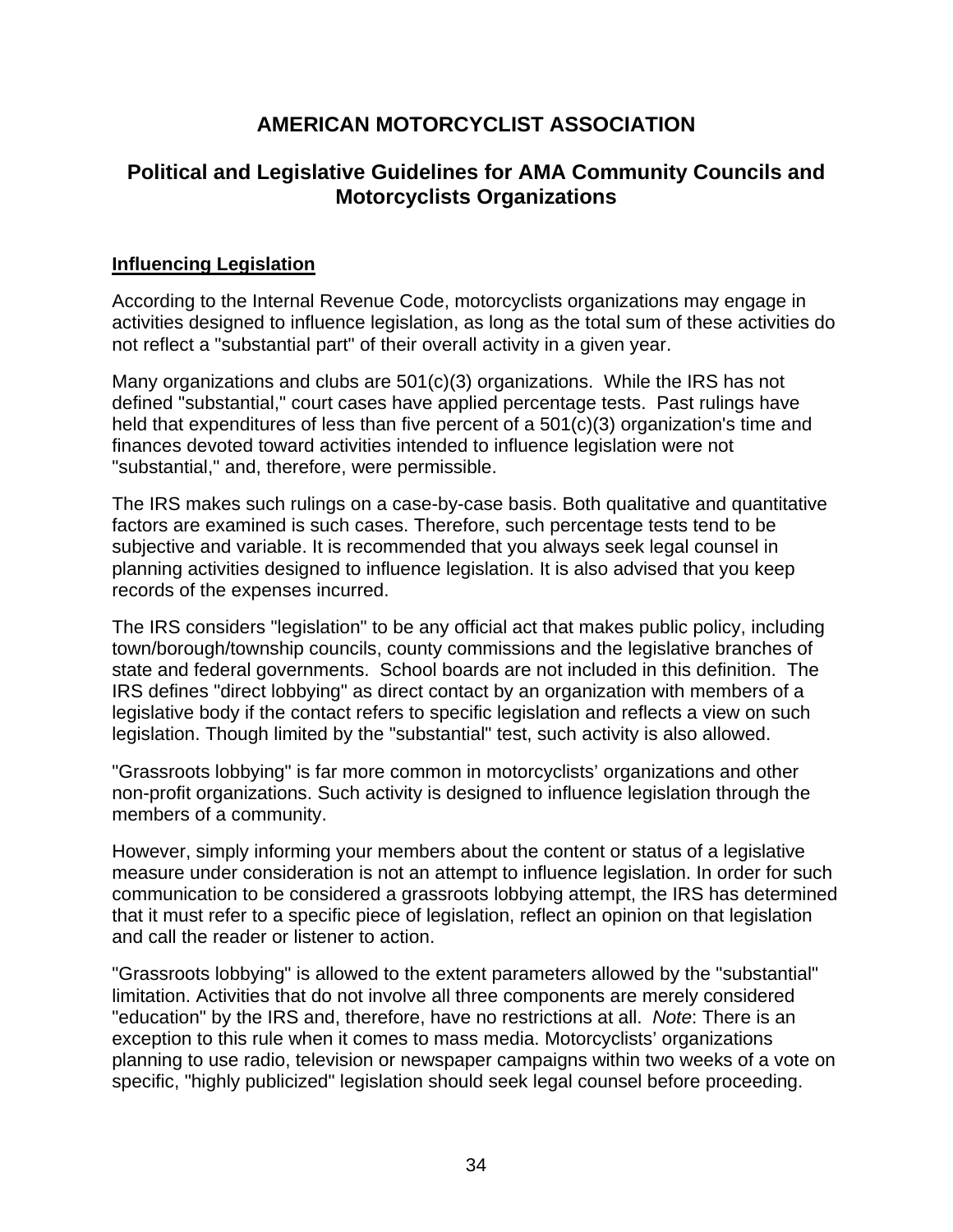# **Initiatives, Referendums, Ballot Questions and Propositions**

Critical issues are increasingly being put to voters directly in the form of initiatives, referendums, ballot questions, and propositions. This is not political activity but the making of law by popular vote. Thus, motorcyclists may speak freely about initiatives, referendums, ballot questions and propositions, including outright endorsement or opposition. Magazine/newsletter inserts, fact sheets and statements from the floor are also allowed. This activity is considered "direct lobbying," since the people you are attempting to influence - the voters - are the "lawmakers" in this case. However, the "substantial" restraint still applies.

# Example 1

A club tells its members about specific recreation legislation moving through the state legislature, announces its opposition and urges the members to contact their state representatives and request that the bill be defeated. This is a permissible "grassroots lobbying" activity.

# Example 2

The same club tells its members about specific recreation legislation moving through the state legislature and announces its opposition without urging them to contact their state representatives. This is merely educational activity; it may be done without limit.

# Example 3

A club president speaks about a specific state initiative during a meeting, announces his opposition and urges members to vote against it in the general election. This is permissible "direct lobbying" activity. As with grassroots lobbying, it may be done until all such activities for the year exceed the "substantial" limit.

# **Political Activity and Elections**

According to the Internal Revenue Code, a 501(c)(3) organization may "not participate or intervene in (directly or indirectly, including the publishing and distribution of statements) any political campaign on behalf of any candidate for public office." However, there are many ways for motorcyclists to affect positive change in elections by ensuring that organization members have all of the information necessary to fulfill their civic responsibilities.

# **What an Organization May Do**

- **Conduct** non-partisan voter registration/ education drives. Contact your local county clerk's office for information on registering voters at motorcycle events in your area. Host candidate forums where all are invited and treated impartially.
- **Rent** a club mailing list (at market value) to a candidate.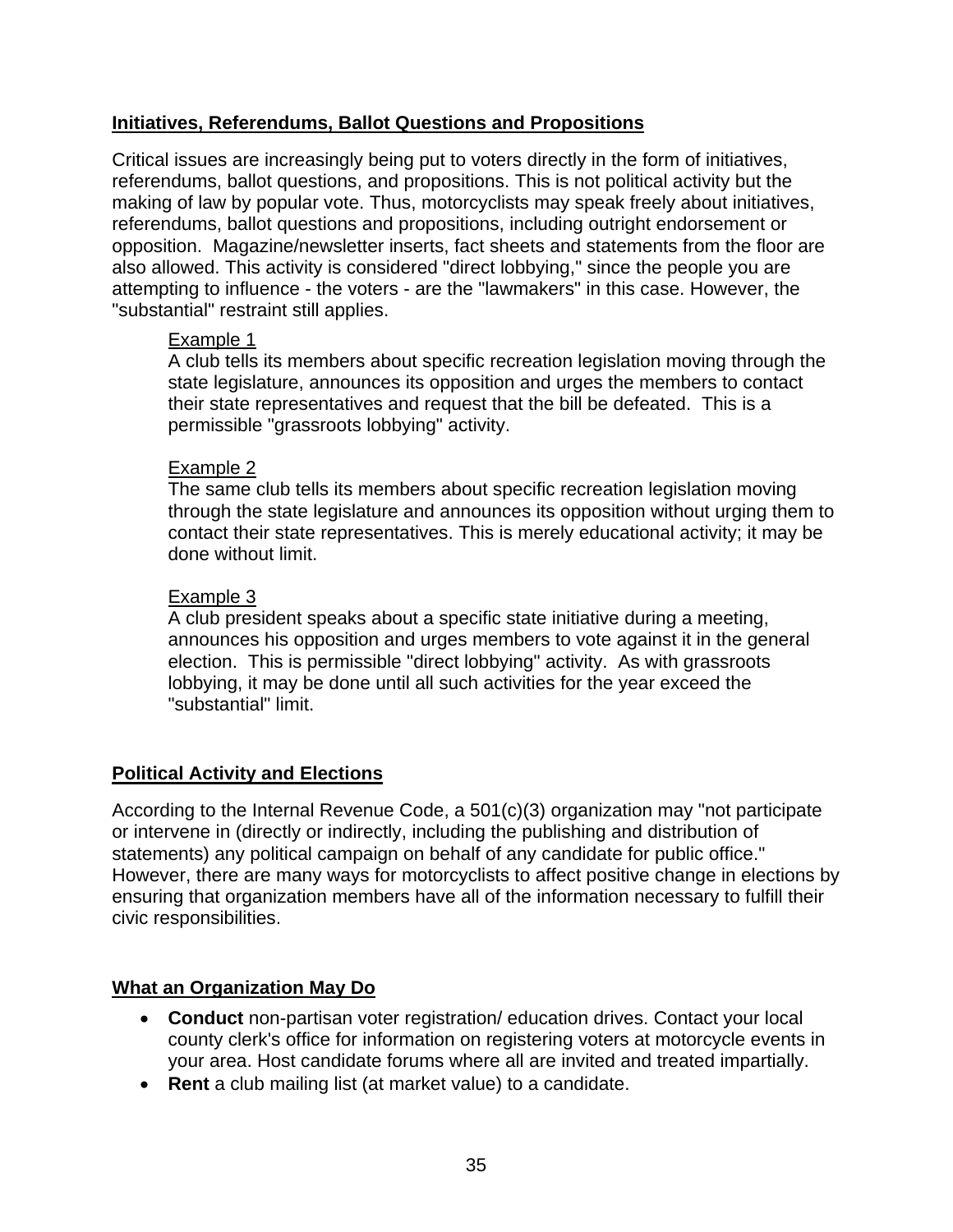- **Publish** an ad in the club newsletter for all who request, as long as the ad is purchased at the regular rate for all such ads.
- **Publish** neutral news stories on political candidates, including information regarding public endorsements candidates have received from a variety of organizations.
- **Invite** a political candidate to attend a meeting or event. Remember that other candidates, regardless of party affiliation, must also be given the same opportunity should they request it and club representative, acting in an official capacity, may endorse or solicit funds for any candidate.

# **What an Organization May Not Do**

- **Endorse** a political candidate.
- **Contribute** to political candidates or political action committees.
- **Make** an outright donation of a mailing list to a political candidate.
- **Participate** in fund-raising projects for political action committees.
- **Sell** a political ad at a discount rate if no other advertisers are offered discounts.
- **Distribute** candidate political statements. *Note: this is not the same as a voter's guide-see below.*
- **Pay** to attend a caucus for a state or national political convention.
- **Make** in-kind or independent expenditures in favor of or against candidates.

# **Voter's Guides**

During election years, many motorcyclists' organizations make voter's guides available to their members. This is a permissible educational activity as long as the guides do not reflect a partiality which could be misunderstood as an endorsement of a particular party or candidate. The following guidelines will help ensure that your guide is indeed "neutral."

- **Don't** use a "comments" section in your voter's guide to clarify an incumbent's voting record. Doing so would indicate a bias. Let the candidate's voting record speak for itself.
- **Do** not use percentage or plus or minus ratings of candidates to indicate whether a candidate voted "pro-access" or "anti-access." Do not use the ratings of other organizations. Political action committees may do this, but 501(c)(3) organizations cannot.
- **Do** not skew the voting record of a candidate by having YES votes mean they voted for a pro-access position or NO votes meaning they voted against the access.
- **Keep** the language neutral. Do not use such terms as "pro-access," "antiaccess" or "green" to describe candidates seeking office. Do not encourage your readers to vote for pro-access candidates, but encourage them to be involved. Everyone should be able to use your voter's guide to find candidates they like.
- **If** candidates refuse to respond to your questionnaire, you may mention it in your guide and include their phone numbers so voters can ask them why they refused.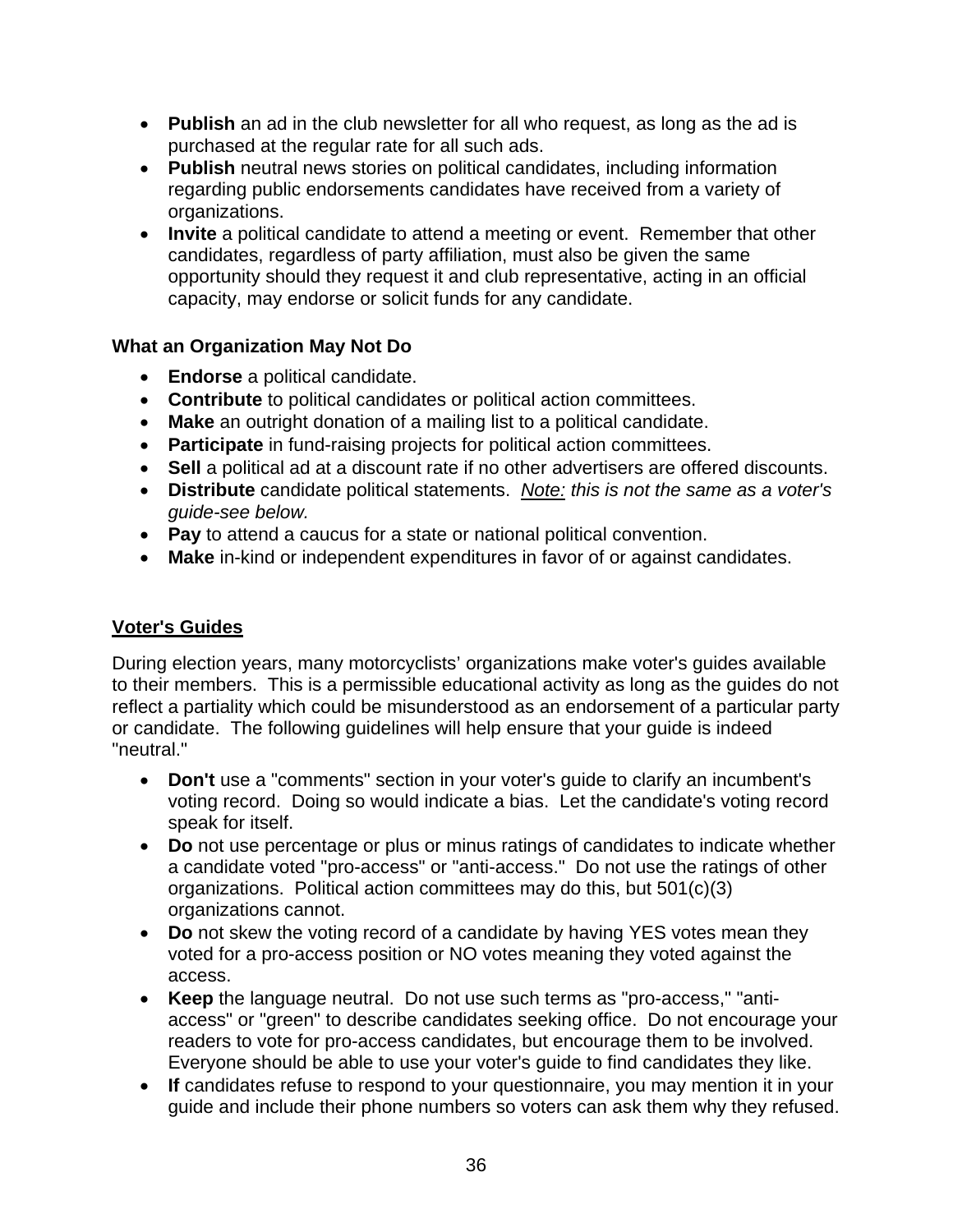- **Do** not mention any political action committee in the guide.
- **You** are not required by law to publicize the voting records or ideologies of third party candidates unless there is a good chance the third party candidate is viable or in a position to win the election. *Note*: Be very careful on this one and consult a qualified attorney before attempting this.
- **Questions** asked of candidates must deal with a wide range of issues not just access, helmet choice and noise regulation stance. Be sure to include taxation, health care, foreign policy, the national defense and other topics of interest to provide a well-rounded view of the candidates.

# **A Special Note to the Reader**

This publication is not meant to be a comprehensive and detailed analysis of campaign finance laws and IRS tax status determination factors. It is simply meant to be a handy reference to help keep your motorcyclists' organization, and the AMA, out of trouble and on our motorcycles.

# **For Further Information Contact**

Government Relations Department American **Motorcyclist** Association - Rights. Riding. Racing. 13515 Yarmouth Drive Pickerington, OH 43147 614-856-1900 www.AMADirectlink.com



rights. riding. racing.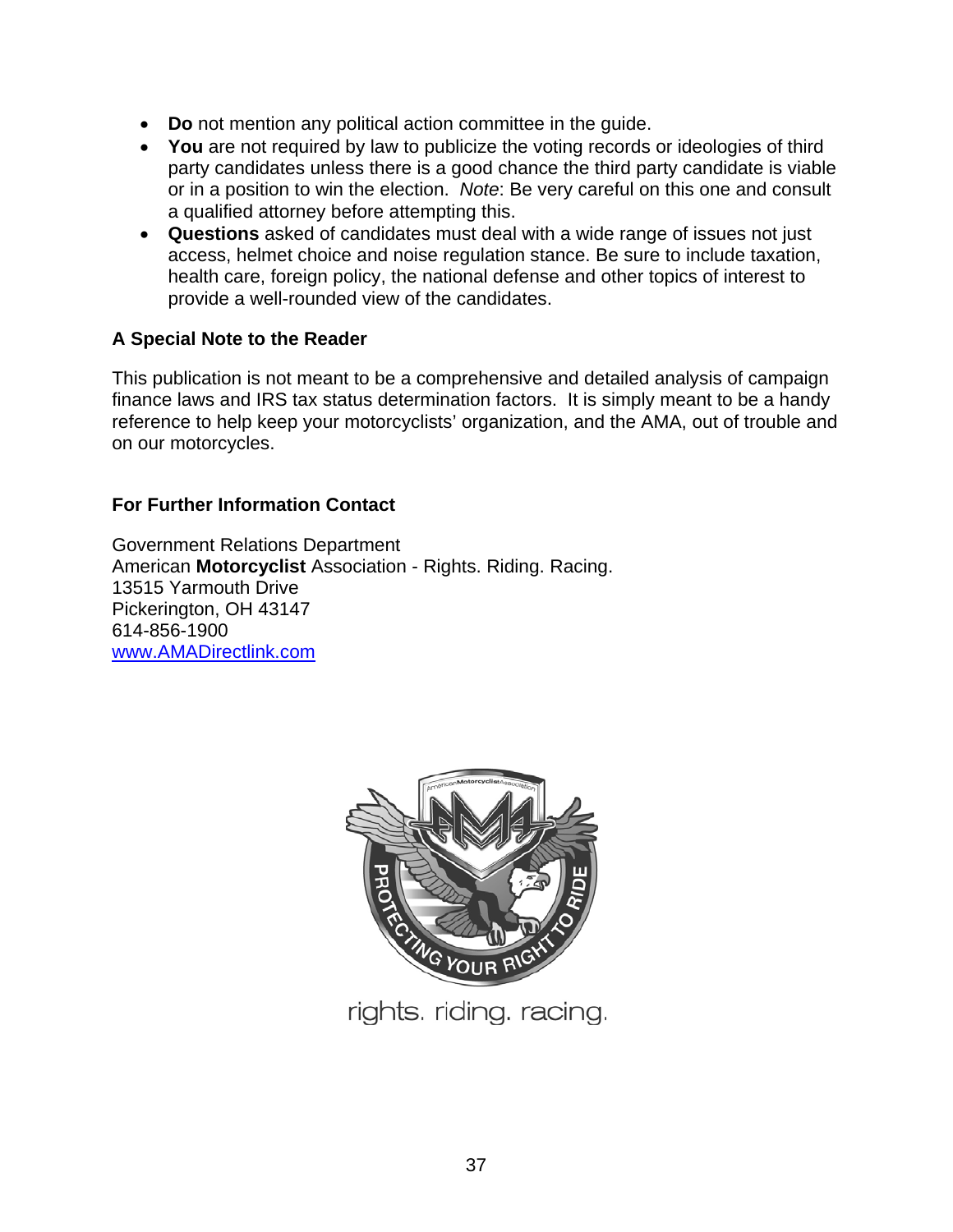# **CASH MANAGEMENT**

# **Objectives of Cash Disbursement & Receipt Policies**

- 1. To assure that disbursements are justified, are properly supported by evidence and that value has been received.
- 2. To assure that disbursements were made only upon proper authority.
- 3. To assure that the proper entries were made on the pertinent accounting records.

# **Suggested Policies**

- All club disbursements are made by check.
- All checks are countersigned by those authorized in the club's disbursement policy.
- No checks are made payable to "cash".
- All checks are pre-numbered.
- No counter checks are allowed.
- Supporting documents including evidence of purchase, a receipt and written approval substantiates all disbursements.
- Supporting documents are canceled in a manner that assures they cannot be used.
- Someone other than the person writing the checks or recording disbursements makes monthly bank re-conciliations.
- Petty cash funds are maintained on a loan basis with the same standard for documenting evidence as for other disbursements.
- The bank is immediately notified when there is any change in persons authorized to sign checks.

# **Suggested Organization Documents**

- A written and approved cash disbursement policy including:
	- **Who are authorized to sign checks and**
	- **Who are required to re-conciliate bank statements**
	- A written request form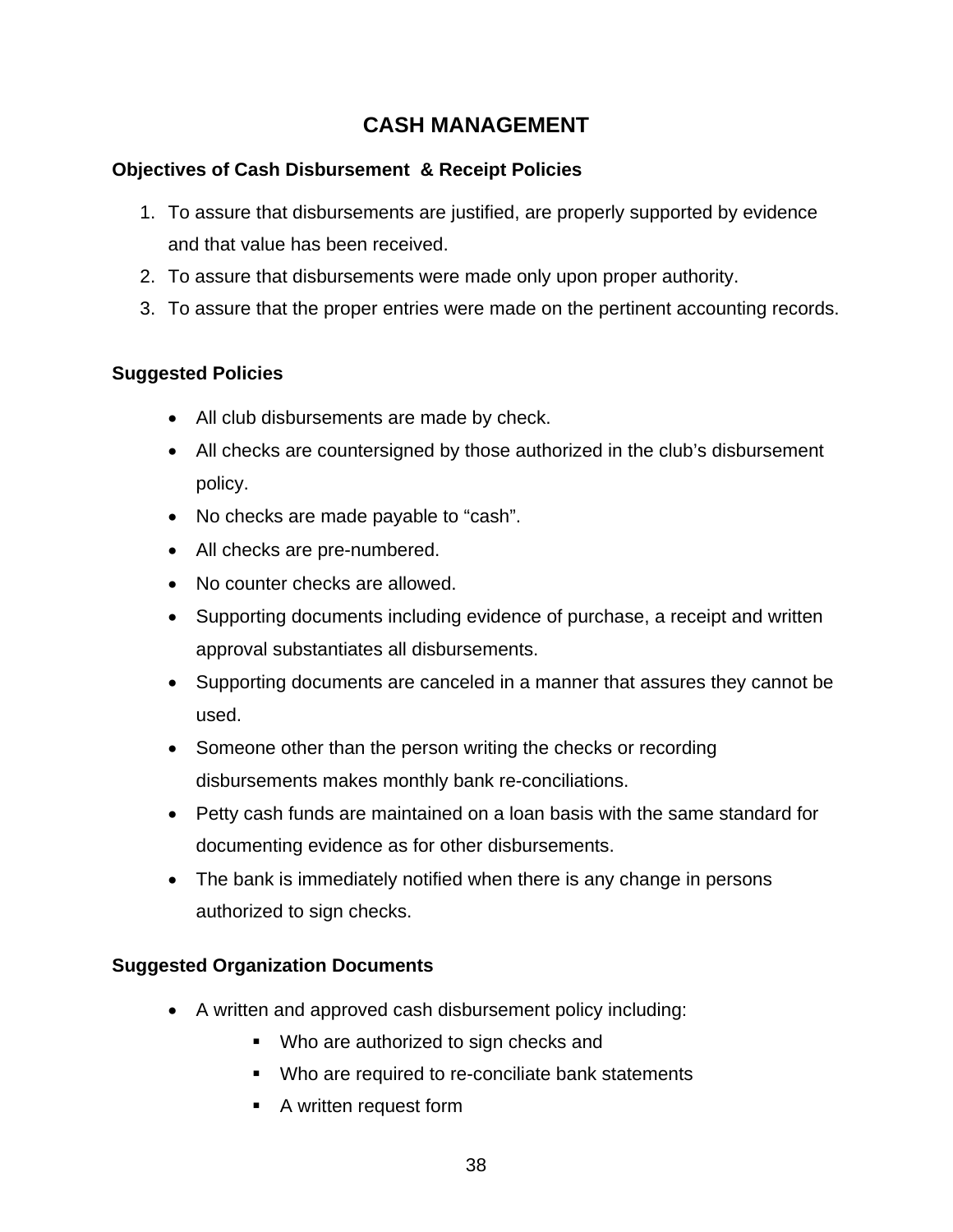# **YOUR CLUB NAME**

The club name is your identity to the rest of the world, to land managers, local communities, elected officials, the media, and other organizations.

Your club name can say who you are or what you do. The name can be a straight forward, can be a play on words or humorous. But, a club name is also part of your image. What may be humorous to club members may be offensive to others you want or need to create a positive image with.

#### **When selecting a club name consider:**

- Does the name convey a negative image?
- Does the name jeopardize any future club efforts such as applying for grants or promoting OHV recreation to others?
- Does the name honestly represent the values of all club members?
- Does the name promote responsible OHV recreation?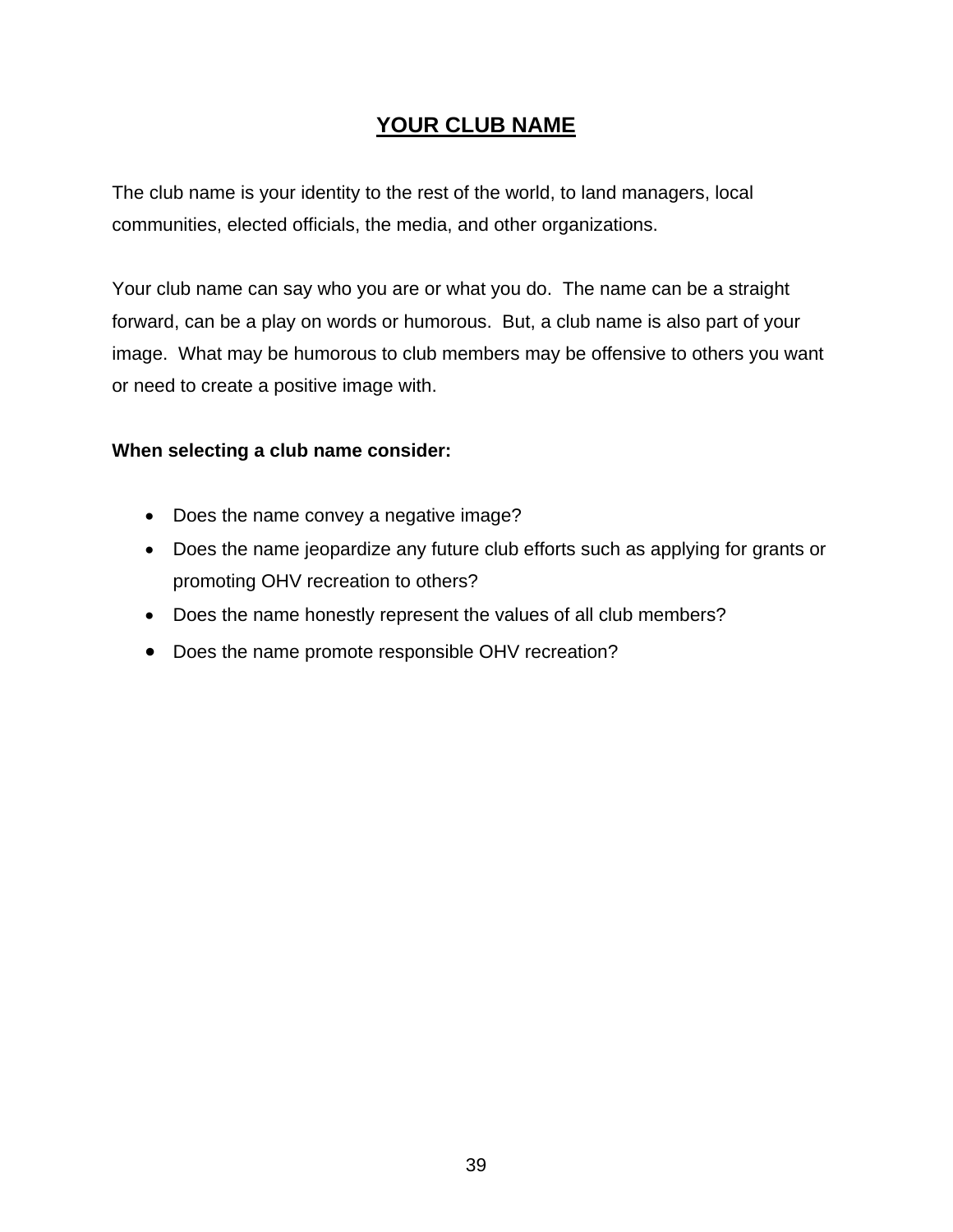# **COMMITTEES**

# **Roles of a Committee:**

- 1. To recommend new items or changes to the organizations action goals and objectives to the Board of Directors.
- 2. To monitor the result of action goals and objectives.
- 3. To coordinate it's activities with other committees
- 4. To serve as serve as training ground to develop future well-informed Board members who understand their organization from the ground up.

# **Types of Committees**

# **Ad Hoc Committees:**

- Purpose: To accomplish a specific task such as problem solving.
- Criteria: Have a clear purpose and a set time to accomplish the purpose.

## **Standing Committees:**

- Purpose: To deal with on-going processes of an organization.
- Criteria: Have an established purpose and set responsibilities.

#### **Criteria for A Successful Committee:**

- 1. Specific and well-defined purpose;
- 2. An effective chair;
	- a. Who understands the goals of the organization
	- b. Who understands the purpose of the committee
	- c. Who can delegate and coordinate work
- 3. Well managed committee meetings; and
- 4. Committee members with appropriate skills and commitment to the purpose of the committee.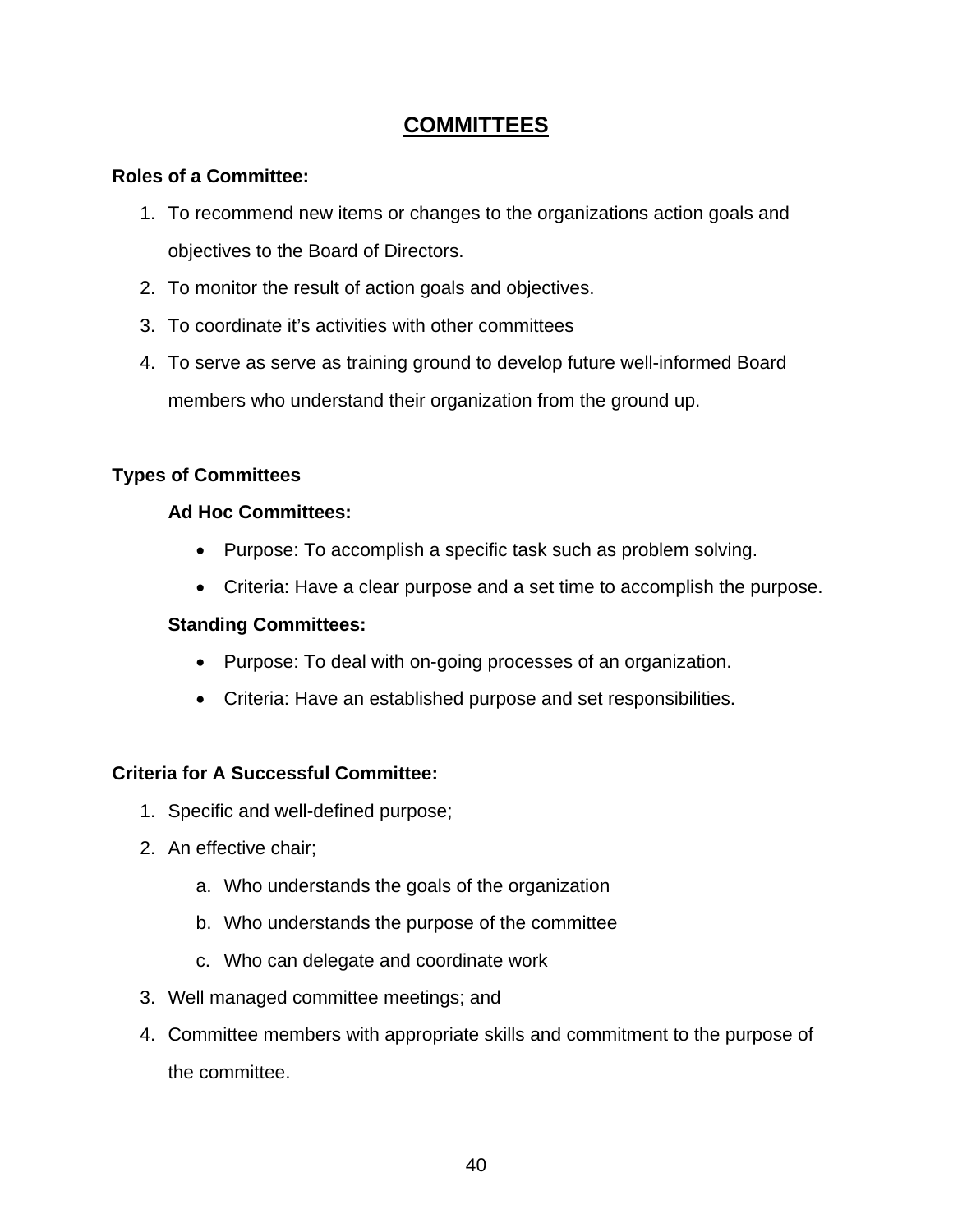# **SAMPLE COMMITTEE FORM**

|                                                | Type of Committee Standing Committee:                                                                                | Special Committee: _______ Completion Date: ___________ |
|------------------------------------------------|----------------------------------------------------------------------------------------------------------------------|---------------------------------------------------------|
| <b>Budget:</b>                                 |                                                                                                                      |                                                         |
|                                                |                                                                                                                      |                                                         |
| <b>Specific Duties &amp; Responsibilities:</b> | <u> 1989 - Jan Samuel Barbara, margaret eta biztanleria (h. 1982).</u>                                               |                                                         |
|                                                | ,我们也不能在这里,我们也不能在这里,我们也不能会在这里,我们也不能会在这里,我们也不能会在这里,我们也不能会不能会不能会。""我们,我们也不能会不能会不能会不                                     |                                                         |
|                                                | <u> 1990 - Jan Salaman, marka a shekara ta 1991 - An tsara tsa na shekara tsa 1991 - An tsa na shekara tsa 1991 </u> |                                                         |
|                                                |                                                                                                                      |                                                         |

**Coordination With Other Committees or Officers:** 

| <b>Committee Chair:</b> |              |              |  |  |  |
|-------------------------|--------------|--------------|--|--|--|
|                         |              |              |  |  |  |
| <b>Members</b>          | <b>Phone</b> | <b>Email</b> |  |  |  |
|                         |              |              |  |  |  |
|                         |              |              |  |  |  |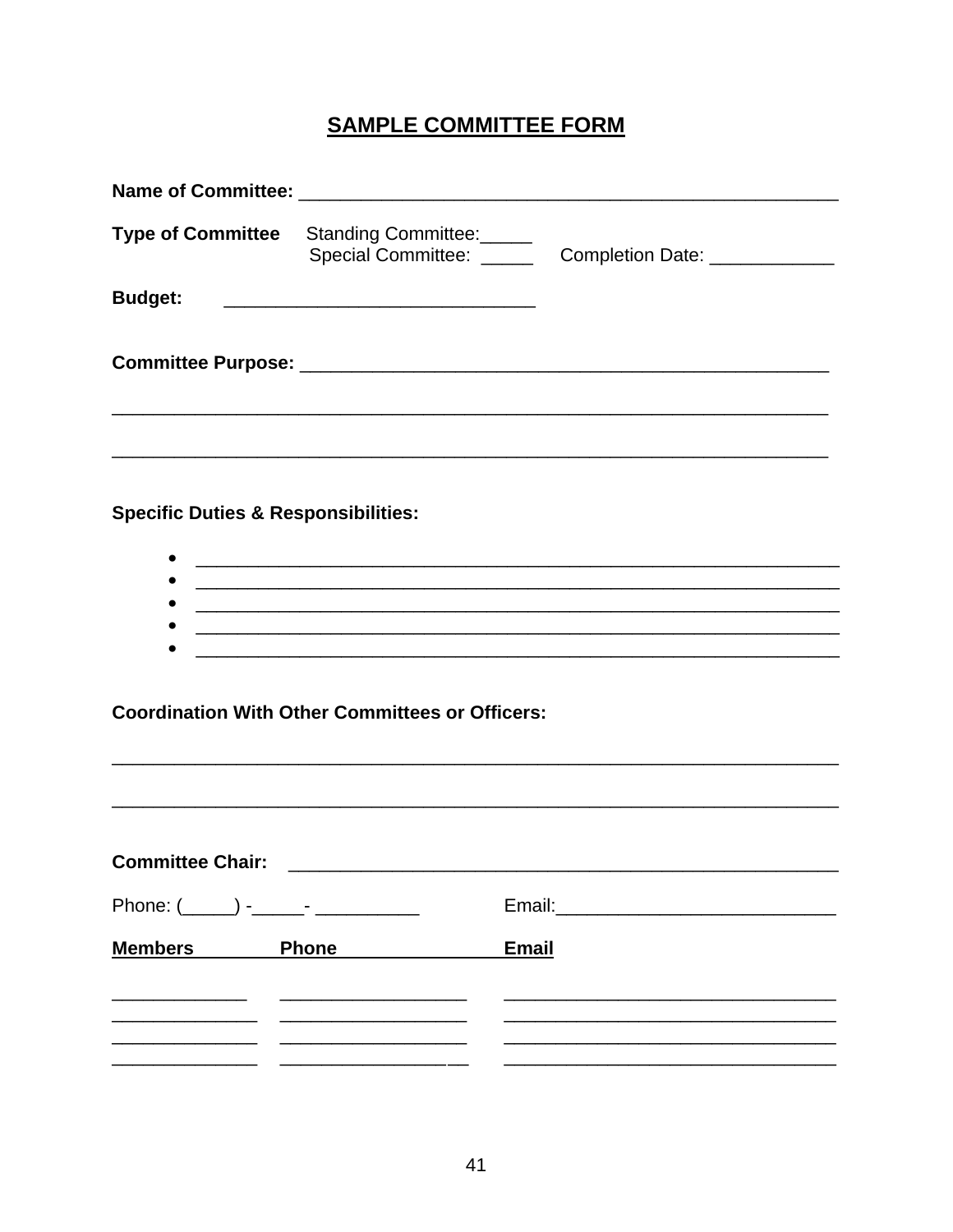# **SAMPLE COMMITTEE REPORT FORM**

| <b>Summary of Work</b> - what committee did, facts uncovered, information obtained: |
|-------------------------------------------------------------------------------------|
| ,我们也不能在这里的时候,我们也不能在这里的时候,我们也不能会在这里,我们也不能会不能会不能会不能会。""我们的人,我们也不能会不能会不能会不能会不能会不能会不    |
|                                                                                     |
| ,我们也不能在这里的时候,我们也不能在这里的时候,我们也不能会在这里,我们也不能会在这里,我们也不能会在这里的时候,我们也不能会不能会不能会。""我们的是我们,我   |
|                                                                                     |
|                                                                                     |
| <b>Committee Recommendation:</b>                                                    |
|                                                                                     |
|                                                                                     |
|                                                                                     |
|                                                                                     |
|                                                                                     |

**Signature of Committee Chair** 

**Date**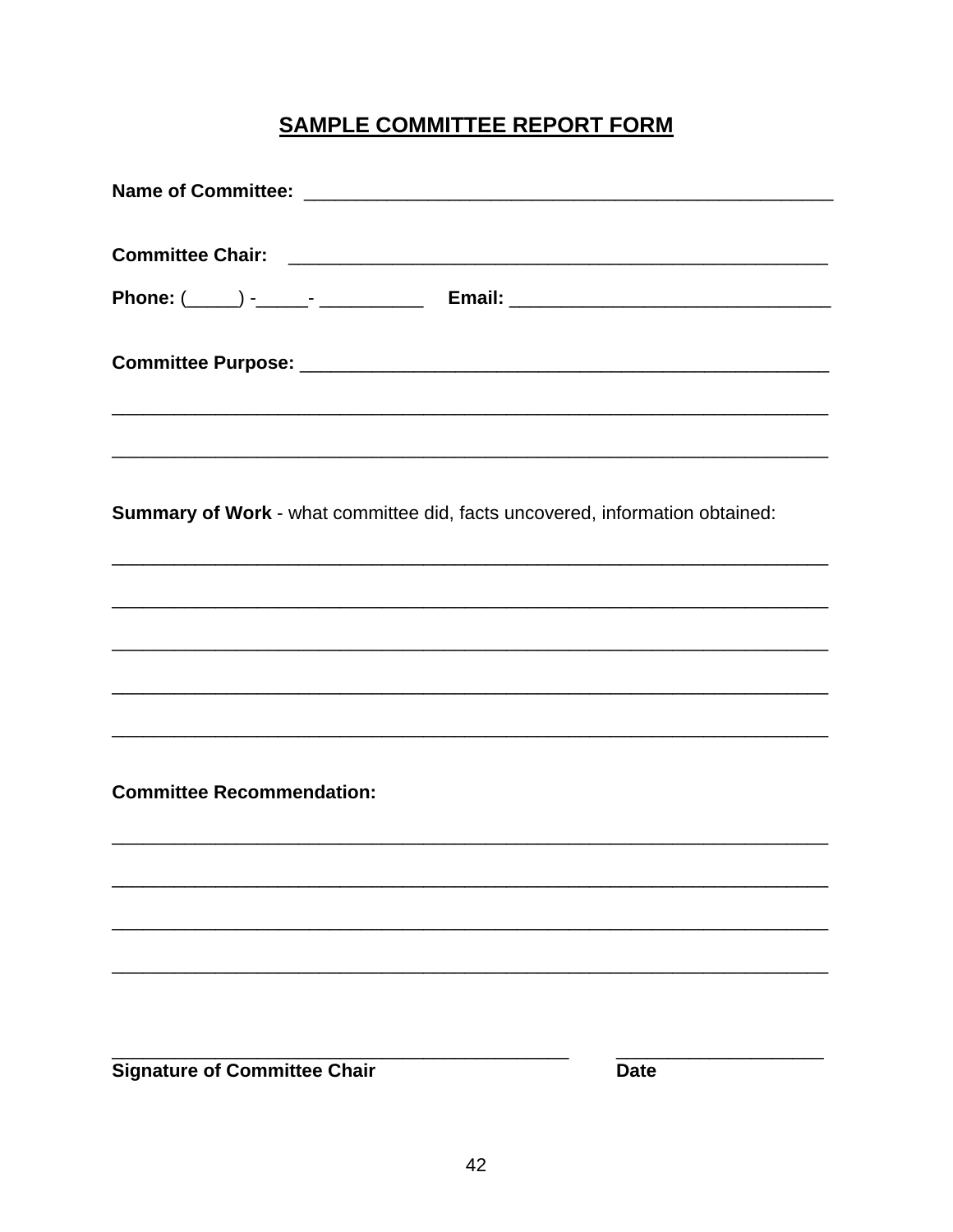# **NATIONAL OHV ORGANIZATIONS & PROGRAMS**

Updated: May 2005

#### OFF-HIGHWAY VEHICLE MEMBERSHIP & ADVOCACY ORGANIZATIONS

All Terrain Vehicle Association (ATVA) 13515 Yarmouth Drive, Pickerington, Ohio 43147 P: 866-288-2564/F: 614-856-1921 W: www.ATVAonline.com

American Motorcyclist Association (AMA) 13515 Yarmouth Drive, Pickerington, Ohio 43147 P: 614-856-1900/F: 614-856-1920 E: ama@ama-cycle.org W: www.AMADirectLink.org

Americans for Responsible Recreation Access (ARRA) 600 Thirteenth Street, NW Suite 790 Washington, D.C. 20005 P: 888-662-9909 W: www.responsiblerecreation.org

Blue Ribbon Coalition (BRC) 4555 Burley Drive, Suite A, Pocatello, ID 83202 P: 208-237-1008/F: 208-237-9424 W: www.sharetrails.org

United Four-Wheel Drive Association W: www.ufwda.org

#### OFF-HIGHWAY VEHICLE EDUCATION PROGRAMS

National Off-Highway Vehicle Conservation Council (NOHVCC) 4718 South Taylor Drive, Sheboygan, WI 53081 P: 800-348-6487/F: 920-458-3446 E: trailhead@nohvcc.org W: www.nohvcc.org

Tread Lightly! 298 24th Street, Suite 325, Ogden, UT 84401 P: 801-627-0077/F: 801-621-8633 W: www.TreadLightly.org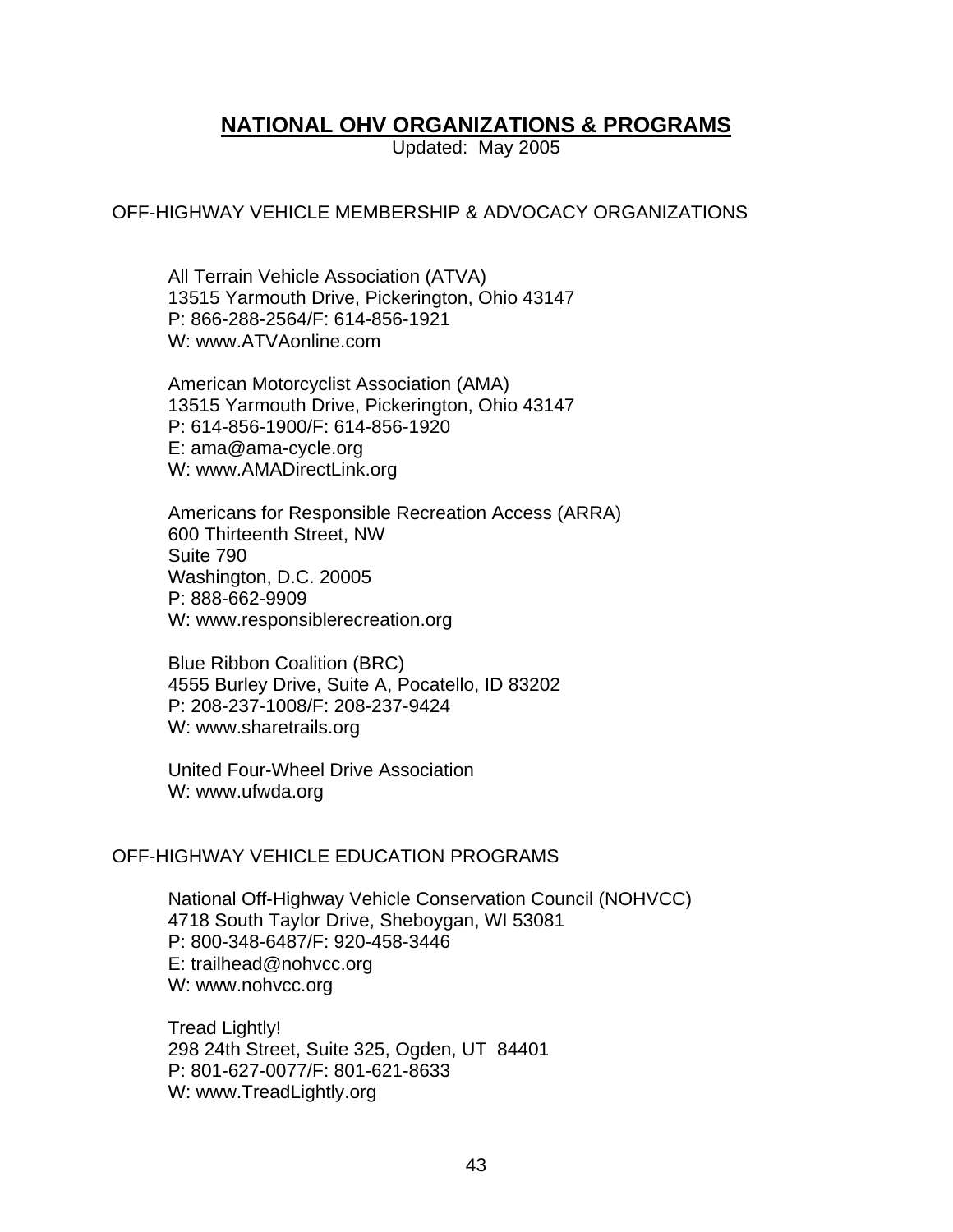# SAFETY TRAINING PROGRAMS

ATV RiderCourse ATV Safety Institute P: 800-887-2887 (nationwide toll-free number) W: www.atvsafety.org

DirtBike School Motorcycle Safety Foundation P: 877-288-7093 (nationwide toll-free number) W: www.dirtbikeschool.com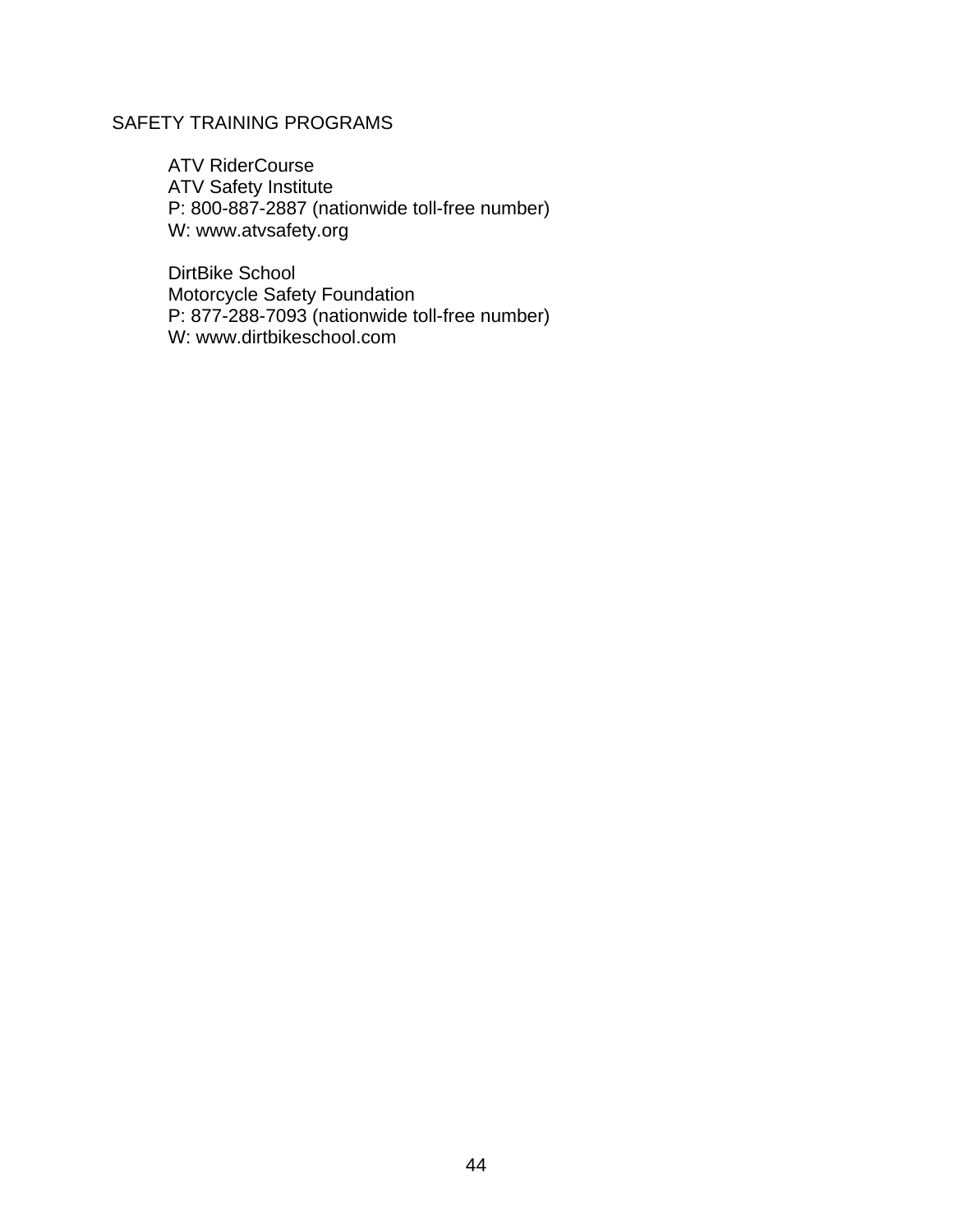# **NATIONAL ORGANIZATION & GOVERNMENT WEBSITES**

Updated: May 2005

# NATIONAL MOTORIZED RECREATION ORGANIZATIONS

- All-Terrain Vehicle Association **www.ATVAonline.com**
- American Motorcyclist Association www.AMADirectlink.com
- Americans for Responsible Recreation Access www.responsiblerecreation.org
- ATV Safety Institute ATV Training www.atvsafety.org
- Blue Ribbon Coalition **www.sharetrail.org**
- International Snowmobile Manufacturers Assn. www.snowmobile.org
- Motorcycle Industry Council www.mic.org
- Motorcycle Safety Foundation OHM Training www.dirtbikeschool.com
- National OHV Conservation Council www.nohvcc.org
- Specialty Vehicle Institute of America **www.svia.org**
- United Four Wheel Drive Association **www.ufwda.org**

# NATIONAL NONMOTORIZED TRAIL ASSOCIATIONS

- American Hiking Society **www.americanhiking.org**
- Back Country Horsemen of America www.backcountryhorse.com
- International Mountain Bicycling Association www.imba.com

# NATIONAL OUTDOOR EDUCATION & RESOURCE ORGANIZATIONS

- American Recreation Coalition/surveys www.funoutdoors.com/research.html
- 
- Leave No Trace www.lnt.org
- National OHV Conservation Council www.nohvcc.org
- 

# NATIONAL TRAIL TRAINING INFORMATION AND ORGANIZATIONS

- National Trails Training Partnership www.nttp.net
- Professional TrailBuilders Association www.trailbuilders.org

• American Trails www.AmerianTrails.org • Tread Lightly! **www.treadlightly.org**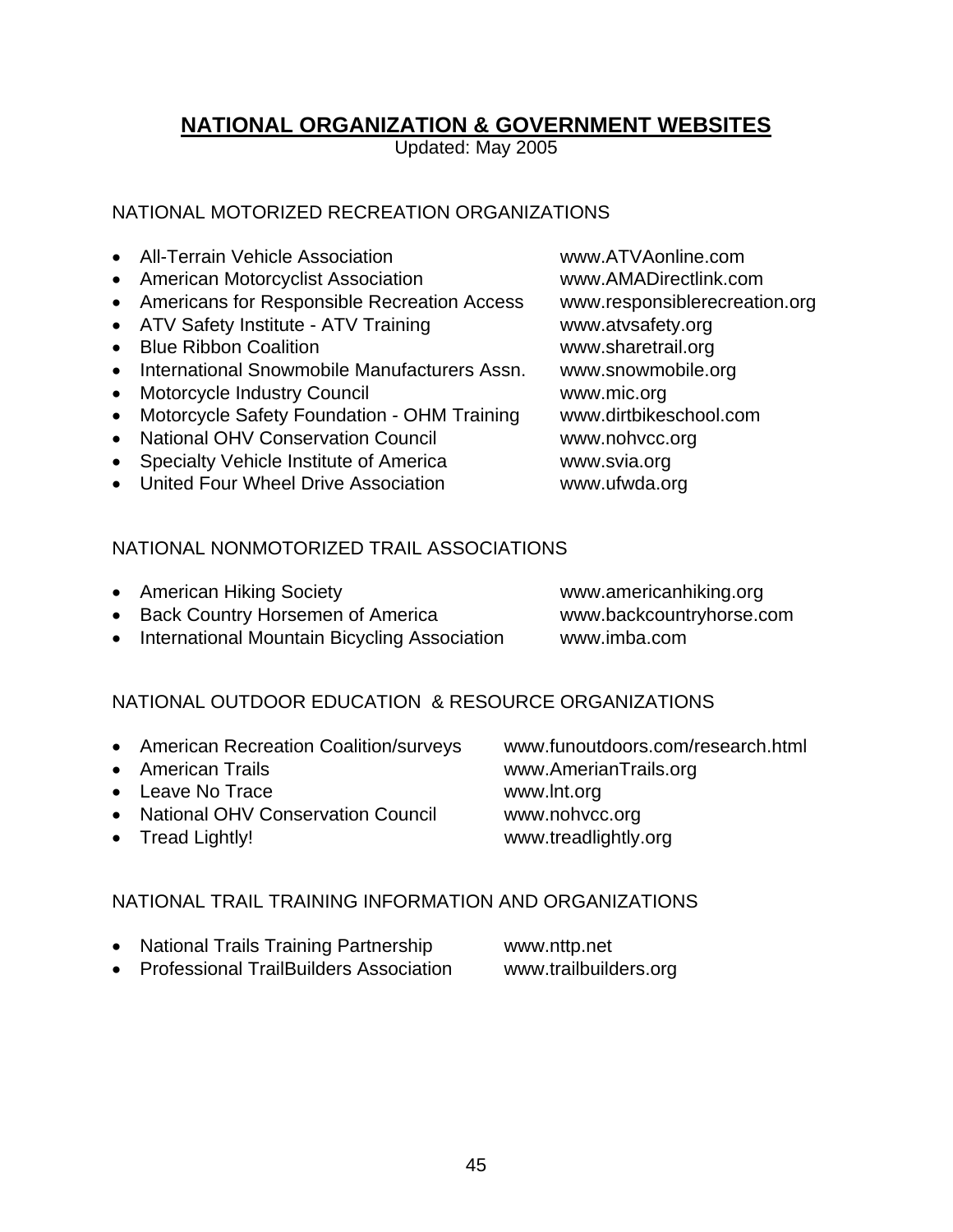# GOVERNMENT AGENCIES & PROGRAMS

- Recreational Trails Program (RTP) www.fhwa.dot.gov/environment/rectrail.htm
- RTP Publications www.fhwa.dot.gov/environment/rt\_pubs.htm
- ADA Trail Accessibility Standards: www.access-board.gov/outdoor/outdoor-rec rpt.htm
- USDA Forest Service www.fs.fed.us
	- o USFS Pacific Southwest Research Center www.rfl.psw.fs.fed.us/recreation/index.html
	- o USFS Missoula Technology & Development Center www.fs.fed.us/t-d (user name: t-d/password: t-d)
	- o USFS Trail Assessment & Condition Surveys www.fs.fed.us/r3/measures/inventory/TRACS.htm
	- o USDA FS Trail Publications www.fhwa.dot.gov/ennvironment/fspubs/index.htm
- USDI Bureau of Land Management www.blm.gov
- USDI BLM National Training Center www.ntc.blm.gov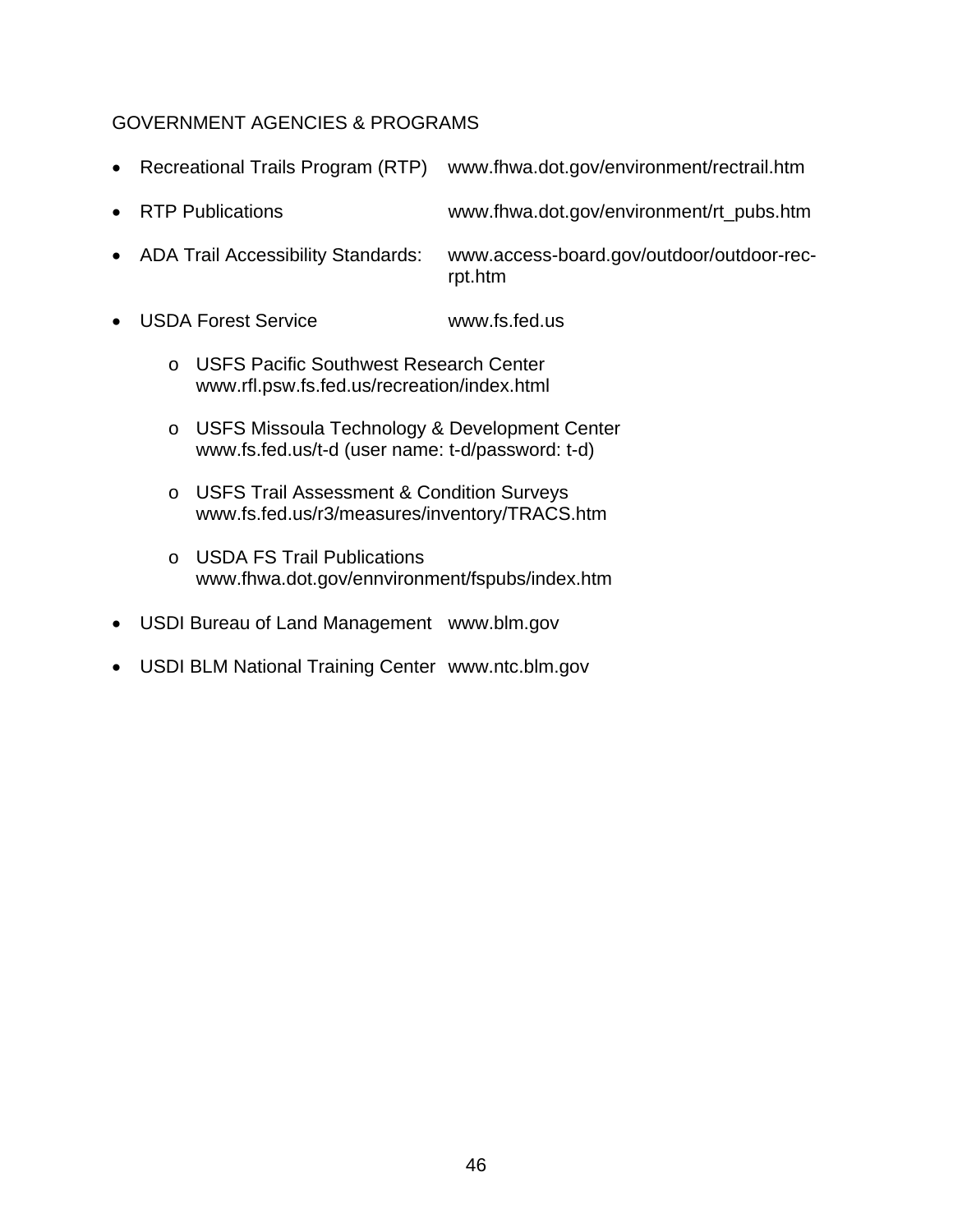# **MEMBER CONTACT AND INTEREST FORM**

| NAME:                                                                                                |                                                                                                                     |
|------------------------------------------------------------------------------------------------------|---------------------------------------------------------------------------------------------------------------------|
| <b>HOME PHONE:</b>                                                                                   |                                                                                                                     |
| <b>CELL PHONE:</b>                                                                                   |                                                                                                                     |
| <b>WORK PHONE:</b>                                                                                   |                                                                                                                     |
| MAY YOU BE CALLED AT WORK? _____ YES                                                                 | $\overline{\phantom{0}}$ NO                                                                                         |
| FAX:                                                                                                 |                                                                                                                     |
| EMAIL:                                                                                               | <u> 1989 - Johann Stoff, amerikansk politiker (d. 1989)</u>                                                         |
| <b>MAIL ADDRESS:</b>                                                                                 |                                                                                                                     |
| CITY:                                                                                                |                                                                                                                     |
| <b>EMPLOYER:</b>                                                                                     | <u> 1989 - Johann Stoff, amerikansk politiker (* 1908)</u>                                                          |
| POSITION/TITLE:                                                                                      | <u> 2000 - Jan Barnett, fransk politik (d. 1888)</u>                                                                |
| <b>OHV AFFILIATIONS:</b>                                                                             |                                                                                                                     |
| <b>OTHER AFFILIATIONS:</b><br>(Service/business clubs,<br>PTA, church, councils,<br>$etc.$ )         | <u> 2002 - Jan James James Jan James James James James James James James James James James James James James Ja</u> |
| <b>SPECIAL SKILLS:</b><br>(computers, design,<br>equip. repair/operation,<br>speaking/writing, etc.) |                                                                                                                     |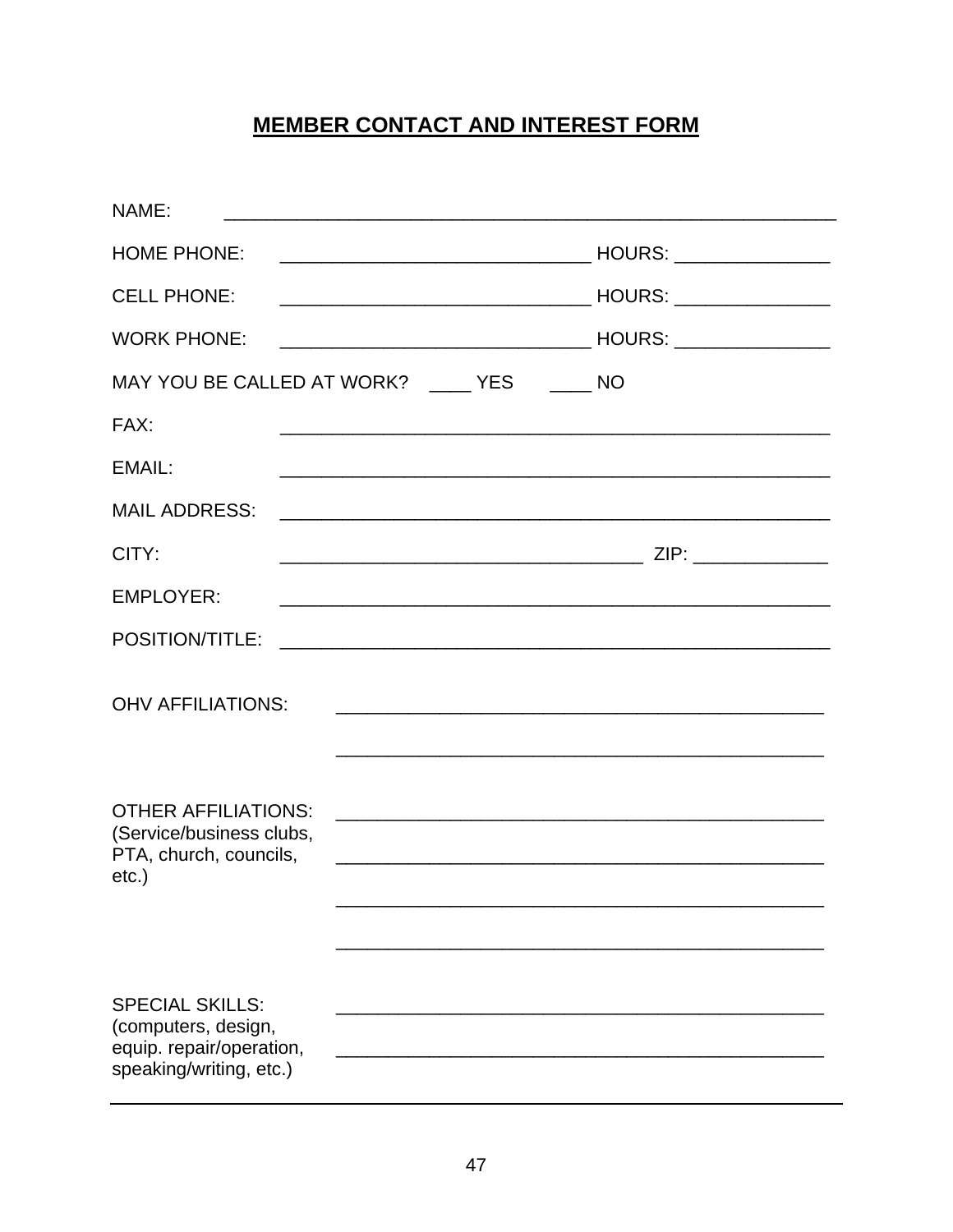# DO YOU HAVE VOLUNTEER EXPERIENCE? \_\_\_\_\_ YES \_\_\_\_\_ NO

# PLEASE LIST:

AT WHAT TIMES CAN YOU VOLUNTEER? (circle all that apply)

| Weekdays: | Morning | Afternoon | Evening |
|-----------|---------|-----------|---------|
| Weekends: | Morning | Afternoon | Evening |

ADDITIONAL COMMENTS: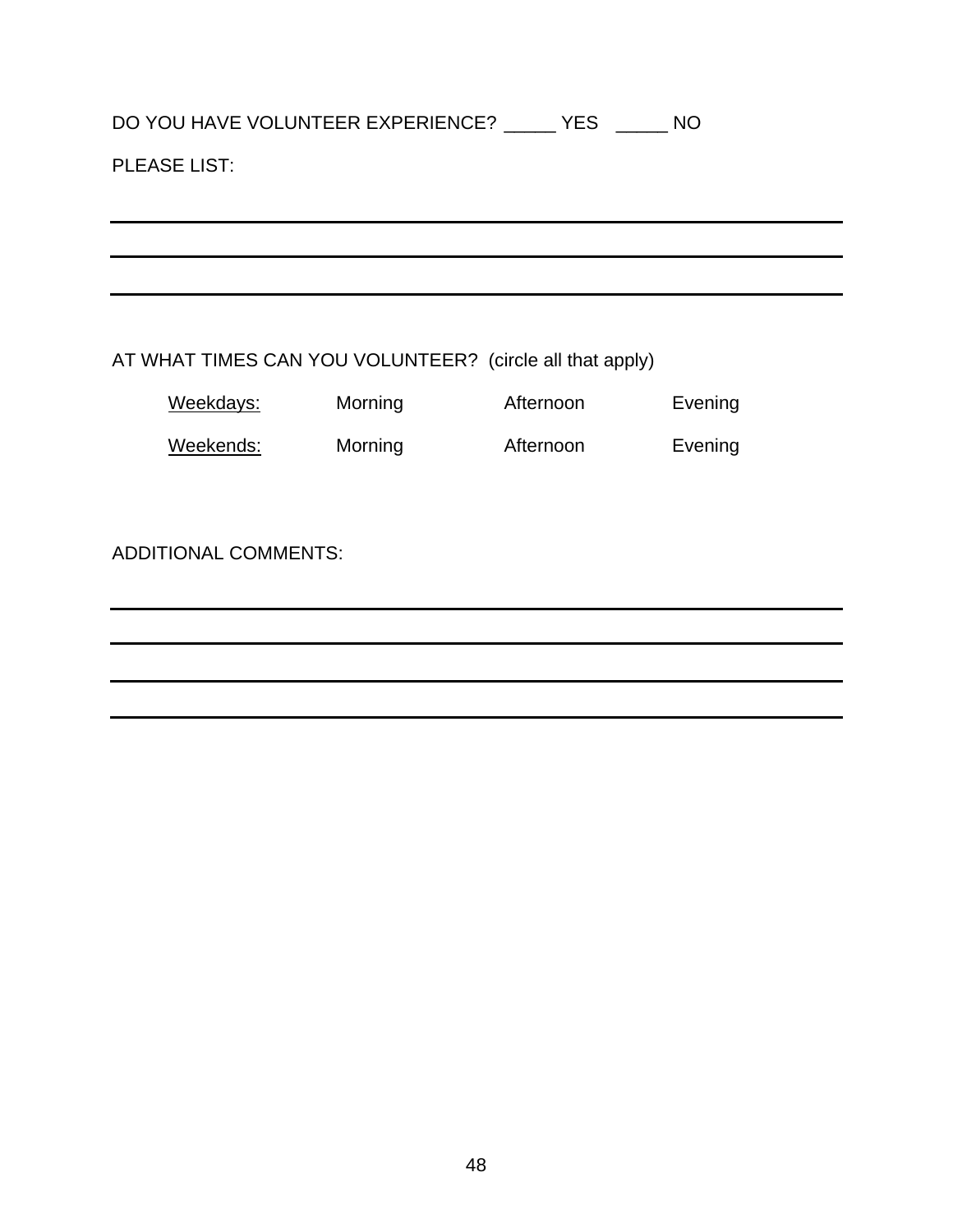# **MEMBER VOLUNTEER - TIME RECORD**

Careful documentation of an organization's volunteer efforts is important. Volunteer time builds an organization's credibility, demonstrates responsible community involvement, and may be necessary as "in kind" donations to meet grant requirements.

|                                                                                                                                       | STATE: THE STATE: | ZIP: |  |  |
|---------------------------------------------------------------------------------------------------------------------------------------|-------------------|------|--|--|
| <b>PHONE:</b><br><u> 1980 - Jan Barbara Barbara, prima popular popular popular popular popular popular popular popular popular po</u> | E-MAIL:           |      |  |  |

| <b>DATE</b> | <b>ACTIVITY</b> | <b>LOCATION</b> | <b>HOURS</b> |
|-------------|-----------------|-----------------|--------------|
|             |                 |                 |              |
|             |                 |                 |              |
|             |                 |                 |              |
|             |                 |                 |              |
|             |                 |                 |              |
|             |                 |                 |              |
|             |                 |                 |              |
|             |                 |                 |              |
|             |                 |                 |              |
|             |                 |                 |              |
|             |                 |                 |              |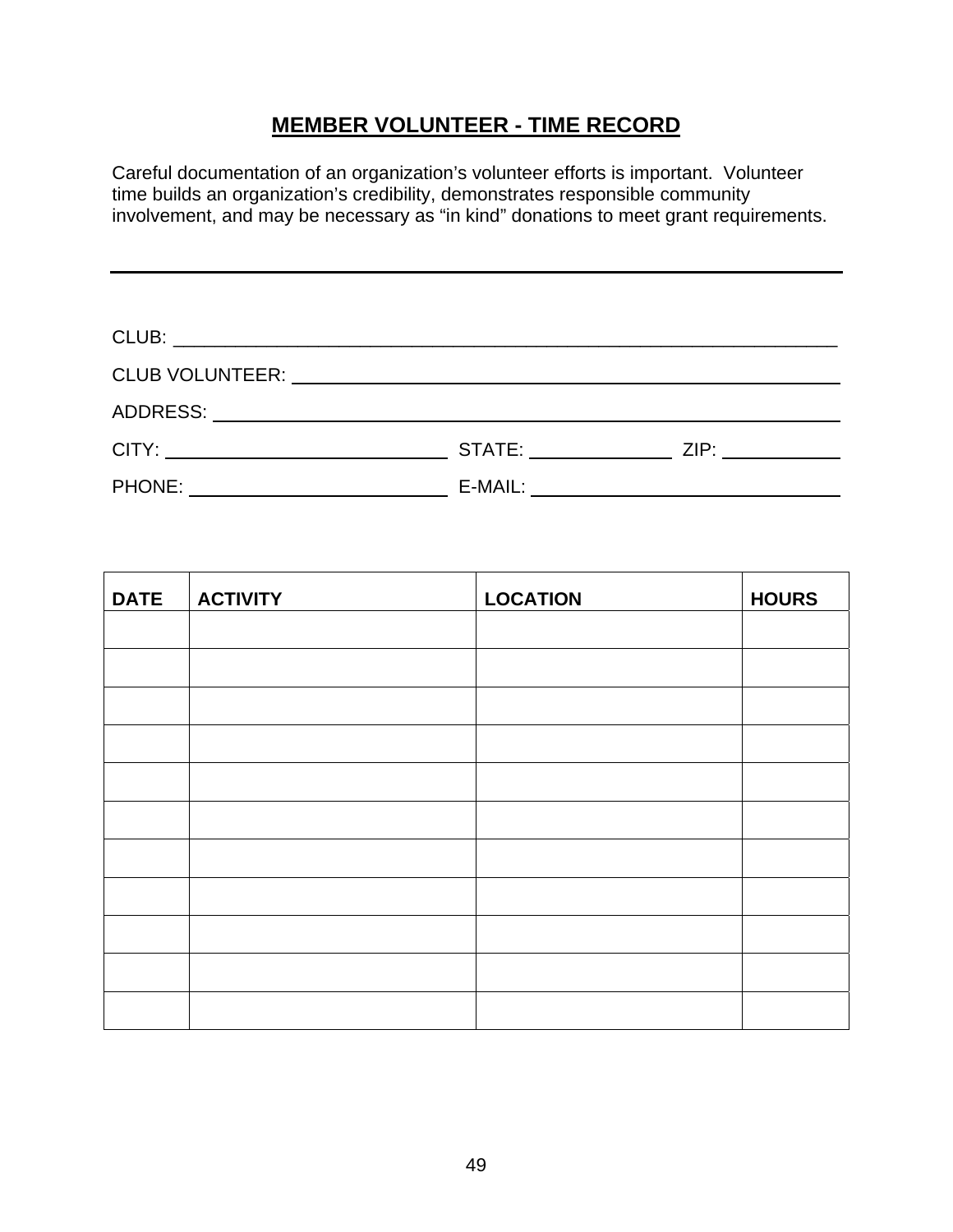# **MISSION AND PURPOSE**

A mission statement states what an organization does. A mission statement is typically general and brief.

Purpose statements specifically state what an organization does, what it supports, and what it would like others, including perspective new members, to be aware of.

A mission statement is necessary for incorporation. Mission and purpose statements that include promotion of responsible behavior and volunteer, charity, and youth programs are expected in most grant applications. And the Mission and purpose statements are part of your clubs public image.

# **SAMPLE MISSION STATEMENT**

The mission of the (club name) is to bring together off-highway vehicle enthusiasts to enjoy, promote and protect responsible OHV recreation activities.

# **SAMPLE PURPOSE STATEMENTS**

The purpose of the <u>(club name)</u> is to:

- To conduct club rides and campouts;
- To conduct an annual poker run;
- To maintain and monitor the clubs adopted trail;
- To participate in local OHV area volunteer projects;
- To support the annual *Ride for Kids* Pediatric Brain Tumor Foundation event;
- To maintain a working relationship with the San Bernardino National Forest and BLM Barstow Field Office;
- To submit comments on local land management planning documents; and
- To support grants for youth-oriented OHV training programs.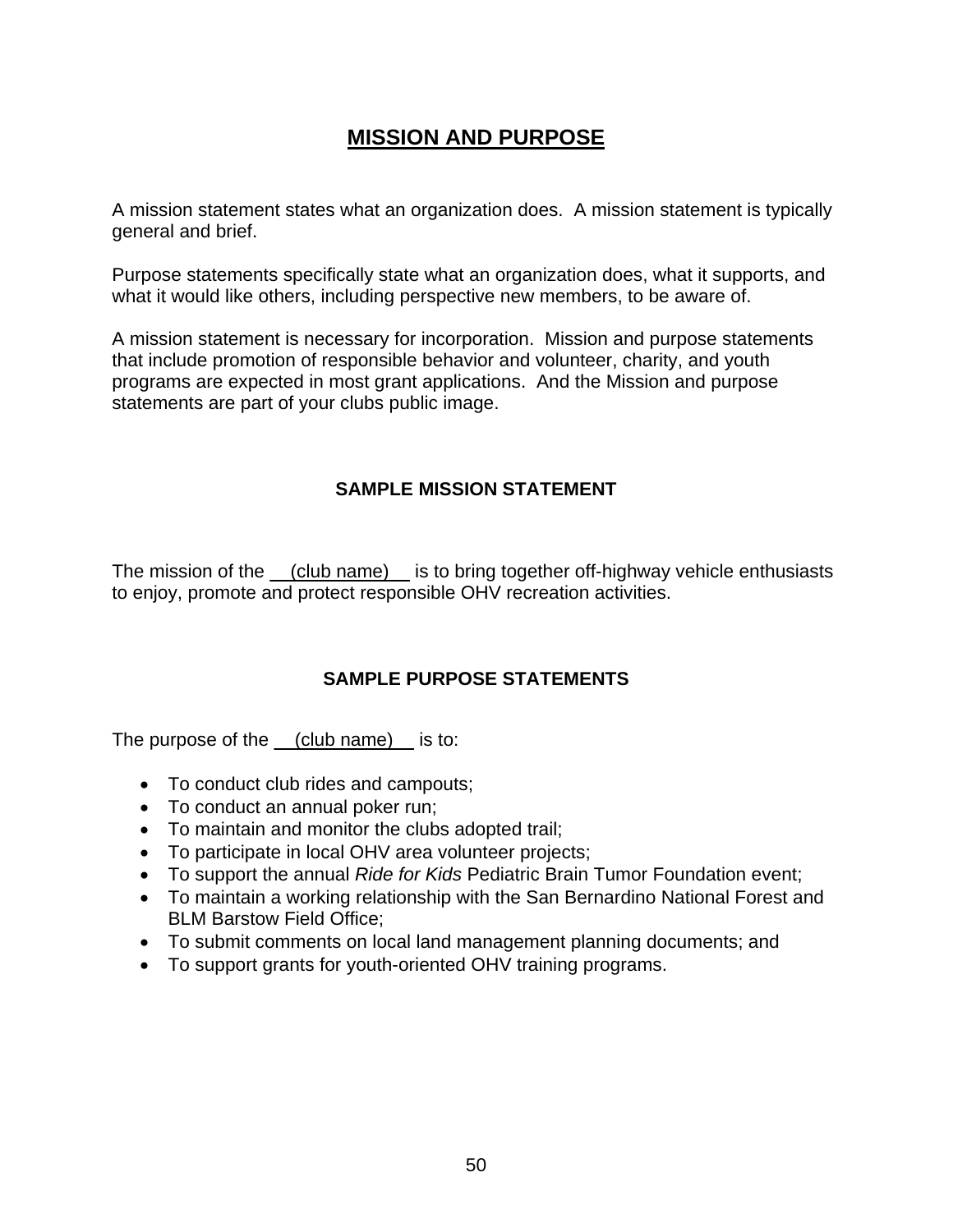# **OFFICERS**

**General Responsibilities:** All members of a club willing to assume an officers position must be committed to the purpose of the club and have the ability to attend on a regular basis all Executive Board meetings, club meetings and club activities.

**Time Commitment:** The time commitment for the officers will depend on how active a club is. If the purpose of the club is to simply get together for monthly rides or drives then the time commitment will be minor. However, if the purpose of the club includes multiple activities such as outings, charity events, volunteer work and advocacy efforts the required time commitment will be significant.

# **PRESIDENT**

**Responsibilities:** Shall be the chief executive officer of the organization. He/she shall preside at all meetings of the organization, shall preside at the meetings of the Executive Board, shall sign all documents requiring an official signature, and shall perform all other duties incidental to the office.

# **Qualifications:**

- Ability to delegate.
- Good communication skills.
- Ability to organize and coordinate.
- Ability to recognize and express appreciation for contributions made by other club members.
- Ability to recognize the needs of the club and to focus the club members energy where needed.

# **VICE PRESIDENT**

**Responsibilities:** Shall perform the duties of the president in the absence or incapacity of the president, shall automatically become president of the organization upon the resignation or death of the president, and in the event the vice-president becomes the president, a new vice-president shall be elected to fill the vacancy.

- Desire to work with the President and directly assist in club activities.
- Interest in moving up into the President position.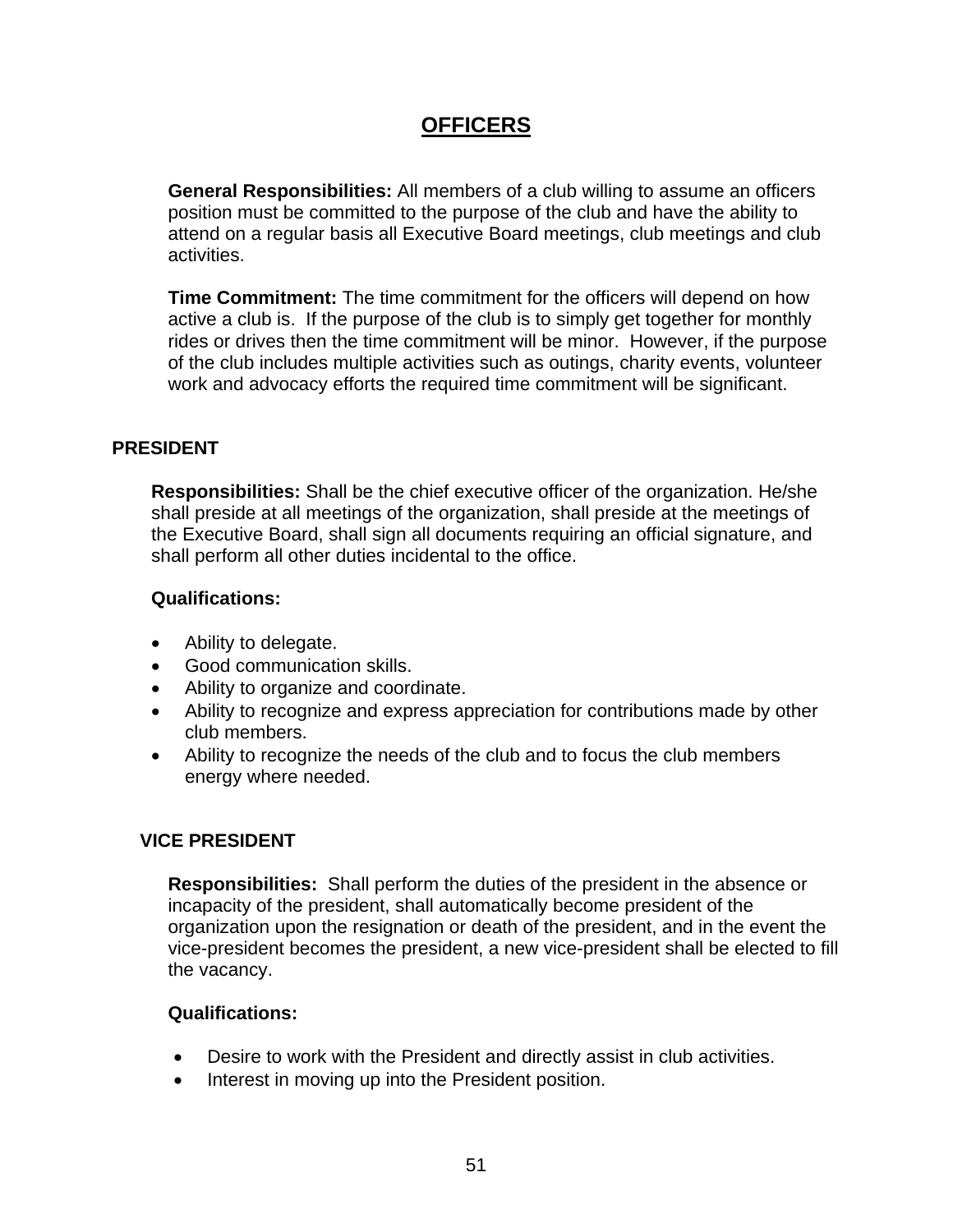## **TREASURER**

**Responsibilities:** Shall keep an accurate record of all monies allocated to the organization, shall supervise the disbursement of the funds subject to the direction and approval of the Executive Board, and shall serve as chair of any finance committee.

## **Qualifications:**

• Good cash management skills

# **SECRETARY**

**Responsibilities:** Shall keep an accurate record of the activities of the organization. By direction of the Executive Board the secretary shall issue all notices of organization meetings, shall be responsible for the correspondence of the organization, shall prepare and keep a listing of all officers, committee chairs and members for the current and two previous years, and shall be responsible for the corporate records including the incorporation document, by-laws, and minutes.

- Basic writing skill.
- Basic computer skill.
- Good organizational skill.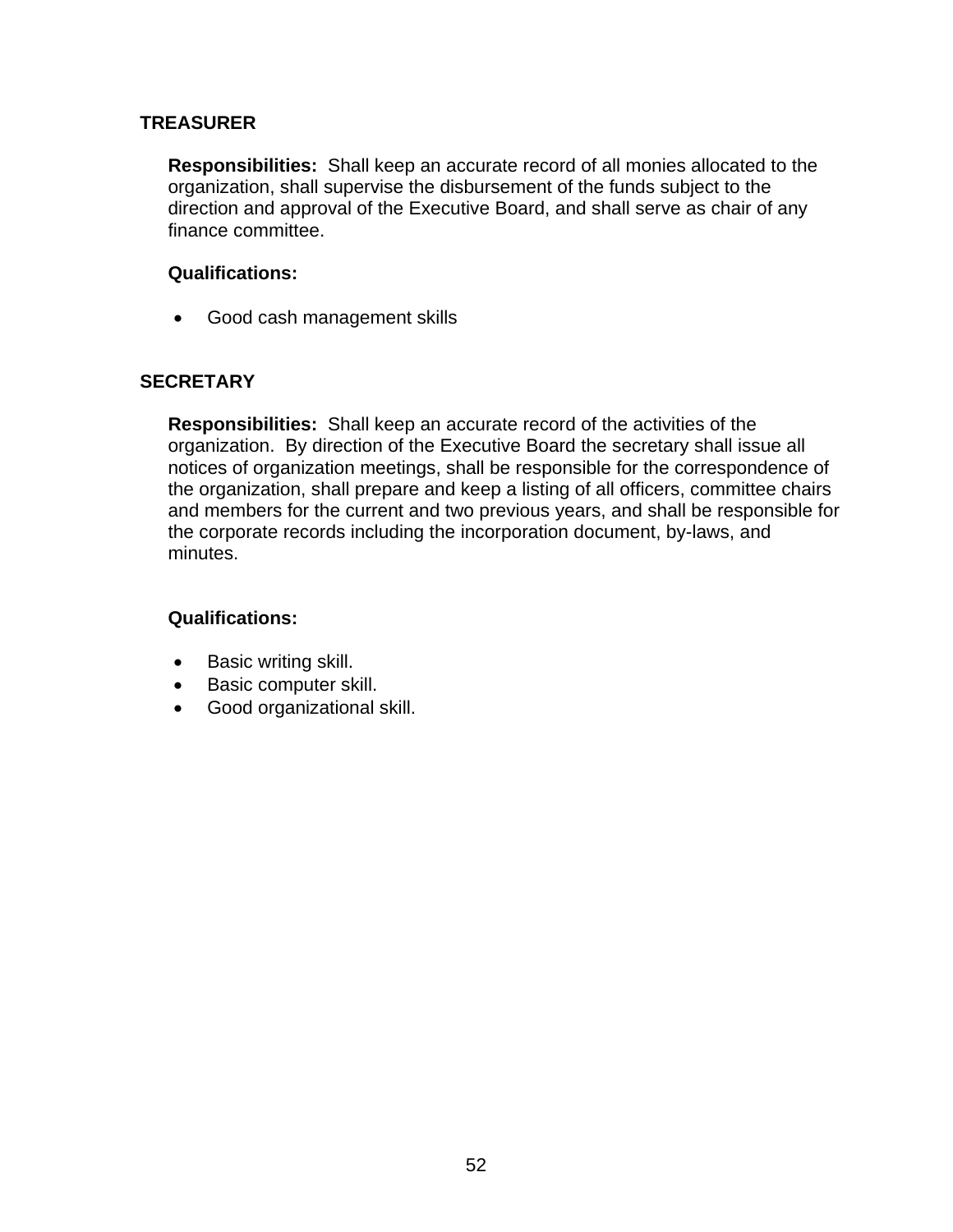# **BOARD OF DIRECTORS**

#### **Purpose of the Position:**

To advise or make policy for the organization on Program, Image, Advocacy, Resource Generation, and Membership Development.

#### **Responsibilities:**

- 1. Attend regular meetings to discuss, evaluate information/data, and make recommendations.
- 2. Assume responsibility of staying informed about the organization, its activities, and community concerns.
- 3. Seek ideas from others involved in the organization about their interest and ideas for future direction of programs and policies.
- 4. Help plan efficient and effective program directions that are relevant to the needs to all members and the sport.
- 5. Advocate for the needs of members and the organization as a whole.
- 6. Advocate for the needs of the OHM community.

7. Represent the organization to the community and provide positive linkages between OHV enthusiasts and supporters and the community as a whole.

#### **Time Commitment:**

Members of the Board serve \_\_\_\_\_ year terms. Commitment involves attendance at a minimum of \_\_\_\_\_ meetings per year.

- Knowledge of the OHV community and its concerns/issues.
- Knowledge of the organization's programs.
- Sensitivity to community needs.
- Ability to prioritize and facilitate group decision-making.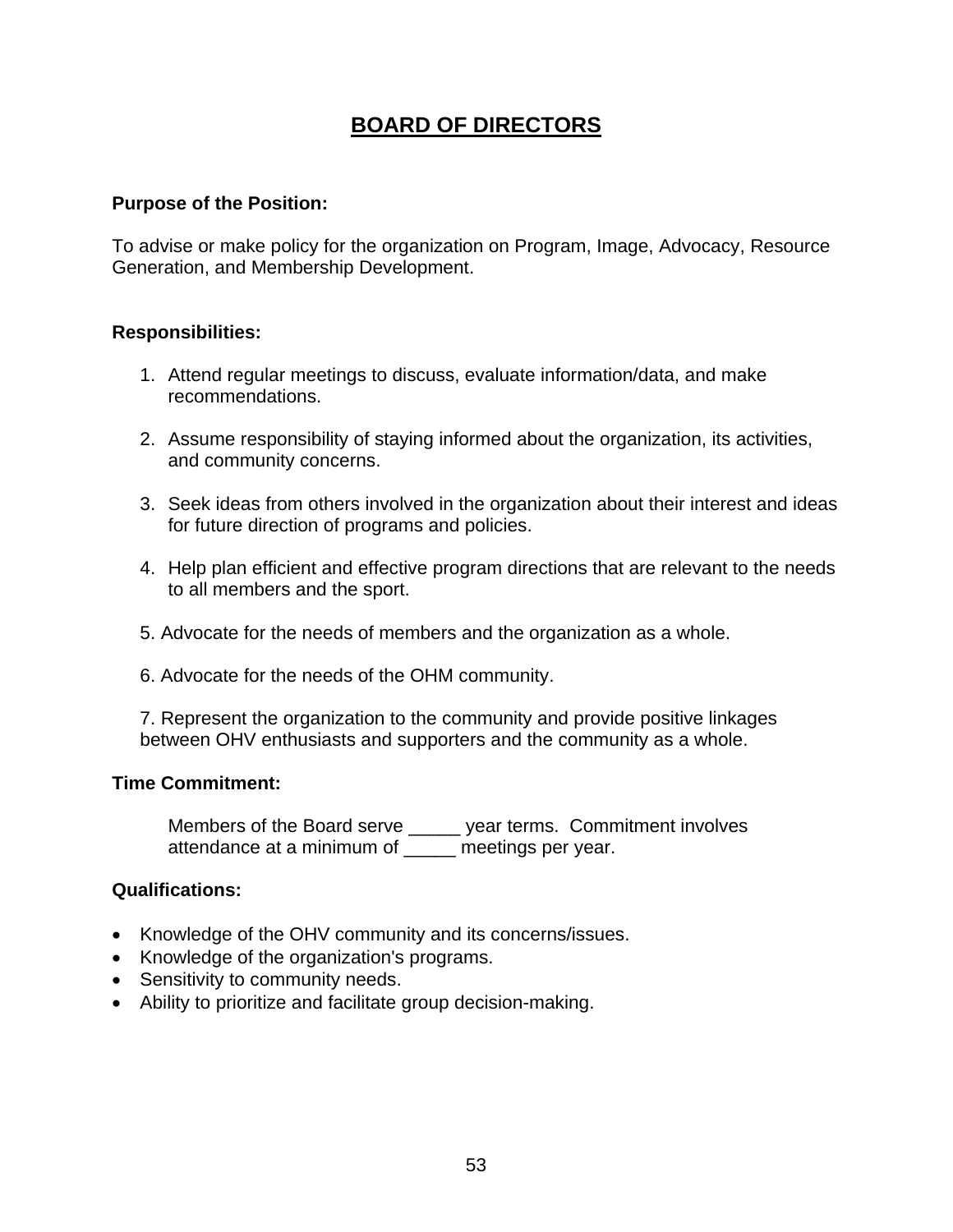# **BASIC PARLIAMENTARY PROCEDURE**

Basic parliamentary procedure helps to insure efficient, orderly meetings conducted in a consistent and accepted professional manner. An excellent and easy to use reference book is the paperback, *Robert's Rules of Order*.

# **CALLING A MEETING TO ORDER:**

The presiding officer (generally the President/Chairperson) stands, taps on the table with gavel or pencil for the group's attention and says, **"The meeting will please come to order."** 

# **READING AND APPROVING MINUTES:**

The presiding officer says **"The secretary will read the minutes of the last meeting,"** and after they are read, **"Are there any corrections?"** The officer pauses, then continues, **"If not, the minutes stand approved as read."** 

Every member of an organization is responsible for seeing that its records are correct. If anything has been omitted from the minutes or is not accurately reported, the member who notices it should call attention to it and suggest a correction during the pause before the presiding officer announces that the minutes are approved. If there are no objections to the corrections, the secretary makes the changes. When there is a difference of opinion as to what should have been said, the presiding officer will entertain a motion to amend the minutes.

When this has been disposed of, the officer says, **"Are there any further corrections? If not, the minutes stand approved as corrected."** 

#### **GETTING THE FLOOR:**

In formal meetings when you wish to make or discuss a motion, ask a question or give information related to the subject under discussion, rise and address the chair by saying, **"Madam,"** or **"Mr. President,"** or by other special title, if appropriate. Never try to obtain the floor when someone else is speaking unless the speaker is out of order or there is an emergency. In small informal groups, you need not rise to address the chair or use a formal title.

If members are not well acquainted, the recognized speaker should give their name and some identifying remark. The correct form is **"Mr./Madame President, I am John/Jane Doe with the New Jersey State OHV Recreation Association."** The chair then repeats the name. This recognition gives permission to the speaker to speak.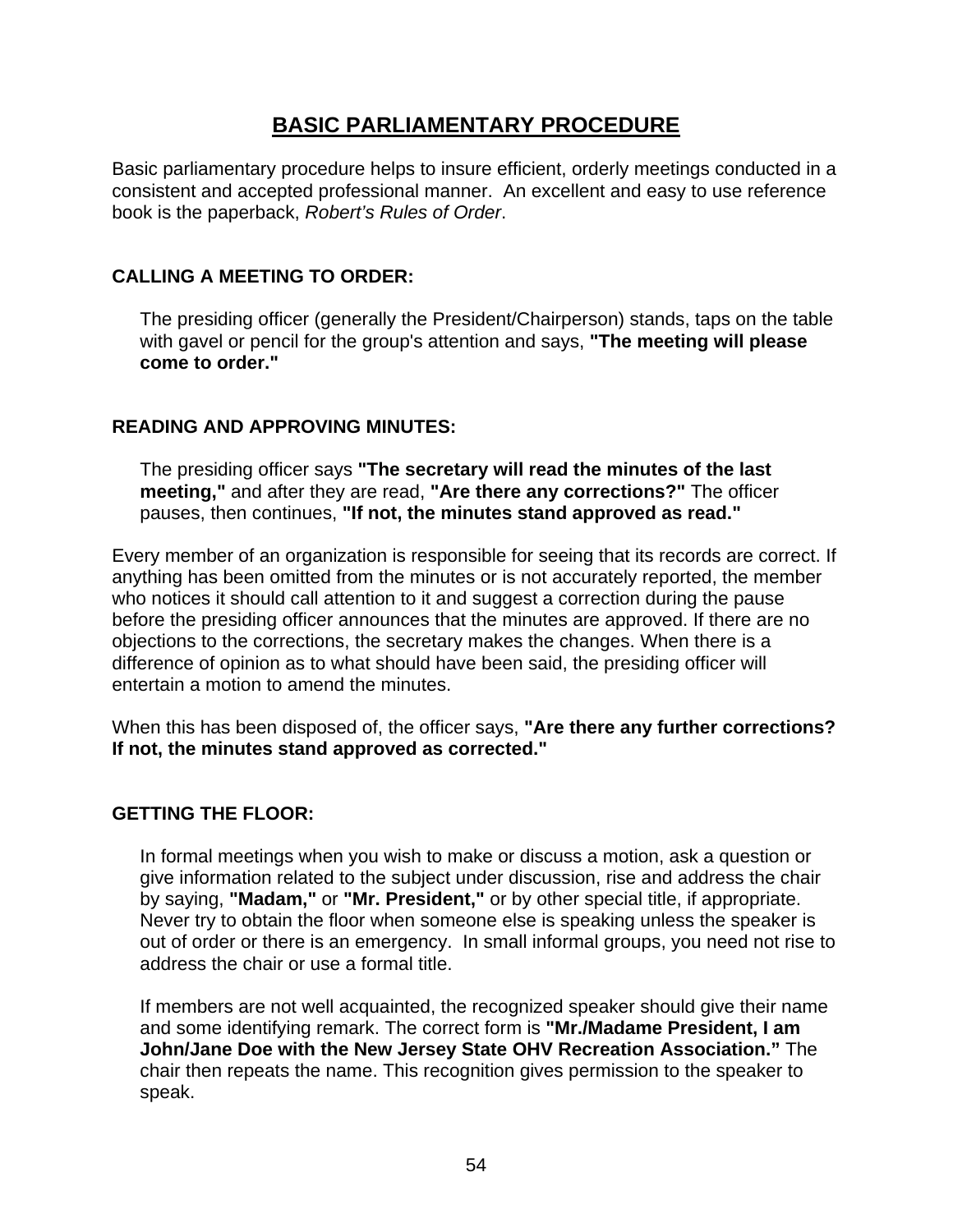# **EIGHT STEPS IN MAKING AND CARRYING A MOTION:**

- 1. The member addresses the Chair.
- 2. The chair recognizes the member.
- 3. The member makes the motion. After obtaining the floor the member says, 'I move that...

Motions should be made in the affirmative to avoid the confusion that comes from a negative vote on a negative motion. For instance, you should say, 'I move that the club does give a picnic," not, 'I move that the club does not give a picnic.

**4.** The motion is seconded. All ordinary motions must be seconded. This is to prove that at least two persons want the subject discussed. It is not necessary to be recognized by the chair. In small groups you may say simply, **"I second the motion."** In large meetings it is proper to rise and say, **"Mr./Madame President, I second the motion."** 

If there is no second, the chair may say, **"Is there a second?"** If no one else thinks the subject should be discussed and there is no second, the chair says, **"The motion is lost for lack of a second."**

- 5. The chair restates the motion, that is, repeats it clearly so everyone will understand exactly what is proposed.
- 6. The chair calls for discussion.

This step should never be omitted. The members should have an opportunity to express opinions or to ask questions that may make the motion clear.

7. The chair puts the motion to vote.

When all members who wish to do so have spoken or when the chair believes that all sides of the question have been discussed he/she says, **"Are you ready for the question?"** If no one speaks the chair puts the motion to vote. Both affirmative and negative votes must be taken. The chair says, **"All in favor of the motion, which is \_\_\_\_\_\_\_\_\_\_\_\_\_, say aye."** 

After the "aye" vote, the chair says, **"All opposed say no."** If it is not clear on which side the majority voted, the chair may call for a vote by the raising of hands or standing.

8. The chair announces the results. After the vote is taken, the chair must announce the results. The usual form is, **"The ayes have it and the motion is carried."** or **"The no's have it and the motion is lost."**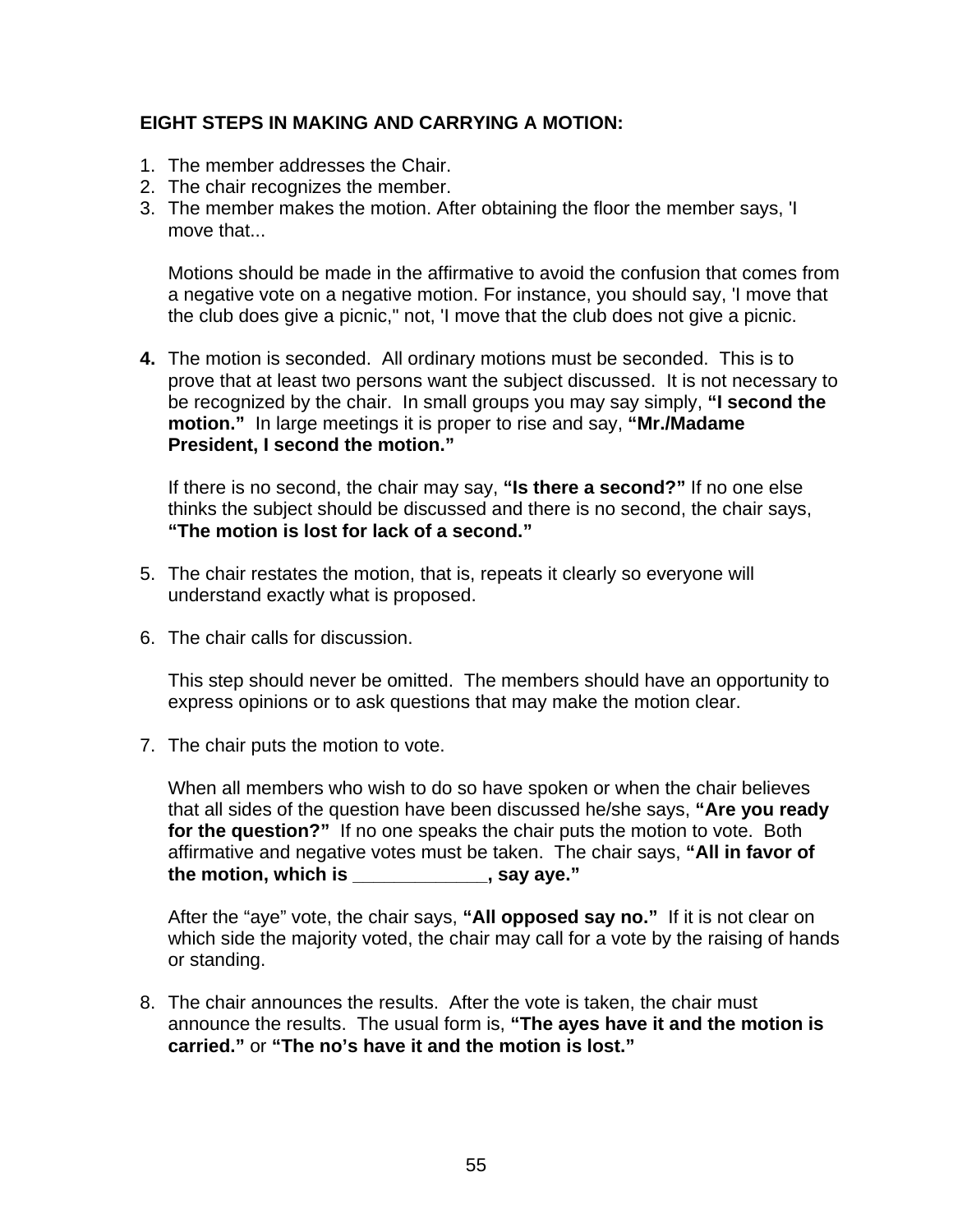# **SUBSIDIARY MOTIONS**

Sometimes in order to dispose of a main motion, it is necessary to make a subsidiary or secondary motion. These motions must be voted on before the main motion can be discussed further. The most common motions of this class are to amend, to refer to a committee and to table.

# **To Amend:**

A motion may be amended in four ways: (1) by striking out, (2) by adding, (3) by striking and adding, (4) by substitution. For instance, a member may move that the club sponsor a volunteer recognition dinner for all volunteers who have served five years or longer. Someone else may say, **"I move to amend by adding the volunteers who have served three years."** Discuss only the amendment until it is acted on. If it carries, the chair says**, "The ayes have it and the amendment is carried. The motion now is that the club gives a recognition dinner for all volunteers who have served three years or longer."**

# **To Refer to a Committee:**

Sometimes a motion is made which has the general approval of the group but which needs to be studied more carefully than it can be in an open meeting, or perhaps more information is needed before a final decision can be made. In such cases someone should move that the question be referred to a committee. If the business is related to the activities of any standing committee, it should be turned over to that committee.

If a special committee is to be appointed, the motion should state how many members it should have and how it should be appointed; for example, "I move that the question be referred to a committee of three to be appointed by the chair."

#### **To Table:**

Sometimes it seems wise to lay aside temporarily some item of business that is before the group. The correct form is**, "I move to table. "** This motion must be seconded. It may not be debated or amended. The chair must put the motion to table as soon as it is seconded.

At any time during the session at which a question was tabled or during the following session, the motion to take it from the table may be made. This motion may be carried by a vote of one-third plus one. If a motion is not taken from the table at the session following the one at which it was tabled, it is considered killed.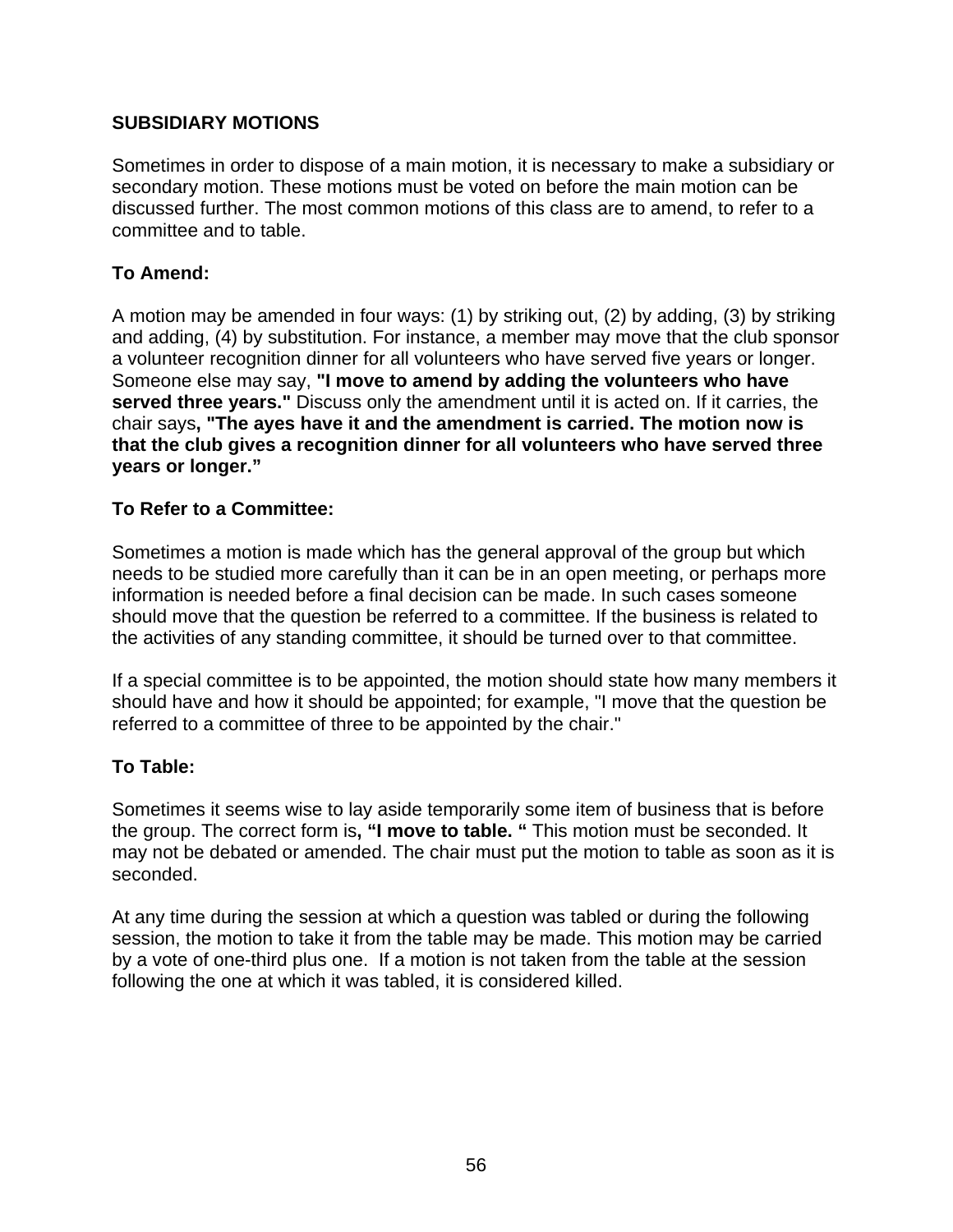# **INCIDENTAL MOTIONS**

Some motions are incidental to the business being transacted. They are in order whenever they are needed. The ones most commonly used are to reconsider or rescind an action previously taken and to adjourn.

#### **To Reconsider:**

A member who votes on the prevailing side and then thinks that an action has been taken too hastily may move to reconsider. This motion can be made only in the session at which the original motion was made or on the next day. Since councils do not meet on two consecutive days, the motion is most useful in conventions.

#### **To Rescind:**

Any action taken by an organization may be rescinded at any time provided nothing has been done about it that cannot be undone. If a bill has been paid or a contract made or if the person involved in the action has been informed of it, the motion cannot be rescinded. The motion requires a two-thirds vote.

#### **To Adjourn:**

The correct form is **"I move to adjourn."** The motion is seconded and voted on but is not discussed. It is discourteous to begin talking or to rise until the chair has declared the meeting adjourned. The usual form is "**the motion carried and the meeting is adjourned.**"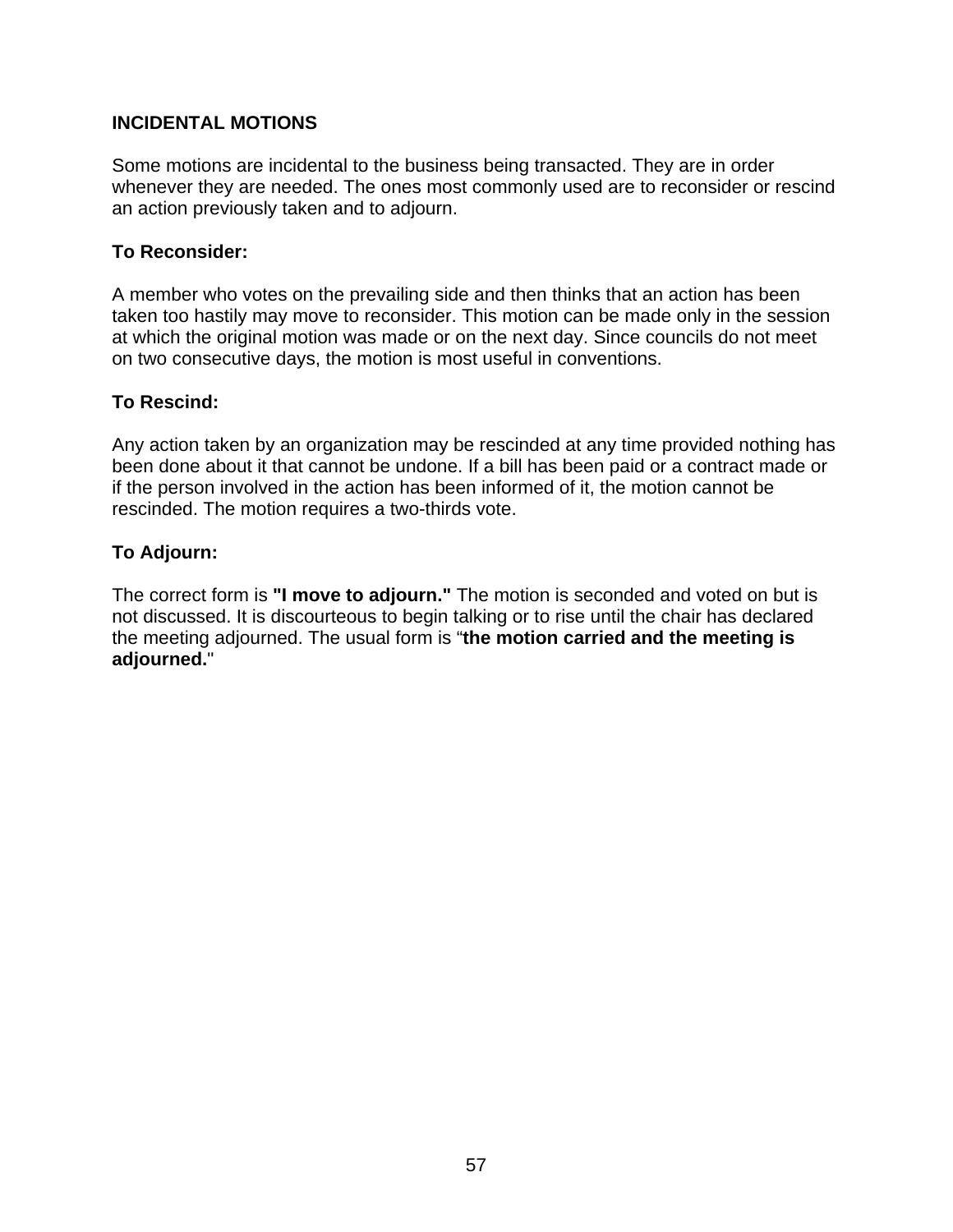# **PROBLEM SOLVING & BASIC PLANNING STEPS**

# **GETTING FROM A TO B**

1. **DESCRIBE CONDITION A** – Where you are today. (Use brief, simple sentences)

> **Example:** There is no off-highway vehicle club to represent local OHV recreation interests and to organize casual trail riding and camping activities.



2. **DESCRIBE CONDITION B** – Where you want to be. (Use brief, simple sentences.)

> **Example:** The \_\_\_\_\_\_\_ Club is an incorporated organization with a working relationship with local land managers, an annual volunteer effort and an established calendar of day and weekend OHV recreation activities for club members.

\_\_\_\_\_\_\_\_\_\_\_\_\_\_\_\_\_\_\_\_\_\_\_\_\_\_\_\_\_\_\_\_\_\_\_\_\_\_\_\_\_\_\_\_\_\_\_\_\_\_\_\_\_\_\_\_\_\_\_\_\_\_\_\_

\_\_\_\_\_\_\_\_\_\_\_\_\_\_\_\_\_\_\_\_\_\_\_\_\_\_\_\_\_\_\_\_\_\_\_\_\_\_\_\_\_\_\_\_\_\_\_\_\_\_\_\_\_\_\_\_\_\_\_\_\_\_\_\_

\_\_\_\_\_\_\_\_\_\_\_\_\_\_\_\_\_\_\_\_\_\_\_\_\_\_\_\_\_\_\_\_\_\_\_\_\_\_\_\_\_\_\_\_\_\_\_\_\_\_\_\_\_\_\_\_\_\_\_\_\_\_\_\_

 $\frac{1}{2}$  ,  $\frac{1}{2}$  ,  $\frac{1}{2}$  ,  $\frac{1}{2}$  ,  $\frac{1}{2}$  ,  $\frac{1}{2}$  ,  $\frac{1}{2}$  ,  $\frac{1}{2}$  ,  $\frac{1}{2}$  ,  $\frac{1}{2}$  ,  $\frac{1}{2}$  ,  $\frac{1}{2}$  ,  $\frac{1}{2}$  ,  $\frac{1}{2}$  ,  $\frac{1}{2}$  ,  $\frac{1}{2}$  ,  $\frac{1}{2}$  ,  $\frac{1}{2}$  ,  $\frac{1$ 

\_\_\_\_\_\_\_\_\_\_\_\_\_\_\_\_\_\_\_\_\_\_\_\_\_\_\_\_\_\_\_\_\_\_\_\_\_\_\_\_\_\_\_\_\_\_\_\_\_\_\_\_\_\_\_\_\_\_\_\_\_\_\_\_

 $\frac{1}{2}$  ,  $\frac{1}{2}$  ,  $\frac{1}{2}$  ,  $\frac{1}{2}$  ,  $\frac{1}{2}$  ,  $\frac{1}{2}$  ,  $\frac{1}{2}$  ,  $\frac{1}{2}$  ,  $\frac{1}{2}$  ,  $\frac{1}{2}$  ,  $\frac{1}{2}$  ,  $\frac{1}{2}$  ,  $\frac{1}{2}$  ,  $\frac{1}{2}$  ,  $\frac{1}{2}$  ,  $\frac{1}{2}$  ,  $\frac{1}{2}$  ,  $\frac{1}{2}$  ,  $\frac{1$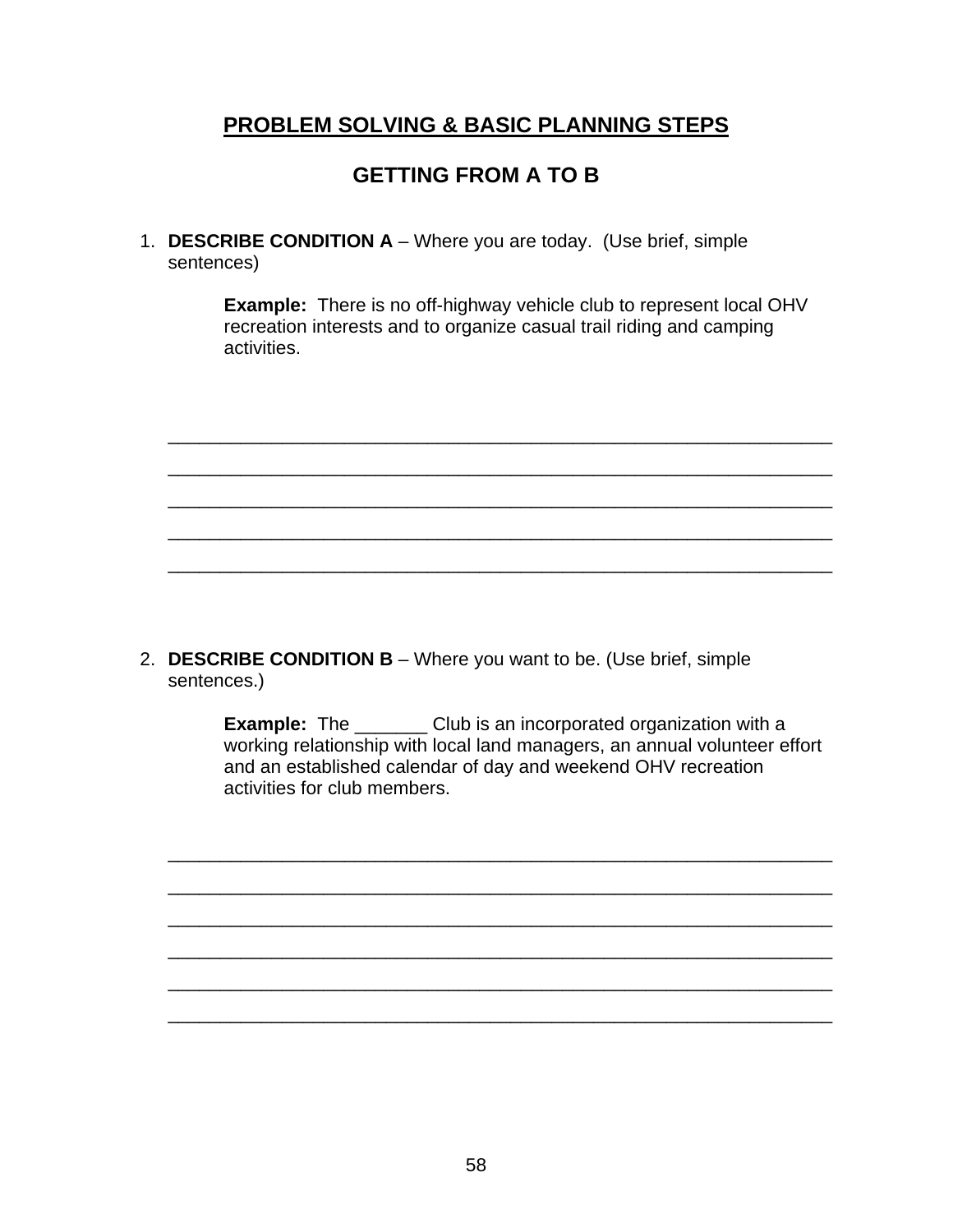3. **DEVELOP A SET OF TANGIBLE INDICATORS** – Indicators that will clearly show whether or not progress is being made.

# **Examples:**

- A Membership meeting scheduled
- A Board of Directors is elected and active
- Club by-laws are approved
- The club is incorporated
- A club charity and/or volunteer effort is identified and adopted
- The club is conducting trail rides and campouts

4. **DESCRIBE A SET OF ACTION STEPS** – Steps that will get you from A to B\*.

# **Examples:**

- Draft and distribute a meeting announcement as widely as possible
- Set up meeting site
- Develop an agenda
- Conduct meeting and elect officers
- Obtain and complete incorporation documents
- Obtain and complete application for non-profit tax status
- Contact a local land management agency and request volunteer program information
- Schedule the first club ride

#### • \_\_\_\_\_\_\_\_\_\_\_\_\_\_\_\_\_\_\_\_\_\_\_\_\_\_\_\_\_\_\_\_\_\_\_\_\_\_\_\_\_\_\_\_\_\_\_\_\_\_\_\_\_\_ • \_\_\_\_\_\_\_\_\_\_\_\_\_\_\_\_\_\_\_\_\_\_\_\_\_\_\_\_\_\_\_\_\_\_\_\_\_\_\_\_\_\_\_\_\_\_\_\_\_\_\_\_\_\_

59

 $\bullet$   $\overbrace{\hspace{25mm}}$   $\overbrace{\hspace{25mm}}$   $\overbrace{\hspace{25mm}}$   $\overbrace{\hspace{25mm}}$ 

- 
- \_\_\_\_\_\_\_\_\_\_\_\_\_\_\_\_\_\_\_\_\_\_\_\_\_\_\_\_\_\_\_\_\_\_\_\_\_\_\_\_\_\_\_\_\_\_\_\_\_\_\_\_\_\_
-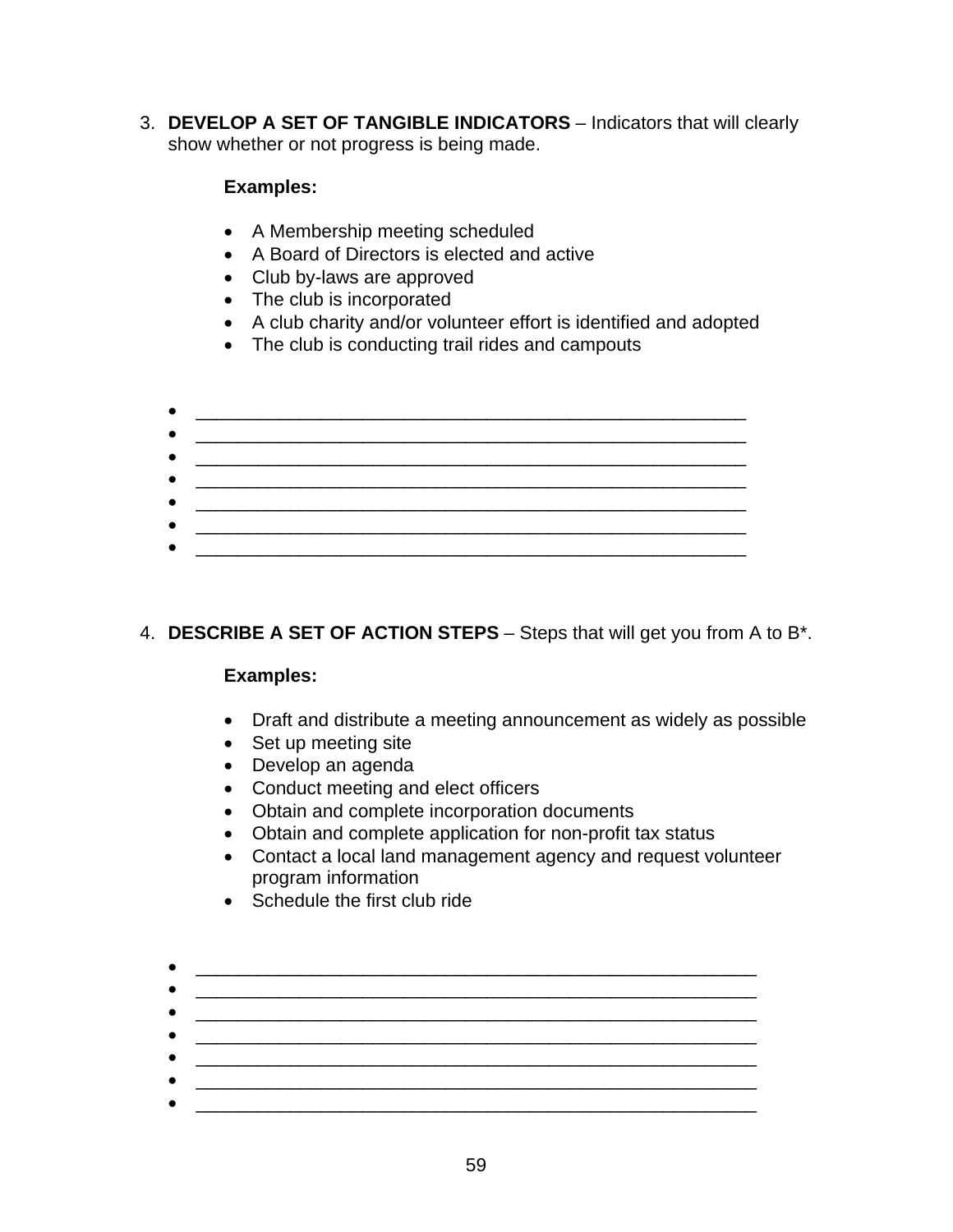- **5. DESCRIBE THE RESOURCES NEED TO CARRY OUT THE ACTION STEPS** Who will do what? What will you need to complete the actions? Time? People? Commitment? Supplies? Equipment?
	- \_\_\_\_\_\_\_\_\_\_\_\_\_\_\_\_\_\_\_\_\_\_\_\_\_\_\_\_\_\_\_\_\_\_\_\_\_\_\_\_\_\_\_\_\_\_\_\_\_\_\_\_\_\_\_\_\_\_\_\_\_\_ • \_\_\_\_\_\_\_\_\_\_\_\_\_\_\_\_\_\_\_\_\_\_\_\_\_\_\_\_\_\_\_\_\_\_\_\_\_\_\_\_\_\_\_\_\_\_\_\_\_\_\_\_\_\_\_\_\_\_\_\_\_\_  $\bullet$  . The contract of the contract of the contract of the contract of the contract of the contract of the contract of the contract of the contract of the contract of the contract of the contract of the contract of the co  $\bullet$   $\hspace{0.2cm}$   $\hspace{0.2cm}$   $\hspace{0.2cm}$   $\hspace{0.2cm}$   $\hspace{0.2cm}$   $\hspace{0.2cm}$   $\hspace{0.2cm}$   $\hspace{0.2cm}$   $\hspace{0.2cm}$   $\hspace{0.2cm}$   $\hspace{0.2cm}$   $\hspace{0.2cm}$   $\hspace{0.2cm}$   $\hspace{0.2cm}$   $\hspace{0.2cm}$   $\hspace{0.2cm}$   $\hspace{0.2cm}$   $\hspace{0.2cm}$  • \_\_\_\_\_\_\_\_\_\_\_\_\_\_\_\_\_\_\_\_\_\_\_\_\_\_\_\_\_\_\_\_\_\_\_\_\_\_\_\_\_\_\_\_\_\_\_\_\_\_\_\_\_\_\_\_\_\_\_\_\_\_ • \_\_\_\_\_\_\_\_\_\_\_\_\_\_\_\_\_\_\_\_\_\_\_\_\_\_\_\_\_\_\_\_\_\_\_\_\_\_\_\_\_\_\_\_\_\_\_\_\_\_\_\_\_\_\_\_\_\_\_\_\_\_

("Getting from A to B" material courtesy of "*ORGANIZING FOR ACTION*.")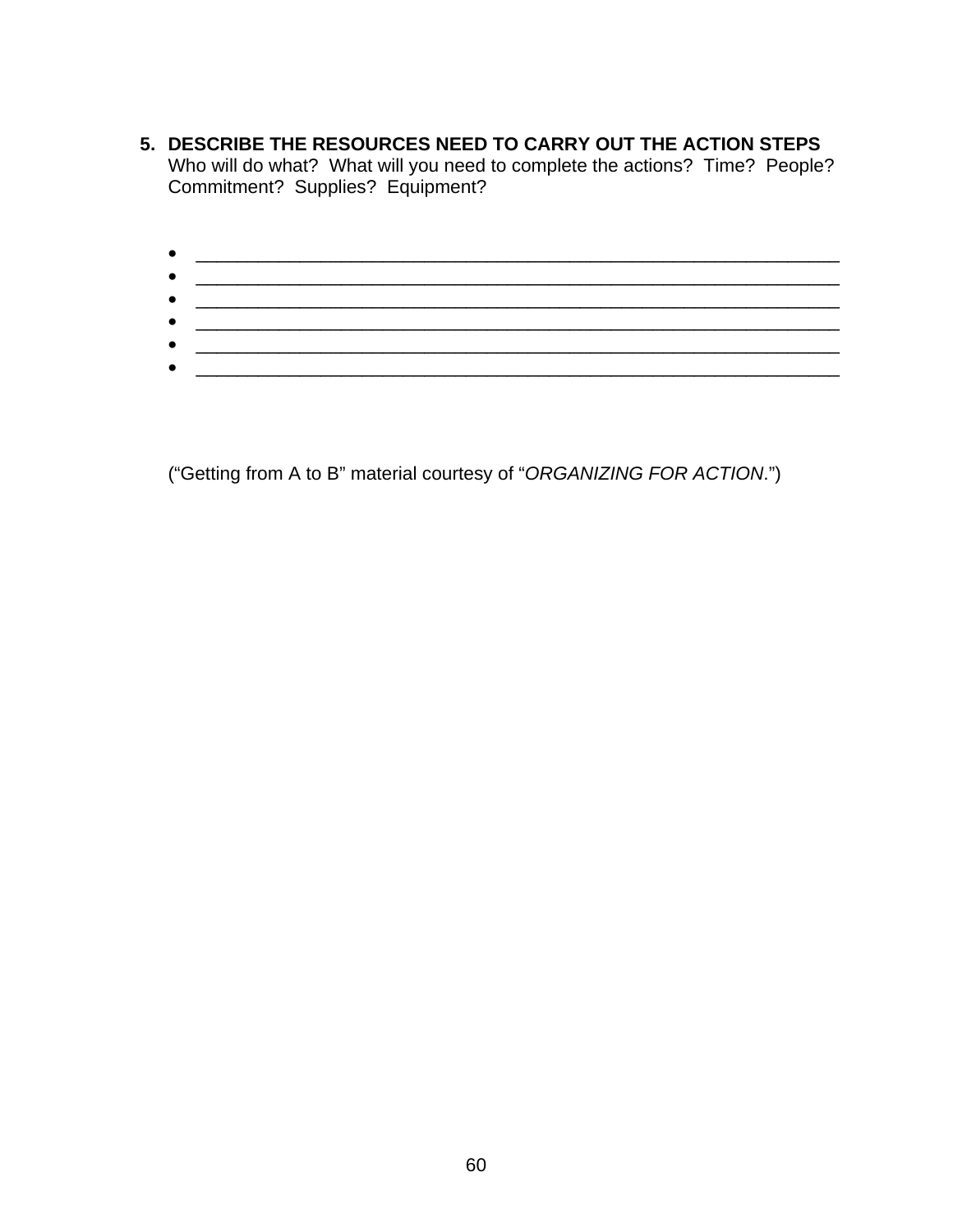# **TASK COORDINATION - EVENT CHAIR**

## **Purpose of the Position:**

To coordinate all organized events of the club with the Standing and Ad Hoc event committee chairs. In a small club the event chair may coordinate the events of the club directly with the committees as a whole or individuals performing assigned eventoriented responsibilities.

# **Responsibilities:**

- 1. At the beginning of each year: Conduct a Event Committee meeting to consider, and if appropriate, and schedule all expected club events for the year.
- 2. Six (6) months before an event\*: Conduct a planning meeting with the appropriate committee(s) to develop the Action Table.
- 3. Four (4) months before the event:
	- a. Review the event budget with committee chairs for a budget estimate of the cost of each subcommittee's activities;
	- b. Review the Action Table and approve revisions as needed and appropriate.
- 4. Three (3) months before and through the event: Supervise and advise the committee(s) as needed.
- 5. Two (2) weeks before the event: Conduct a Pre-Event meeting:
	- a. To prepare an Emergency Response Plan (ERP) including security needs,
	- b. Review and revise, as needed, all final event actions.
	- c. Review and confirm all needed "staff."
- 6. Day of Event: Be on duty or assign an alternate on-site event coordinator to assist the committee chair(s) with the event and handle problems or emergencies should they arise.
- 7. After event:
	- a. Conduct an evaluation meeting as soon as possible after the event,
	- b. Submit minutes of the evaluation meeting to the Board,
	- c. Insure that all expense sheets are submitted to the Treasurer, and
	- d. Present a verbal report on the event at the next scheduled membership meeting or arrange for a report by the appropriate committee chair(s).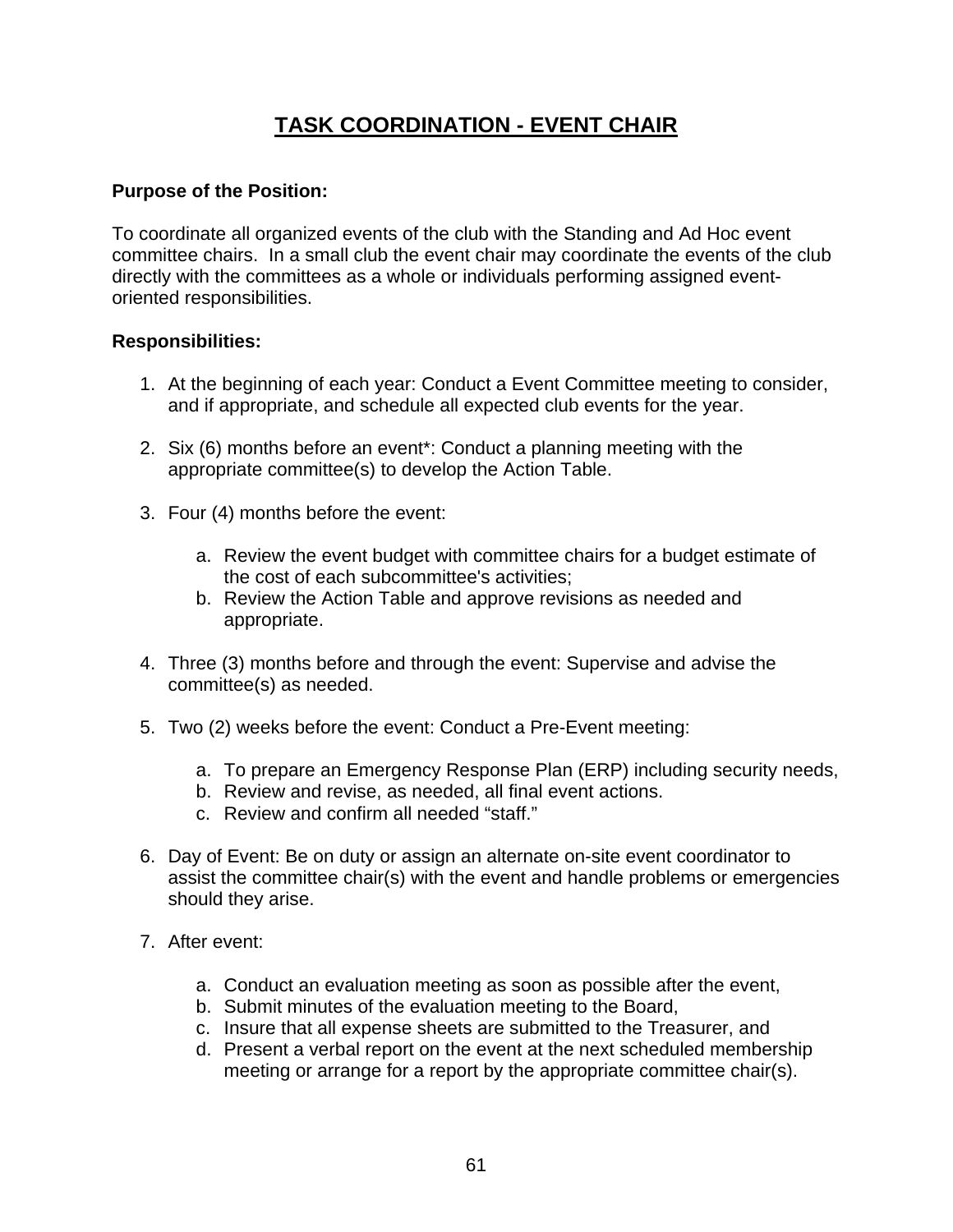# **Time Commitment:**

Varies with the structure and complexity of the event.

## **Qualifications:**

- Flexibility and patience with people.
- Good sense of humor.
- Ability to organize and coordinate.
- Ability to communicate effectively both orally and in writing.

**\*** In small clubs activities may be scheduled on shorter notice then months out and require minimal planning. However, even for small activities such as an outing, an Event Chair can provide advice and oversight to assure that all necessary preparations are taken care of. An Event Chair will also lighten the responsibilities of the President and spread the workload among club members.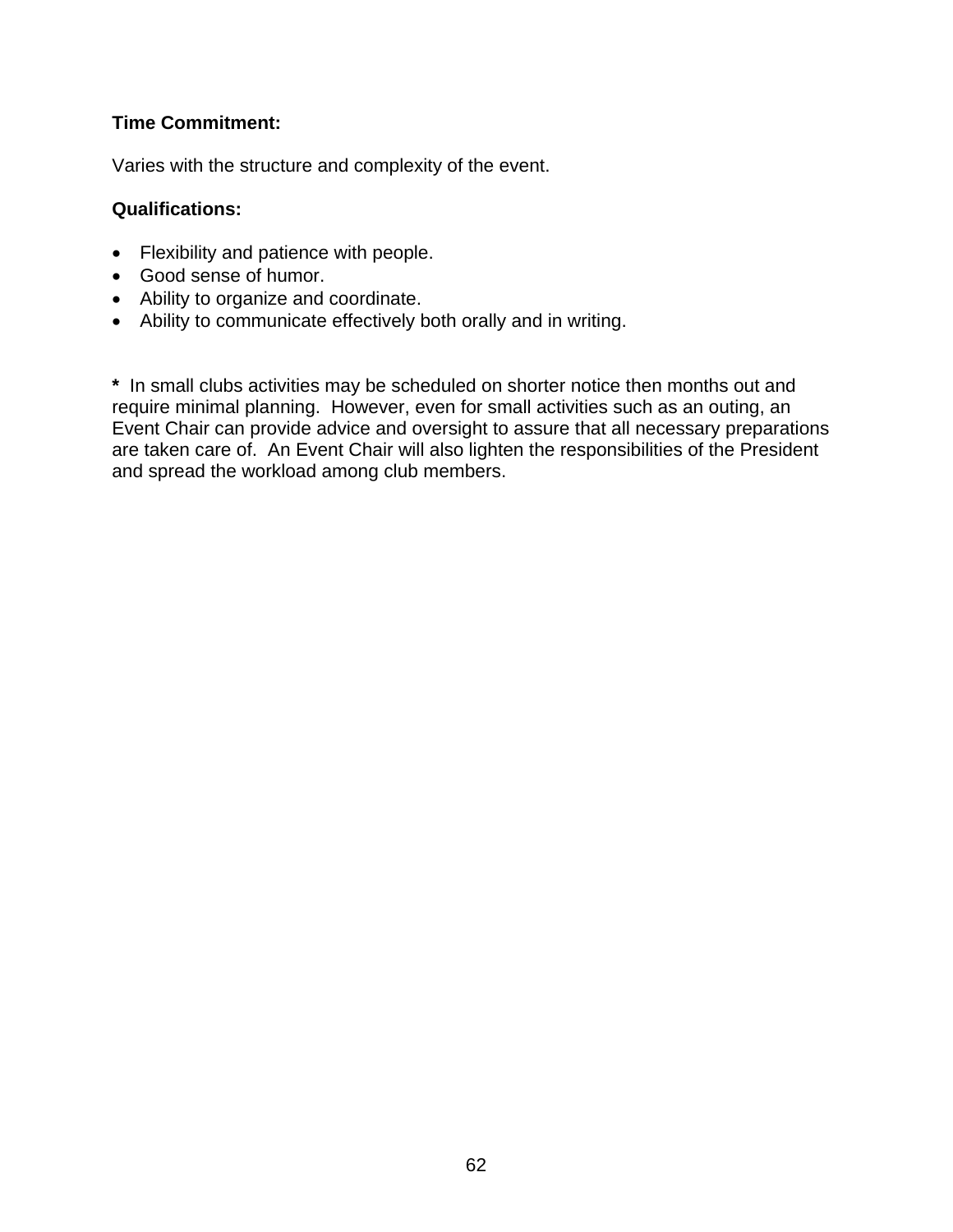# **TASK COORDINATION - NEWSLETTER EDITOR**

#### **Purpose of the Position:**

To provide information on current activities, programs, and other items of interest to persons throughout the local OHV community.

# **Responsibilities:**

- 1. Gather information from members and OHV organizations.
- 2. Arrange the information in a print-ready, and depending on member wishes, electronic format.
- 3. Present the camera-ready copy to the President or club member designated as proofreader.
- 4. Arrange for printing of the newsletter.
- 5. Coordinate distribution of the newsletter by mail, by hand distribution and/or electronically.

# **Time Commitment:**

Varies with the size and level of activity of the OHV organization.

- Ability to organize and coordinate
- Ability to provide an interesting format for printed information.
- Ability to use computer and learn special software if available.
- Ability to communicate effectively and to edit the work of others.